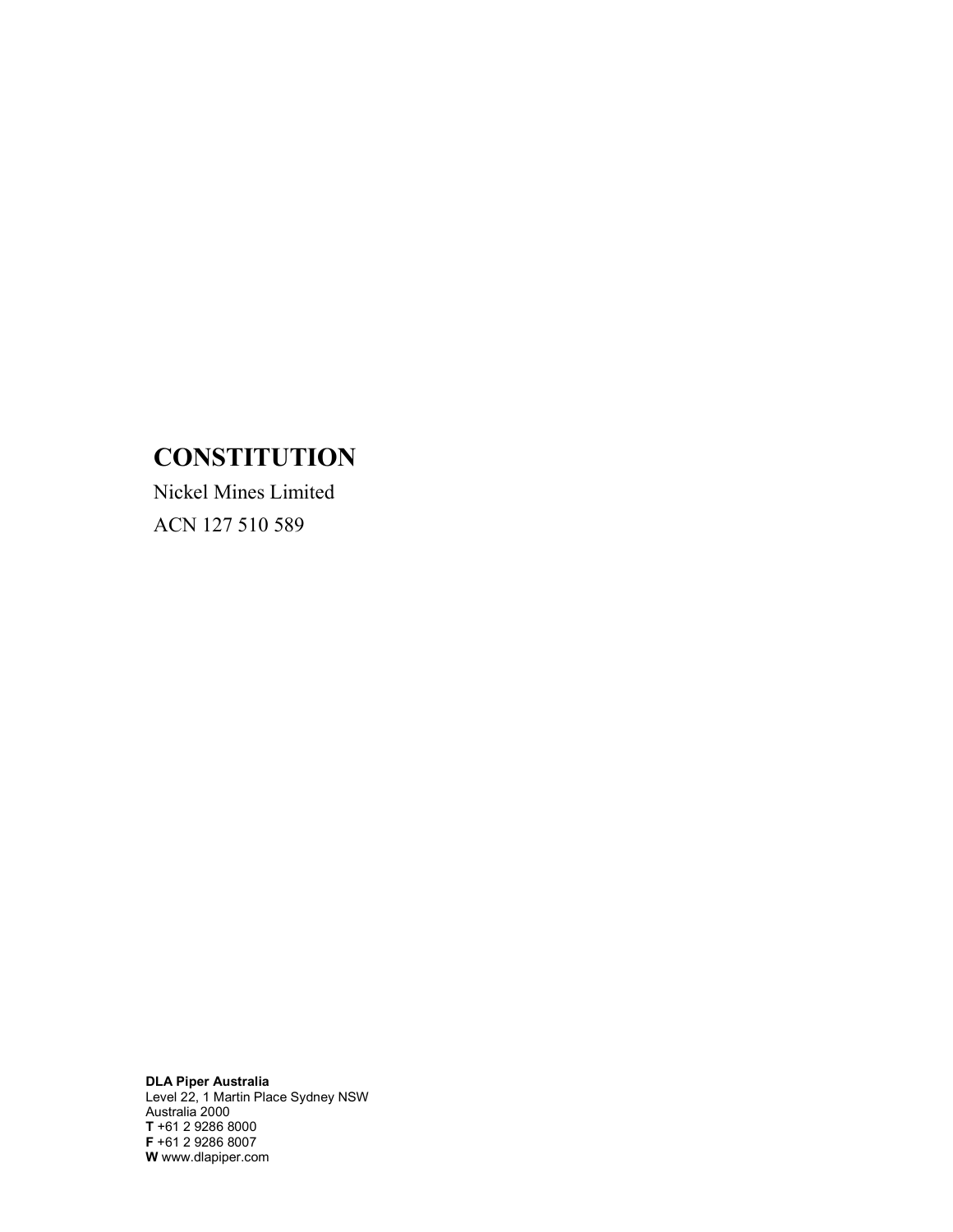

# **CONTENTS**

| 1              |  |
|----------------|--|
|                |  |
|                |  |
|                |  |
| $\overline{2}$ |  |
| 3              |  |
| 4              |  |
|                |  |
|                |  |
|                |  |
|                |  |
|                |  |
|                |  |
|                |  |
|                |  |
|                |  |
|                |  |
| 5              |  |
| 6              |  |
|                |  |
|                |  |
|                |  |
| 7              |  |
|                |  |
|                |  |
|                |  |
|                |  |
|                |  |
|                |  |
|                |  |
|                |  |
|                |  |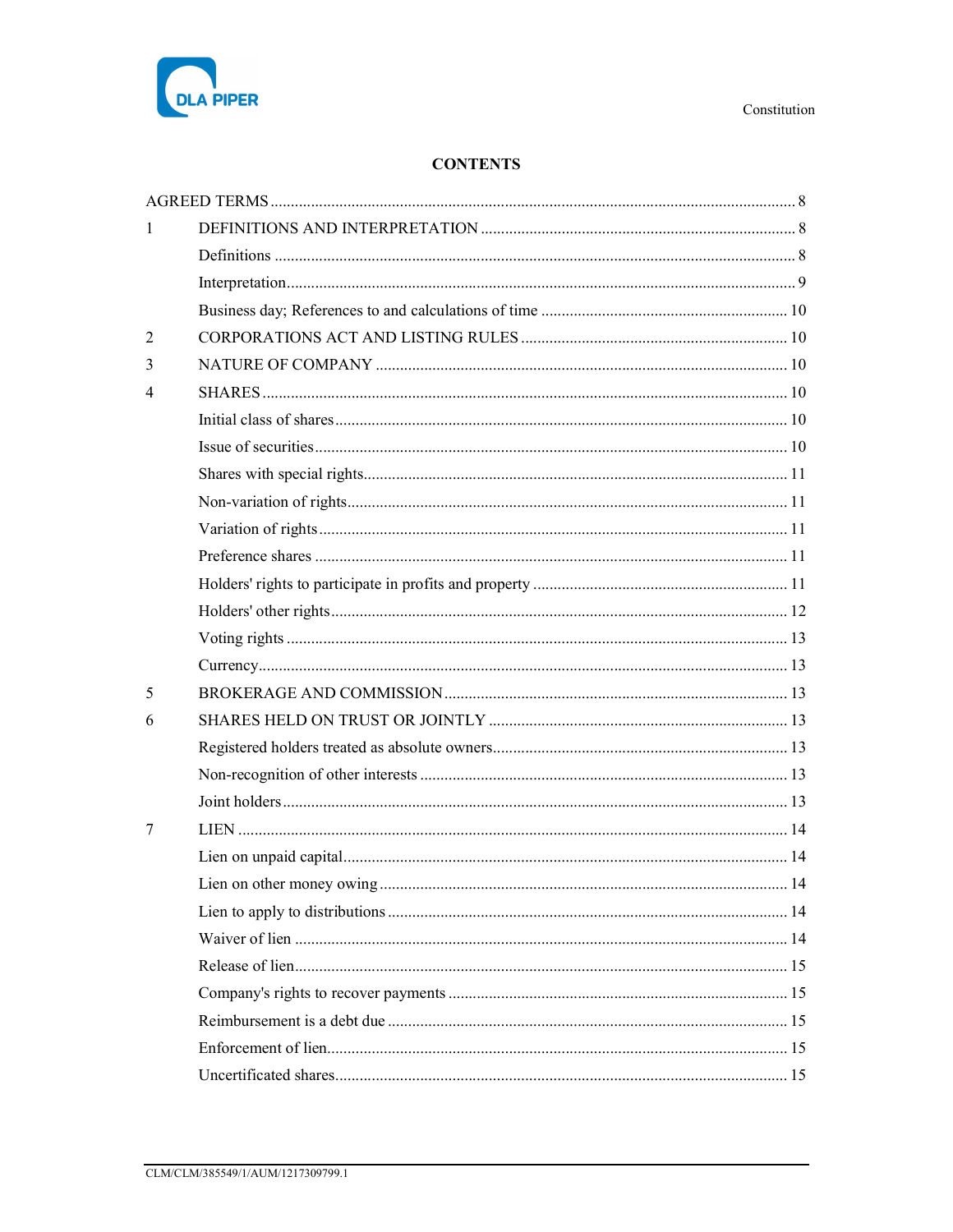# DLA PIPER

| 8  |  |
|----|--|
|    |  |
|    |  |
|    |  |
|    |  |
|    |  |
|    |  |
|    |  |
|    |  |
|    |  |
|    |  |
|    |  |
|    |  |
| 9  |  |
|    |  |
|    |  |
|    |  |
|    |  |
|    |  |
|    |  |
|    |  |
|    |  |
|    |  |
|    |  |
|    |  |
| 10 |  |
|    |  |
|    |  |
|    |  |
|    |  |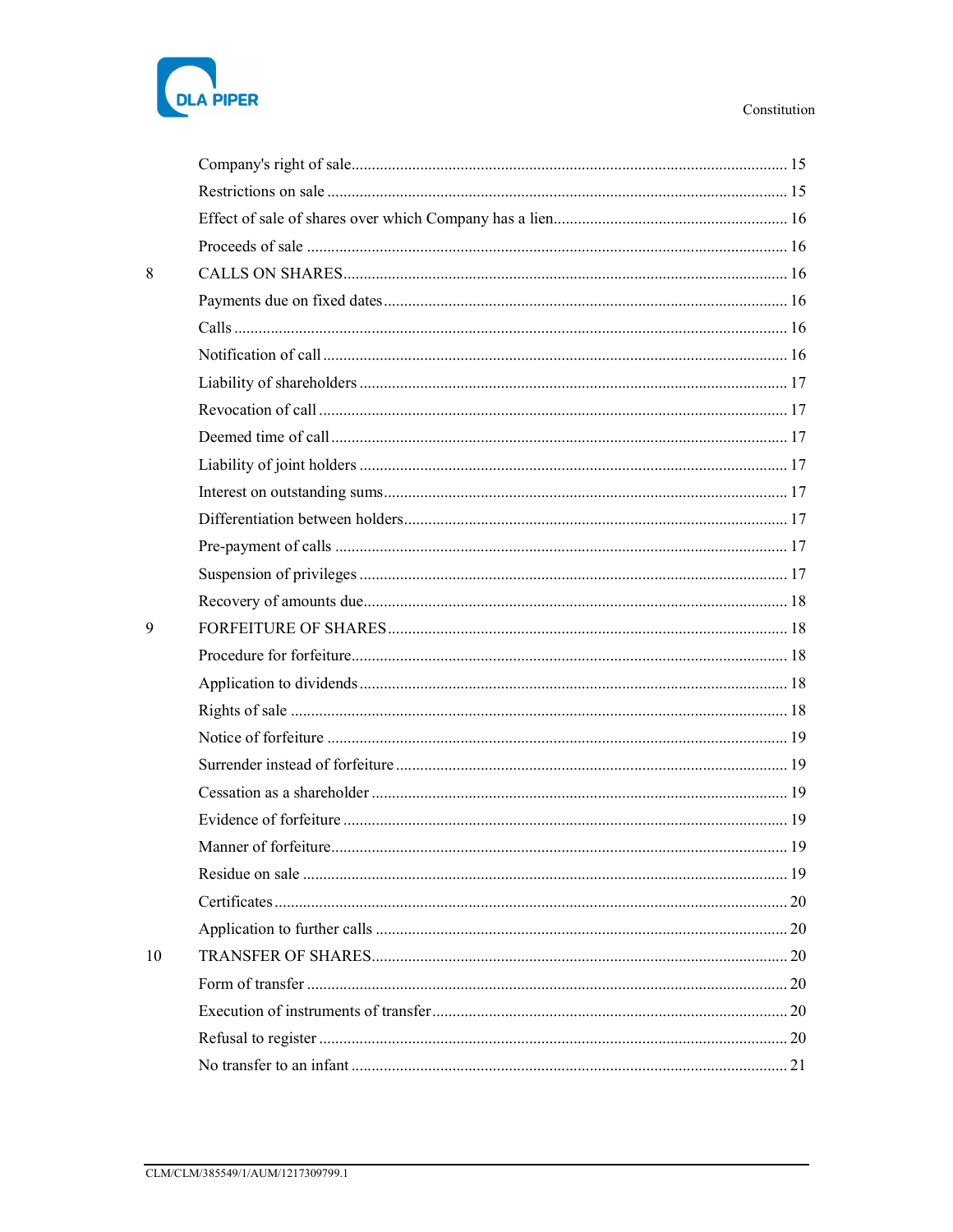| <b>DLA PIPER</b> |  |
|------------------|--|

| 11 |  |
|----|--|
|    |  |
|    |  |
|    |  |
| 12 |  |
|    |  |
|    |  |
| 13 |  |
|    |  |
|    |  |
|    |  |
|    |  |
|    |  |
|    |  |
|    |  |
|    |  |
|    |  |
| 14 |  |
|    |  |
|    |  |
|    |  |
|    |  |
|    |  |
|    |  |
|    |  |
|    |  |
|    |  |
|    |  |
|    |  |
|    |  |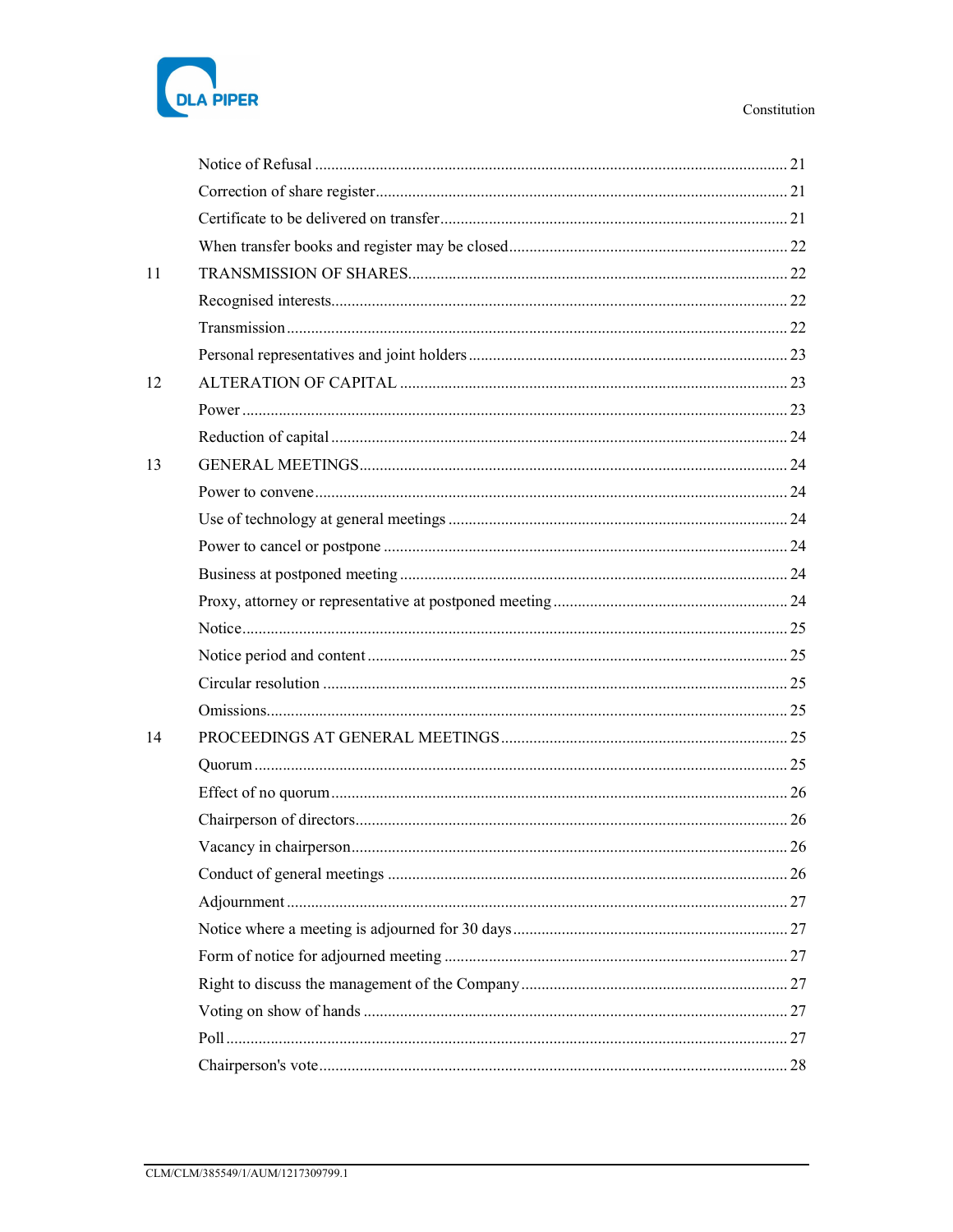

| 15 | APPOINTMENT, REMOVAL AND REMUNERATION OF DIRECTORS 31 |    |
|----|-------------------------------------------------------|----|
|    |                                                       |    |
|    |                                                       |    |
|    |                                                       |    |
|    |                                                       |    |
|    |                                                       |    |
|    |                                                       |    |
|    |                                                       |    |
|    |                                                       |    |
|    |                                                       |    |
|    |                                                       |    |
|    |                                                       |    |
|    |                                                       |    |
|    | Vacation of office                                    | 34 |
| 16 |                                                       |    |
|    |                                                       |    |
|    |                                                       |    |
|    |                                                       |    |
| 17 |                                                       |    |
|    |                                                       |    |
|    |                                                       |    |
|    |                                                       |    |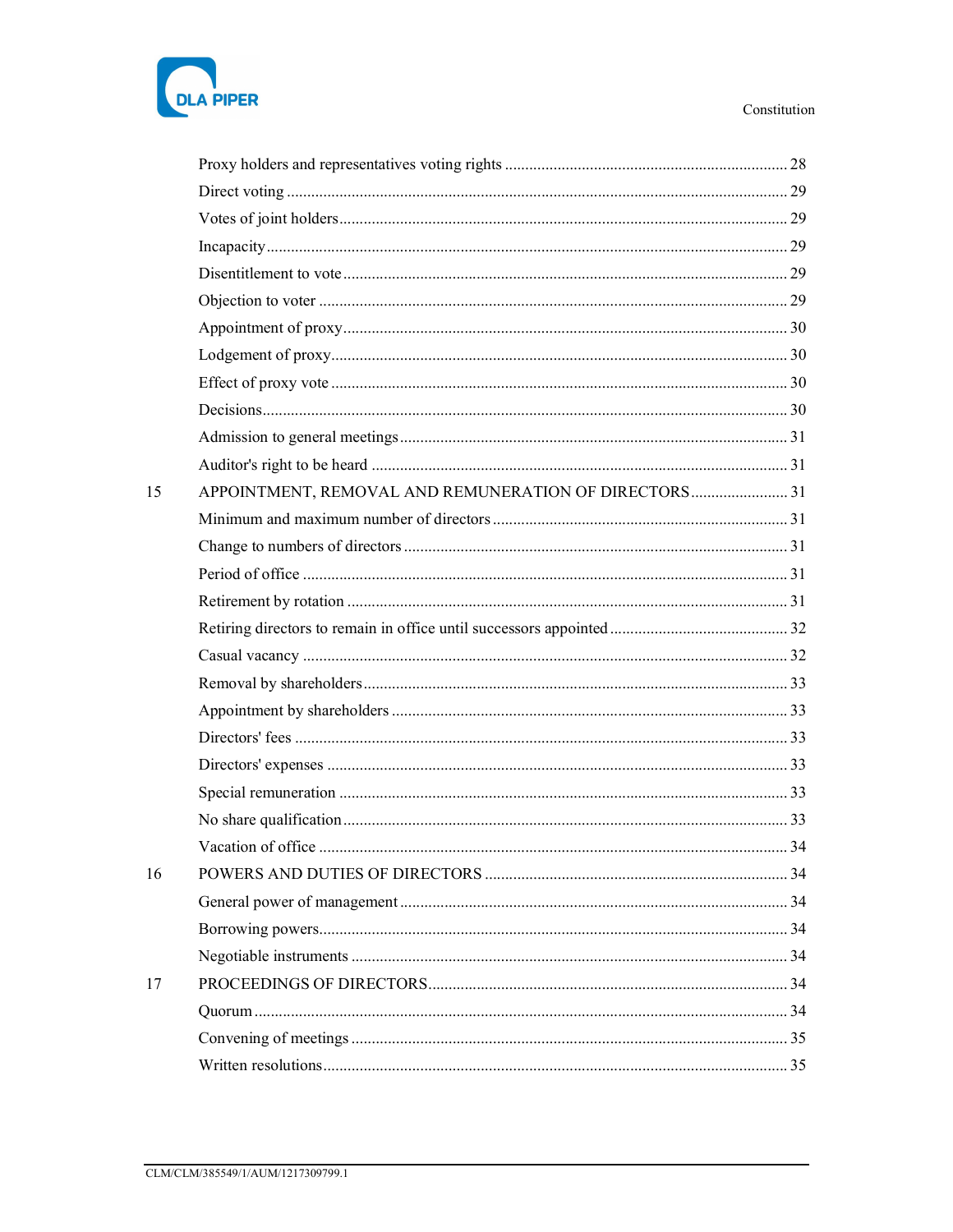

| 18 |  |
|----|--|
|    |  |
|    |  |
|    |  |
|    |  |
| 19 |  |
| 20 |  |
|    |  |
| 21 |  |
|    |  |
|    |  |
| 22 |  |
| 23 |  |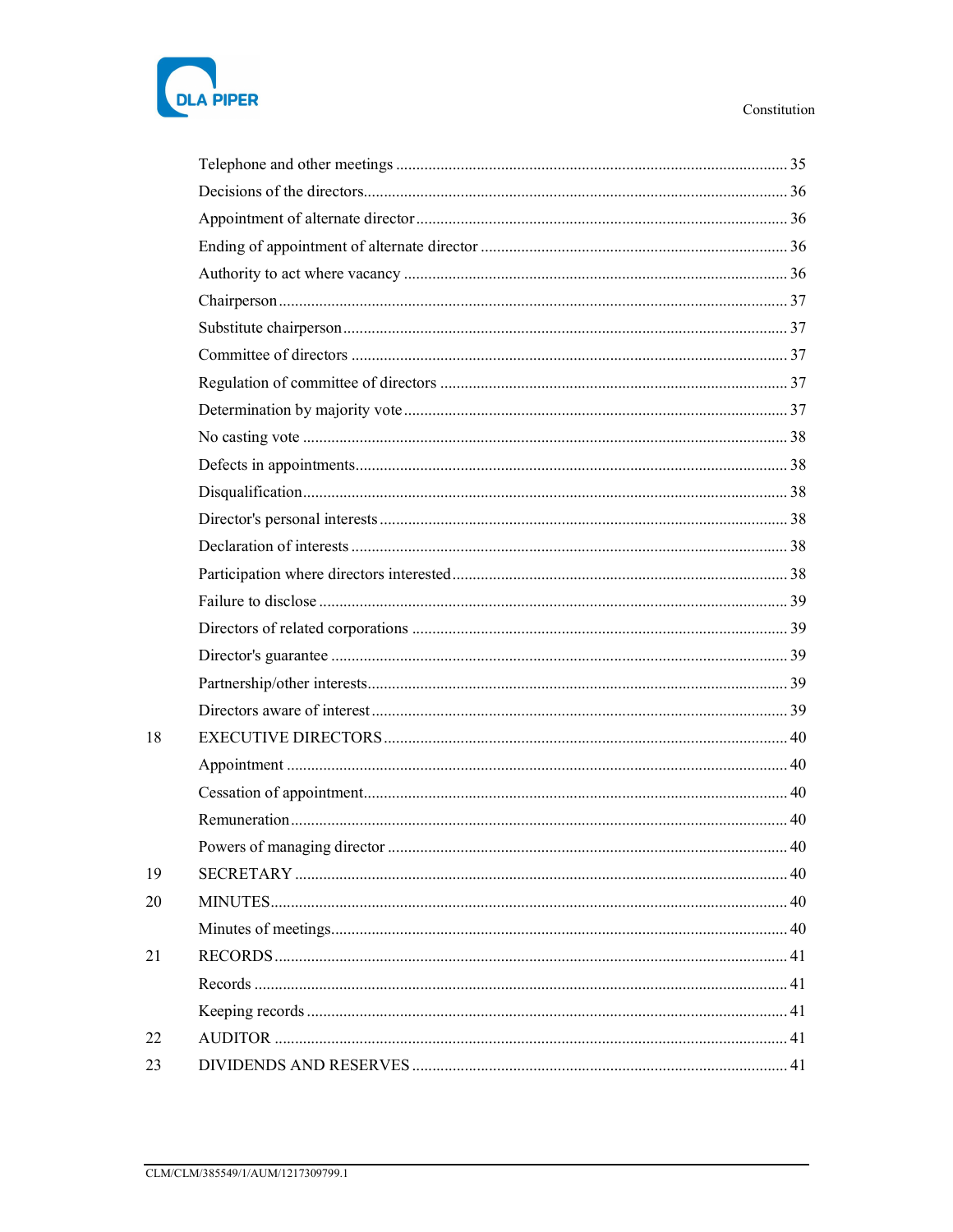

| 24 |  |
|----|--|
|    |  |
|    |  |
|    |  |
|    |  |
|    |  |
|    |  |
|    |  |
|    |  |
| 25 |  |
|    |  |
|    |  |
| 26 |  |
|    |  |
|    |  |
|    |  |
|    |  |
| 27 |  |
| 28 |  |
|    |  |
|    |  |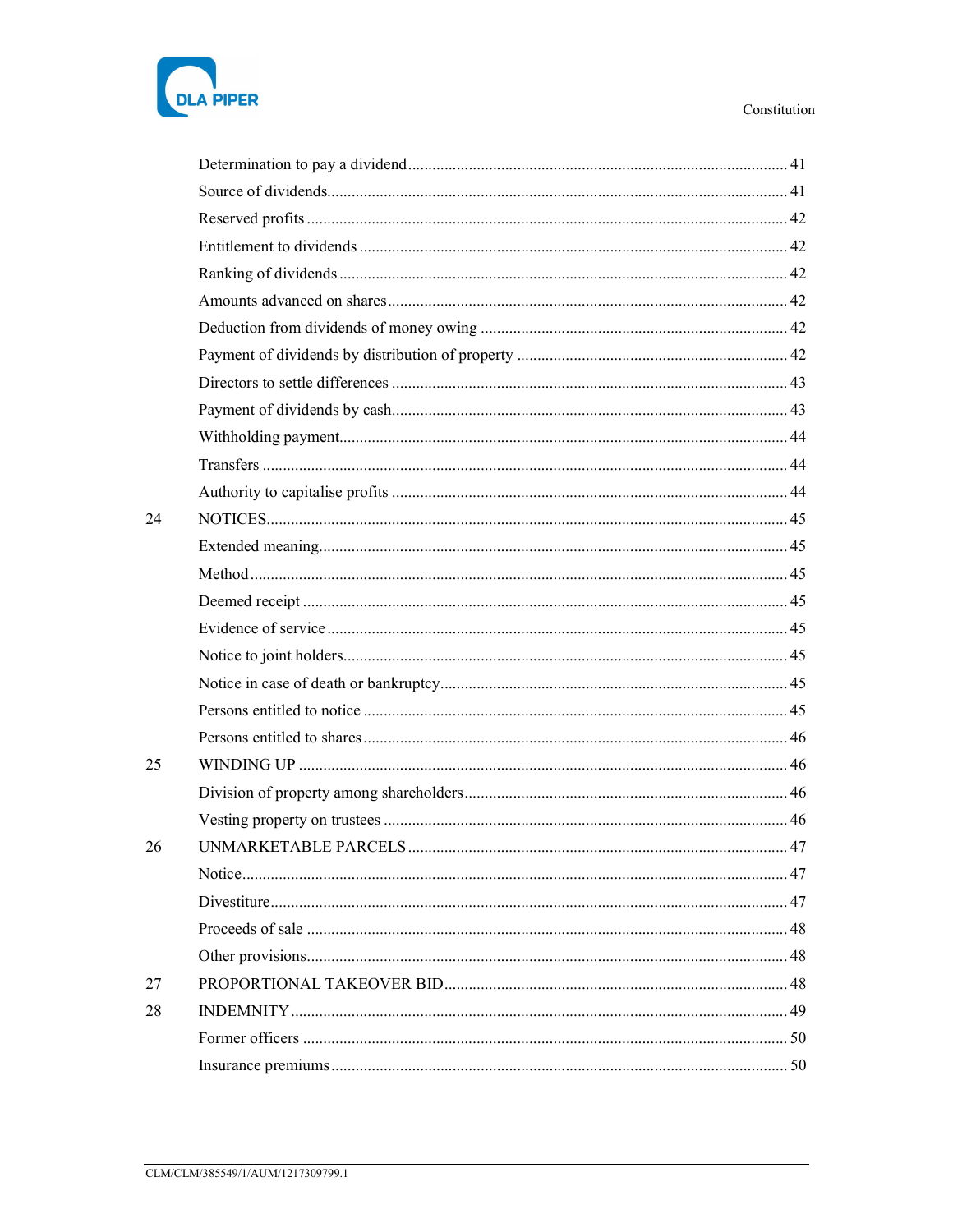

| 30 |  |
|----|--|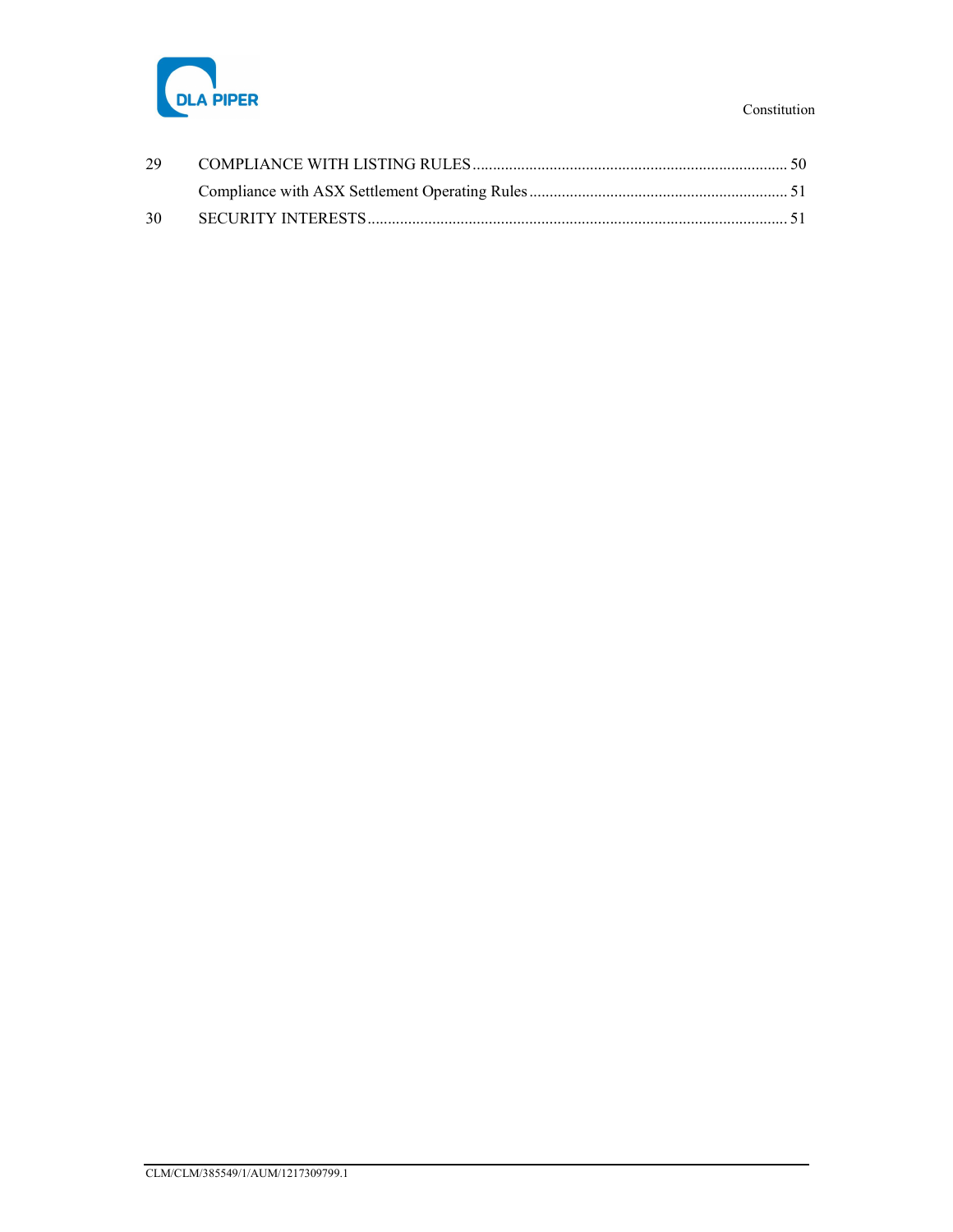

# AGREED TERMS

# 1 DEFINITIONS AND INTERPRETATION

1.1 In this constitution the following definitions apply:

#### **Definitions**

ASX means ASX Limited ABN 98 008 624 691 or the Australian Securities Exchange, as operated by ASX Limited (as the context requires).

ASX Settlement means ASX Settlement Pty Ltd ACN 008 504 532.

ASX Settlement Operating Rules means the ASX Settlement Operating Rules issued by ASX Settlement from time to time.

CHESS means the clearing house electronic sub-register system as defined in the ASX Settlement Operating Rules.

CHESS approved securities means securities approved under the ASX Settlement Operating Rules to participate in CHESS.

CHESS sub-register means the CHESS subregister part of the register for the Company's securities that is administered by ASX Settlement and records uncertificated holdings in accordance with the ASX Settlement Operating Rules.

Company means Nickel Mines Limited ACN 127 510 589.

Corporations Act means the Corporations Act 2001 (Cth).

Executive Director means a director appointed under clauses 18.1 or 18.2.

Issuer Sponsored Sub-register means that part of the Company's register for the Company's shares that is administered by the Company (and not ASX Settlement) and records uncertificated holdings of shares.

Listed means the Company is admitted to the official list of the ASX.

Listing Rules means the Listing Rules of the ASX and any other rules of the ASX which are applicable while the Company is admitted to the official list of the ASX, each as amended or replaced from time to time, except to the extent of any express written waiver by the ASX.

PPSA means the Personal Property Securities Act 2009 (Cth).

Representative means a representative appointed by a shareholder under section 250D of the Corporations Act.

SRN stands for Shareholder Reference Number and means a number allocated by the Company to identify a holder of shares on an Issuer Sponsored Sub-Register.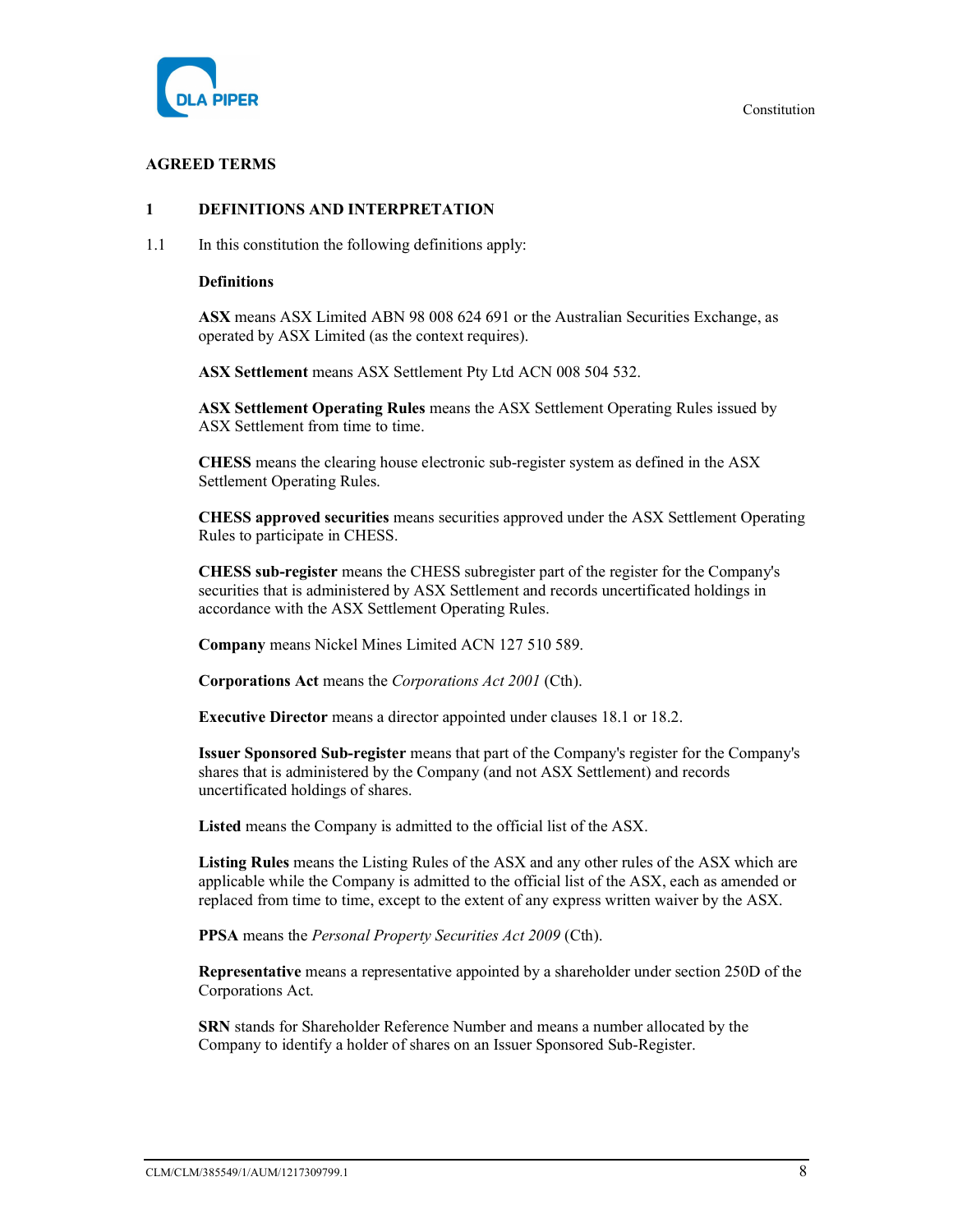



# Interpretation

- 1.2 In the interpretation of this constitution, the following provisions apply unless the context otherwise requires:
	- 1.2.1 a reference to 'dollars' or '\$' means Australian dollars and all amounts payable under this constitution are payable in Australian dollars;
	- 1.2.2 an expression importing a natural person includes any company, trust, partnership, joint venture, association, body corporate or governmental agency;
	- 1.2.3 where a word or phrase is given a defined meaning, another part of speech or other grammatical form in respect of that word or phrase has a corresponding meaning;
	- 1.2.4 a word which indicates the singular also indicates the plural, a word which indicates the plural also indicates the singular, and a reference to any gender also indicates any other genders;
	- 1.2.5 a reference to the word 'include' or 'including' is to be interpreted without limitation;
	- 1.2.6 a reference to a clause, part, schedule, annexure or attachment is a reference to a clause, part, schedule, annexure or attachment of or to this constitution;
	- 1.2.7 a reference in this constitution to any document or agreement is to that document or agreement as amended, novated, supplemented or replaced;
	- 1.2.8 the schedules, annexures and attachments form part of this constitution;
	- 1.2.9 headings are inserted for convenience only and do not affect the interpretation of this constitution; and
	- 1.2.10 a reference in this constitution to any law, legislation or legislative provision includes any statutory modification, amendment or re-enactment, and any subordinate legislation or regulations issued under that legislation or legislative provision, in either case whether before, on or after the date of this constitution.
- 1.3 A reference in this constitution to a shareholder being present at a meeting of shareholders is a reference to:
	- 1.3.1 a shareholder present in person; or
	- 1.3.2 a shareholder present by proxy, attorney or Representative; or
	- 1.3.3 other than in relation to any clause which specifies a quorum, a shareholder who has duly lodged a valid direct vote in relation to the general meeting in accordance with clause **Error! Reference source not found.** of this constitution.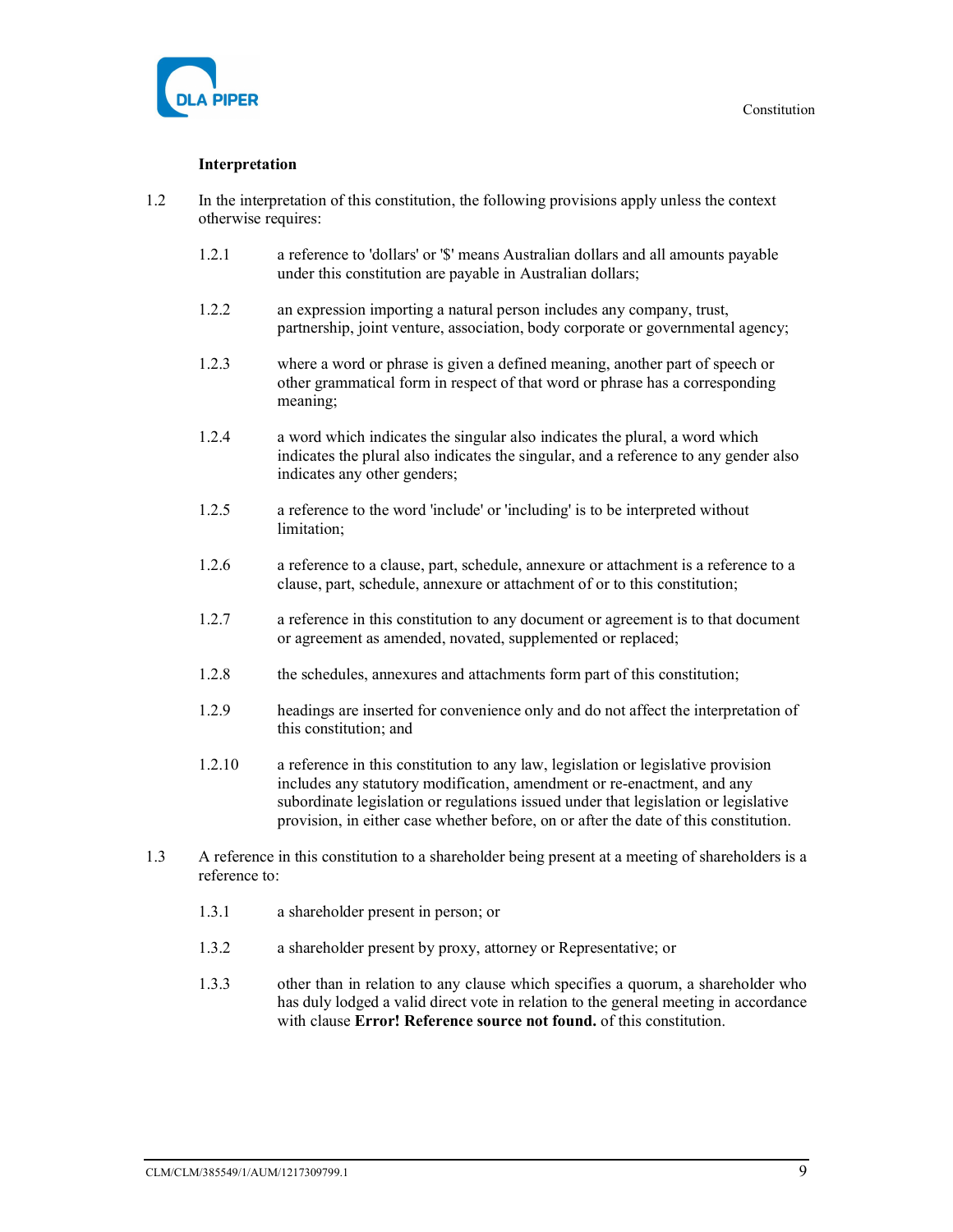

#### Business day; References to and calculations of time

- 1.4 In this constitution, unless the context otherwise requires:
	- 1.4.1 a reference to a business day means a day other than a Saturday or Sunday on which banks are open for business generally in the place the laws of which govern the construction of this constitution;
	- 1.4.2 a reference to a time of day means that time of day in the place whose laws govern the construction of this constitution;
	- 1.4.3 where a period of time is specified and dates from a given day or the day of an act or event it must be calculated exclusive of that day; and
	- 1.4.4 a term of this constitution which has the effect of requiring anything to be done on or by a date which is not a business day must be interpreted as if it required it to be done on or by the next business day.

# 2 CORPORATIONS ACT AND LISTING RULES

- 2.1 A word or phrase used in the Corporations Act has, unless this constitution specifically states otherwise, the same meaning in this constitution.
- 2.2 The provisions of this constitution are subject to the Corporations Act and any act that is permitted or prescribed in this constitution may only be carried out in accordance with and subject to the applicable requirements of the Corporations Act.
- 2.3 The replaceable rules in the Corporations Act do not apply to the Company.
- 2.4 If the Company is Listed, the provisions of this constitution are subject to the Listing Rules and any act that is permitted or prescribed in this constitution may only be carried out in accordance with and subject to the applicable requirements of the Listing Rules as set out in clause 29.1.

#### 3 NATURE OF COMPANY

3.1 The Company is a public company limited by shares.

# 4 SHARES

#### Initial class of shares

- 4.1 The share capital of the Company shall initially consist only of ordinary shares.
- 4.2 There is no limit on the number of shareholders the Company may have.

#### Issue of securities

4.3 The directors have sole power to issue securities, settle the manner in which fractions of a share, however arising, are to be dealt with and, subject to any special rights conferred on the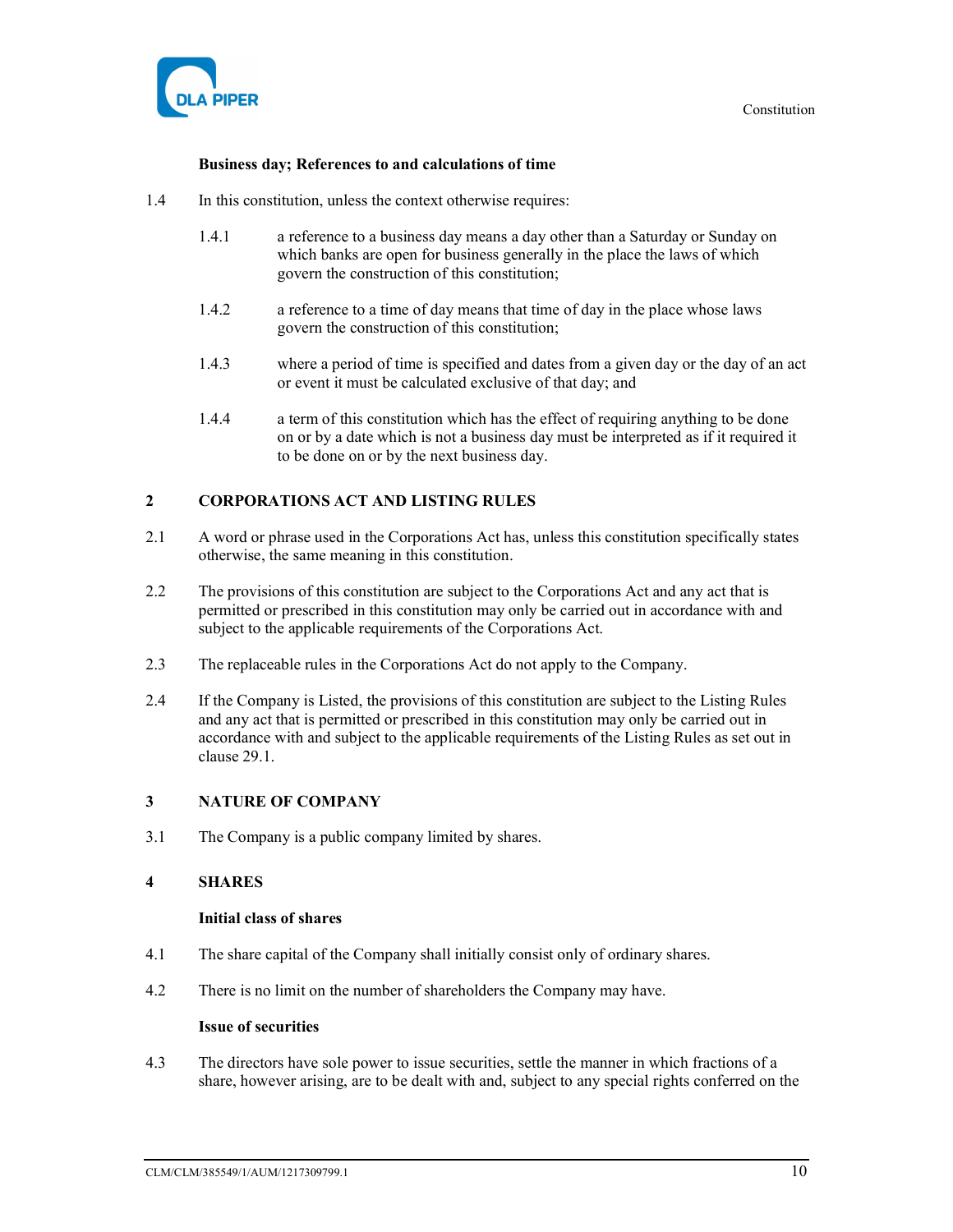

holders of any securities or class of securities, securities may be issued on any conditions as determined by the directors.

# Shares with special rights

4.4 Subject to any special rights conferred on the holders of any shares or class of shares, the directors may issue classes of shares as they think fit with preferred, deferred or other special rights or restrictions, and with such rights to dividend, voting, return of capital or otherwise and at such price as the directors think fit.

# Non-variation of rights

4.5 The rights conferred on the holders of the shares of any class are deemed not to be varied by the creation or issue of further shares ranking equally with them unless otherwise expressly provided by the conditions of issue of the shares of that class.

# Variation of rights

- 4.6 The Company can only vary the rights attaching to a class of shares if one of the following applies:
	- 4.6.1 the holders of 75% of the shares issued in that class consent to the variation in writing; or
	- 4.6.2 a special resolution is passed at a general meeting of the holders of that class of shares allowing the variation to be made. The provisions of this constitution relating to general meetings apply, so far as they can and with such changes as are necessary, to each separate meeting of the holders of the issued shares of that class.

However, this clause does not apply if the terms on which shares in that class were issued state otherwise.

#### Preference shares

4.7 The directors may issue preference shares including preference shares which are, or at the option of the Company or holder are, liable to be redeemed or convertible into ordinary shares on the basis decided by the directors under the terms of issue.

#### Holders' rights to participate in profits and property

- 4.8 The holders of preference shares have each of the following rights:
	- 4.8.1 the right to a preferential dividend in priority to the payment of any dividend on any other class of shares or class of preference shares, at the rate and on the basis decided by the directors under the terms of issue; and
	- 4.8.2 the right in a winding up, on a reduction of capital and on redemption, in the case of a redeemable preference share, to payment in priority to any other class of share or class of preference shares of: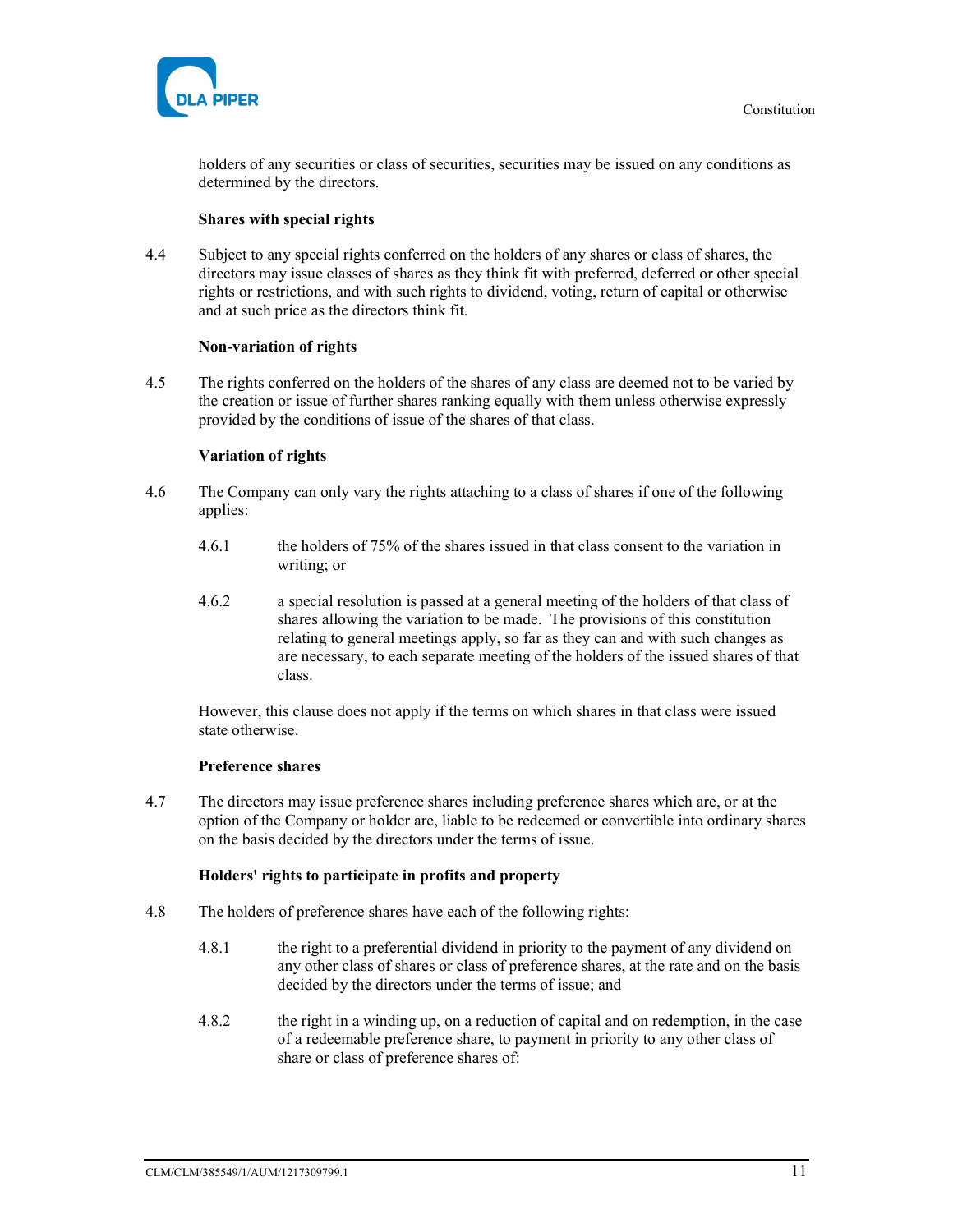

- 4.8.2.1 the amount of any dividend accrued but unpaid on the share at the time of winding up or redemption; and
- 4.8.2.2 any other amount decided by the directors under the terms of issue.

The holders have no other right to participate in the profits, dividends or property of the Company, unless the directors determine otherwise.

- 4.9 The preferential dividend may be cumulative only if and to the extent the directors decide under the terms of issue and will otherwise be non-cumulative.
- 4.10 In addition to the rights contained in clause 4.8, preference shares may participate with the ordinary shares in profits and assets of the Company if and on the basis the directors decide under the terms of issue. Otherwise, the holders have no other right to participate in the profits or property of the Company.
- 4.11 To the extent the directors may decide under the terms of issue, a preference share may confer a right to a bonus issue or capitalisation of profits in favour of holders of those shares only.
- 4.12 A holder of a preference share must not transfer or purport to transfer the share, and the directors must not register a transfer of the share if the transfer would contravene any restrictions on the right to transfer the share set out in the terms of issue for the share.

#### Holders' other rights

- 4.13 The holders of preference shares have the same right as the holders of ordinary shares to receive notice of a meeting, to receive a copy of any documents sent to shareholders or to be laid before that meeting, and to attend that meeting.
- 4.14 Unless otherwise decided by the directors under the terms of issue, the holders of preference shares may only vote in the following circumstances:
	- 4.14.1 during a period during which a dividend (or part of a dividend) in respect of the share is in arrears;
	- 4.14.2 on a proposal to reduce the Company's share capital;
	- 4.14.3 on a resolution to approve the terms of a buy-back agreement;
	- 4.14.4 on a proposal that affects rights attached to the share;
	- 4.14.5 on a proposal to wind up the Company;
	- 4.14.6 on a proposal for the disposal of the whole of the Company's property, business and undertaking;
	- 4.14.7 during the winding up of the Company; and
	- 4.14.8 if the Company is Listed, in any other circumstances in which the Listing Rules require holders of preference shares to be entitled to vote.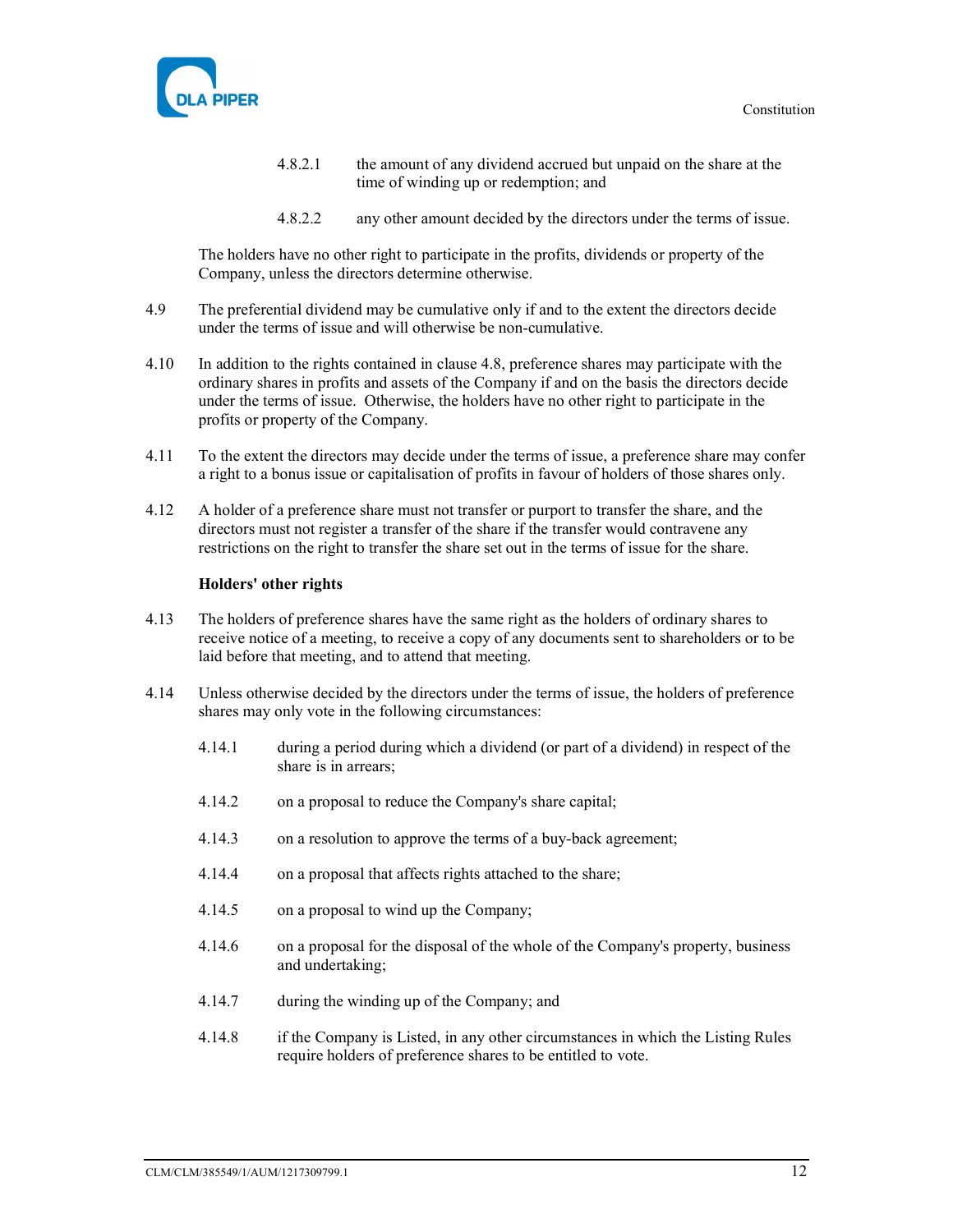

# Voting rights

4.15 The holder of a preference share who is entitled to vote in respect of that share, is, on a poll, entitled to the greater of one vote per share or such other number of votes specified in, or determined in accordance with, the terms of issue for the share.

# **Currency**

4.16 An amount payable to the holder of a share, whether by way of, or on account of, dividend, return of capital, participation in the property of the Company, on a winding up or otherwise, may be paid, with the agreement of the holder or pursuant to the terms of issue of the share, in the currency of a country other than Australia and the directors may fix a date up to 30 days before the payment date as the date on which any applicable exchange rate will be determined for that purpose.

# 5 BROKERAGE AND COMMISSION

5.1 The Company may pay brokerage or commissions to a person who agrees to subscribe for shares or arranges for others to subscribe for shares. It may be paid in cash, in shares of the Company, or both.

# 6 SHARES HELD ON TRUST OR JOINTLY

#### Registered holders treated as absolute owners

6.1 Except as required by law, the Company may treat the registered holder of a share as the absolute owner of the share.

#### Non-recognition of other interests

- 6.2 Except where this constitution states otherwise, the only interest in a share that the Company must recognise is the registered holder's absolute right to the whole of the share. The Company will not recognise that a person holds a share on trust for someone else. Nor will it recognise a contingent, future or partial interest in any share or part of a share.
- 6.3 With the consent of the directors, shares held by a trustee may be marked in the register in such a way as to identify them as being held subject to the relevant trust. Nothing in this clause 6.3 limits the operation of clauses 6.1 and 6.2.

#### Joint holders

- 6.4 If two or more persons are registered as the holders of a share they are taken to hold the share as joint tenants with rights of survivorship and on the basis that:
	- 6.4.1 they or their respective legal personal representatives are liable jointly and severally for all payments due in respect of the share;
	- 6.4.2 subject to the preceding paragraph, on the death of any one of them, the survivor or survivors are the only person or persons whom the Company may recognise as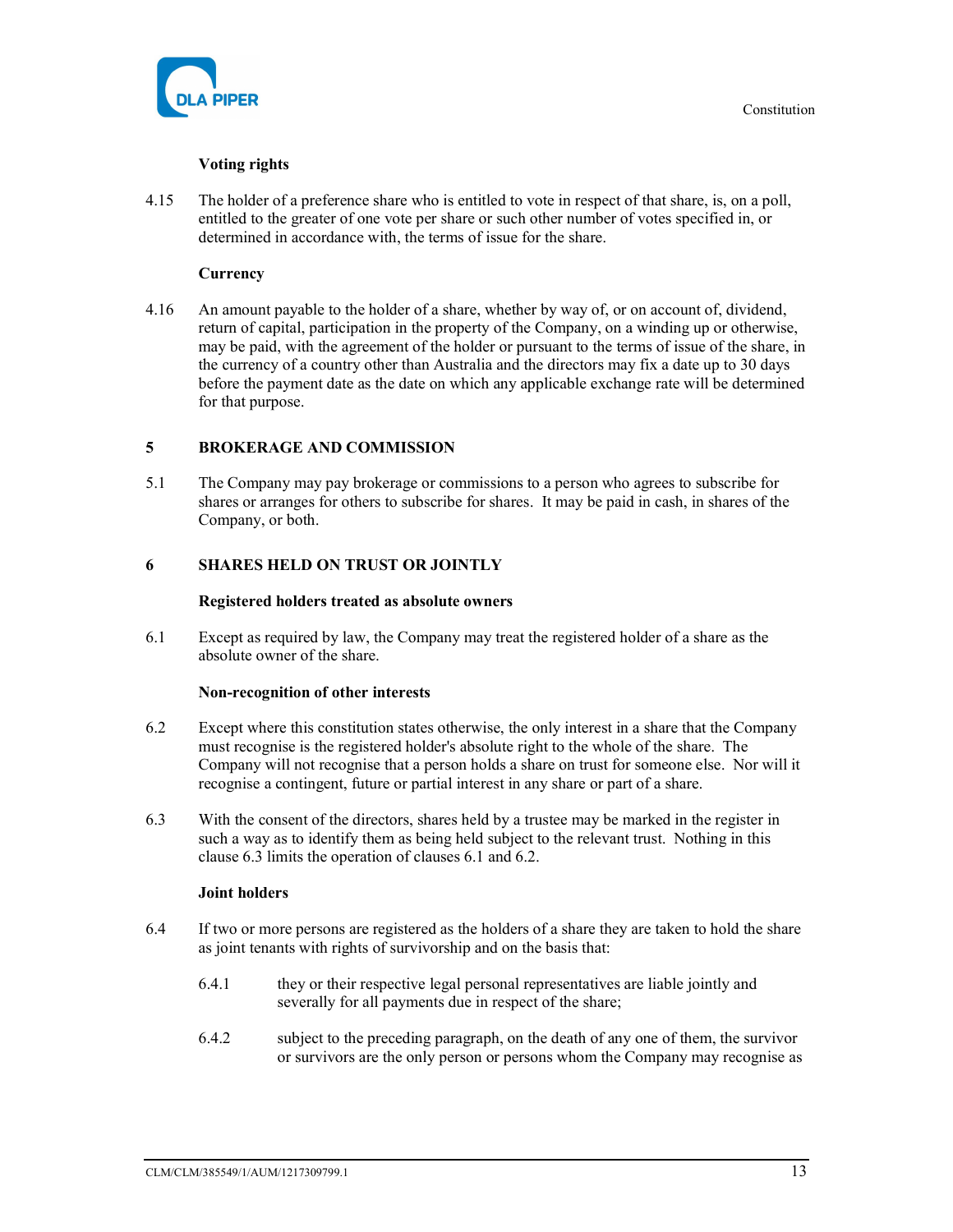

having any interest in the share. The directors may require any evidence of death of any registered holder as they think fit;

- 6.4.3 any registered holder may give an effective receipt for any dividend or other distribution.
- 6.5 No more than three persons are entitled to be registered as the holders of a share. The Company is not bound to issue more than one certificate or holding statement in respect of shares jointly held.

# 7 LIEN

#### Lien on unpaid capital

7.1 To the extent permitted by law, the Company has a first and paramount lien on every partly paid share for all money due which has been called or is payable by instalment in respect of that share, but which is unpaid, together with reasonable interest and expenses incurred because the amount is not paid.

#### Lien on other money owing

- 7.2 The Company also has a first and paramount lien on shares for all money whether presently payable or not, called or otherwise due under this constitution in respect of that share (including reasonable interest and expenses incurred because the amount is not paid) including money:
	- 7.2.1 owing to the Company on shares acquired under an employee incentive scheme in relation to their acquisition; or
	- 7.2.2 which the Company is required by law to pay and which has been paid in respect of shares of a shareholder or of the estate of a deceased shareholder.
- 7.3 To the extent permitted by law, the Company has a first and paramount lien on all shares registered in the name of a sole shareholder for all amounts presently payable by the shareholder or the shareholder's estate to the Company.

#### Lien to apply to distributions

7.4 The Company's lien (if any) on a share extends to all distributions (including dividends) payable in respect of the share and reasonable interest and expenses incurred because the amount is not paid.

#### Waiver of lien

7.5 The directors may at any time resolve that the lien that the Company has on a share under clauses 7.1 to 7.3 be waived wholly or in part.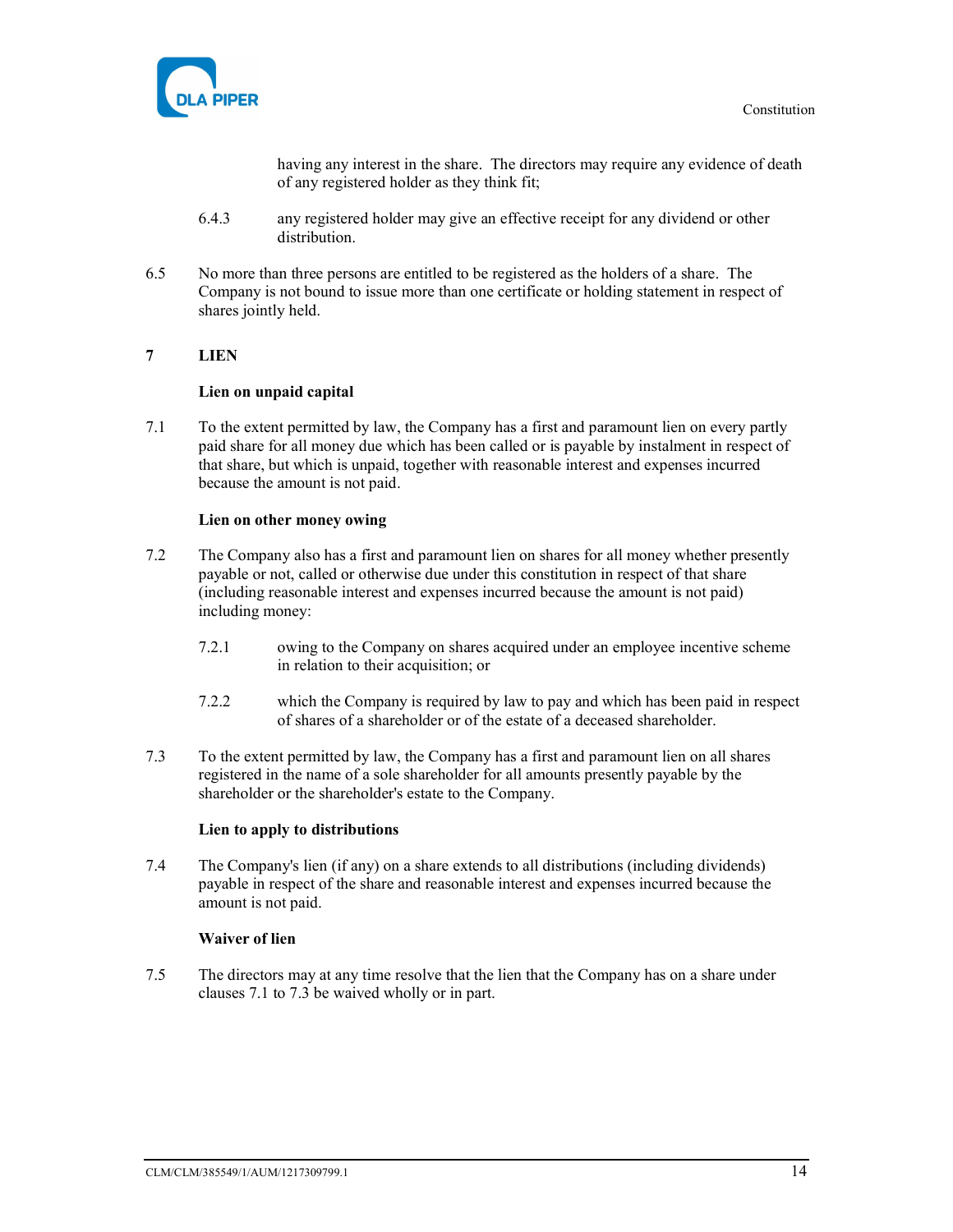

#### Release of lien

7.6 If a transfer of a share is registered without the Company giving notice of the lien to the transferee, the Company's lien is released so far as it relates to amounts owing by the transferor or any predecessor in title on the shares transferred.

#### Company's rights to recover payments

- 7.7 A shareholder must reimburse the Company on demand in writing for all payments the Company makes to a government or taxing authority in respect of the shareholder, the death of the shareholder or the shareholder's shares or any distributions on the shareholder's shares, including dividends, where the Company is either:
	- 7.7.1 obliged by law to make the relevant payment; or
	- 7.7.2 advised by a lawyer qualified to practice in the jurisdiction of the relevant government or taxing authority that the Company is obliged by law to make the relevant payment.

The Company is not obliged to advise the shareholder in advance of its intention to make the payment.

#### Reimbursement is a debt due

7.8 The obligation of the shareholder to reimburse the Company is a debt due to the Company as if it were a call on all the shareholder's shares, duly made at the time when the written demand for reimbursement is given by the Company to the shareholder. The provisions of this constitution relating to non-payment of calls, including payment of interest and sale of the shareholder's shares under lien, apply to the debt.

#### Enforcement of lien

7.9 If the Company is Listed, the Company may do all things which the directors think necessary or appropriate to do under the ASX Settlement Operating Rules or the Listing Rules to enforce or protect the Company's lien.

#### Uncertificated shares

7.10 While the Company has a lien on any shares held on a CHESS sub-register, the Company must, if required, give notice that a holding lock is to be applied in the form and manner set out in the ASX Settlement Operating Rules.

#### Company's right of sale

7.11 Subject to clause 7.12, the directors may sell any share on which the Company has a lien in such manner as they think fit.

#### Restrictions on sale

7.12 The directors must not sell any shares on which the Company has a lien unless: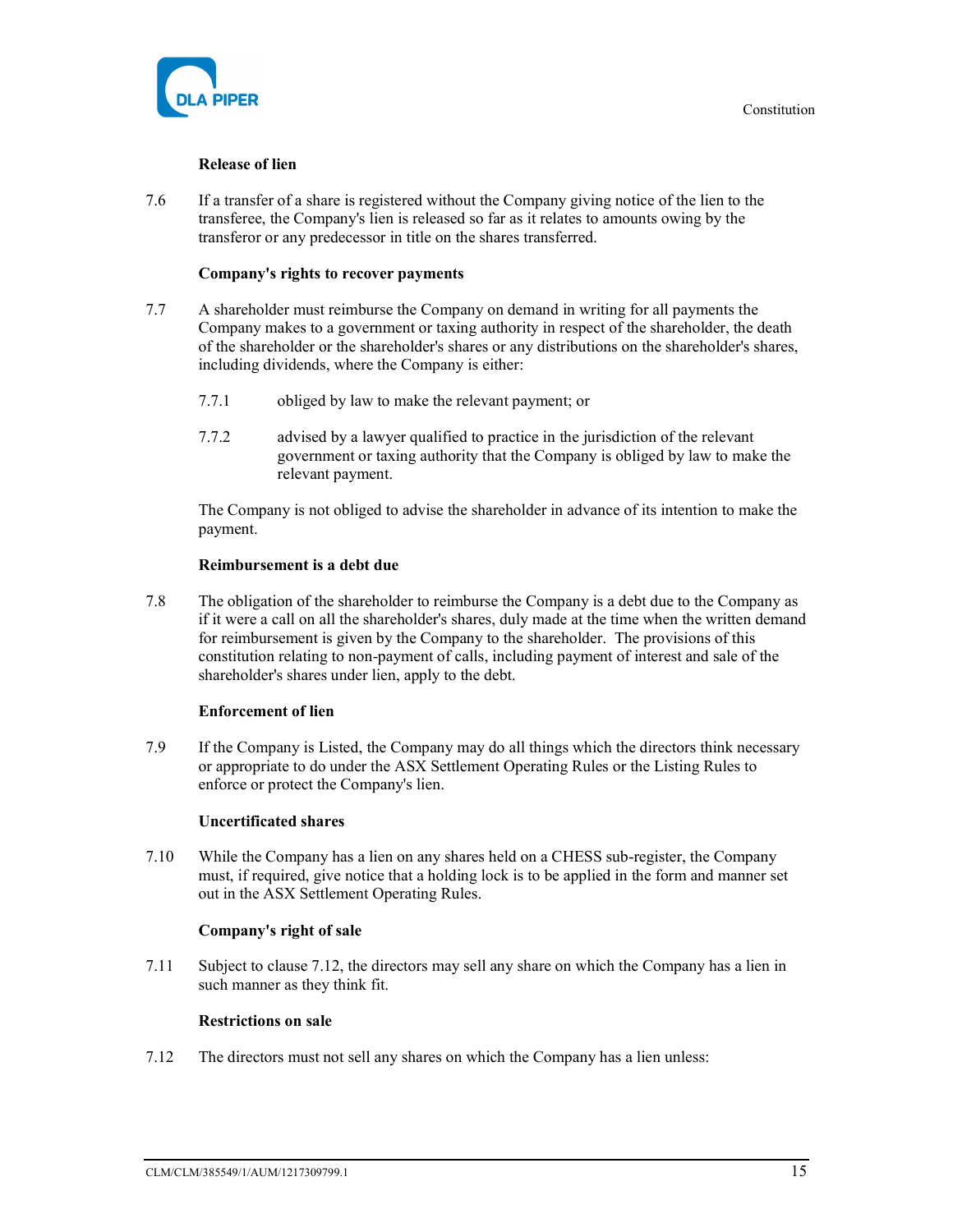



- 7.12.1 a sum in respect of which the lien exists is payable; and
- 7.12.2 the Company has given notice in writing to the registered holder of the share, demanding immediate payment of the amount presently payable in respect of which the lien exists. The notice must be given at least 14 days before the date of the sale to the registered holder of the share or to the person entitled to the share by reason of death or bankruptcy. If the share is part of an uncertificated holding, the notice must comply with the requirements of the ASX Settlement Operating Rules and the Listing Rules.

#### Effect of sale of shares over which Company has a lien

7.13 If the directors sell shares over which the Company has a lien, the directors must authorise the transfer of those shares to the purchaser. The directors must register the purchaser as the shareholder. The purchaser has no responsibility to oversee the Company's use of the purchase money, and its right to the shares is not affected by any irregularity in the sale.

#### Proceeds of sale

7.14 The Company may retain from the proceeds of the sale an amount up to the amount immediately payable on the shares including the reasonable expenses of sale. It must pay any excess to the person who was entitled to the shares immediately before the sale after deducting any amount that still remains unpaid on the shares, whether it is immediately payable or not.

# 8 CALLS ON SHARES

#### Payments due on fixed dates

8.1 If shares are issued on the basis that the shareholder must make payments on fixed dates, the happening of one of those dates is regarded as a call on that date and all the provisions relating to calls apply.

#### Calls

8.2 If a shareholder has not paid the full price of any shares and the money is not payable at fixed times, the directors may pass a resolution requiring the shareholder to pay a certain amount (a call) in relation to the shares. The call may be made payable either in a single sum or by instalments.

#### Notification of call

8.3 If the directors make a call they must notify the affected holder in writing at least 30 days before the payment is due. The notification must specify the amount, time and date of the payment and any other matters required by the Listing Rules. The non-receipt of a notice of call, or the accidental omission to give notice of a call to, a shareholder does not invalidate the call.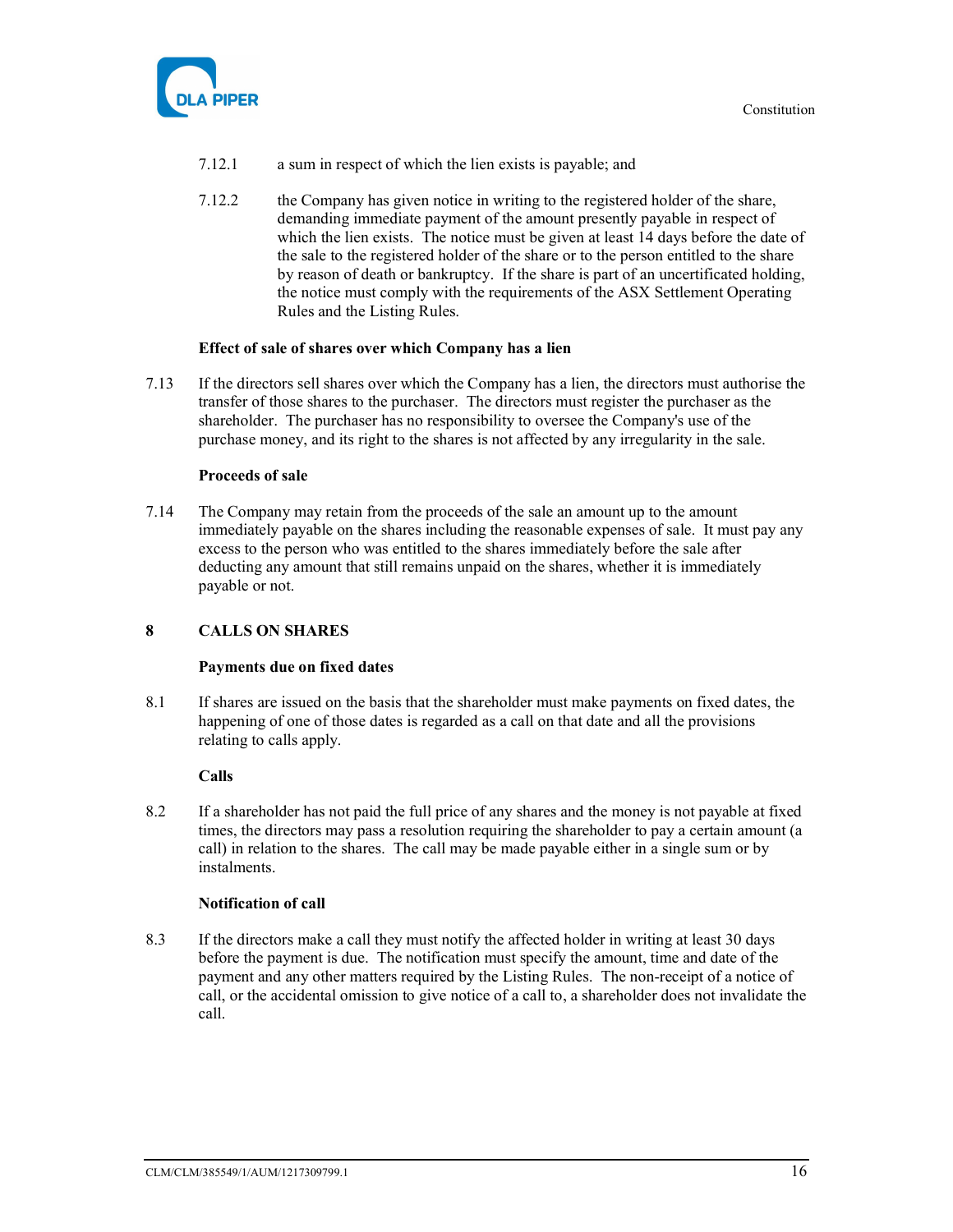

# Liability of shareholders

8.4 Each shareholder must, upon receiving not less than 30 days' notice specifying the time or times and place of payment, pay to the Company by the time or times, and at the place, so specified the amount called on that shareholder's shares.

# Revocation of call

8.5 The directors may revoke or postpone a call or extend the time for payment of any call.

# Deemed time of call

8.6 A call is deemed to have been made at the time when the resolution of the directors authorising the call was passed.

# Liability of joint holders

8.7 The owners of a share that is held jointly are jointly and severally liable to pay all calls in respect of that share. This means that the Company may recover the call amount from any one or more of the joint holders, but must not obtain more than the amount of the call from those joint holders.

# Interest on outstanding sums

8.8 If a sum called in respect of a share is not paid before or on the day appointed for payment of the sum, the person from whom the sum is due must pay interest at the rate specified in the notice given under clause 8.3 not exceeding 20% per annum calculated from the day appointed for payment of the sum to the time of actual payment. The directors may waive payment of interest wholly or in part.

# Differentiation between holders

8.9 On the issue of shares, the directors may differentiate between the holders as to the amount of calls to be paid and the times of payment.

# Pre-payment of calls

- 8.10 If a shareholder owes the Company money on shares but no call has yet been made, the shareholder and the directors may agree that the shareholder may lend some or all of this money to the Company on such terms and conditions as the Company thinks fit.
- 8.11 Payment of an amount in advance of a call does not entitle the paying shareholder to any dividend, benefit or advantage (subject to any contract between the shareholder and the Company), or voting right, to which the shareholder would not have been entitled if it had paid the amount when it became due.

# Suspension of privileges

8.12 Until a call (together with any interest and expenses that are payable) has been paid, the holder is not entitled to receive any dividend or other distribution or to be present and vote at any meeting (other than as proxy for another shareholder) either personally or by attorney,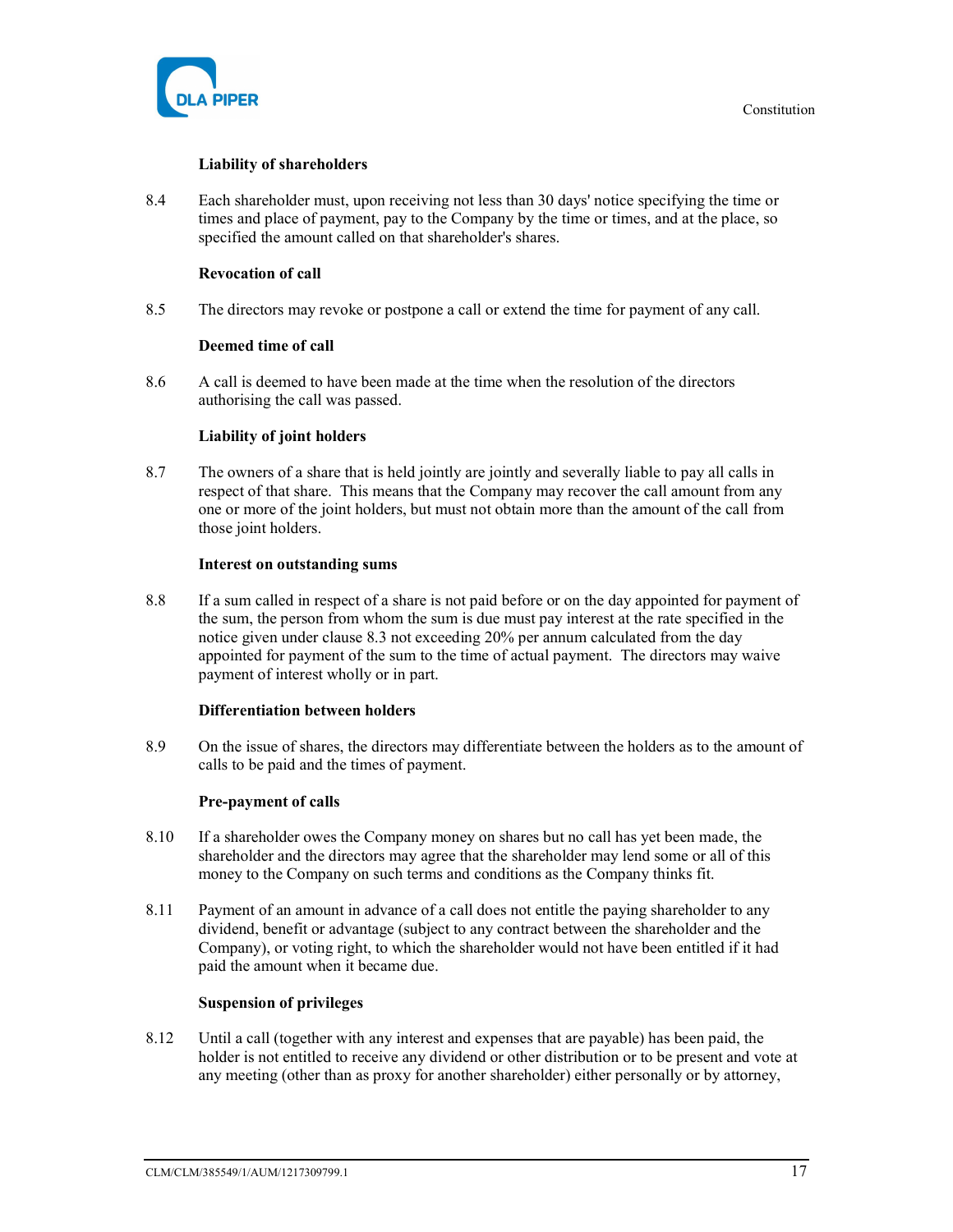

proxy or by Representative. The shareholder may not be counted in a quorum or exercise any other privilege as a shareholder.

# Recovery of amounts due

- 8.13 On the hearing of any action or other proceeding for the recovery of money due for any call, proof that:
	- 8.13.1 the name of the person sued was, when the call was made, entered in the register of shareholders as a holder or holders of shares in respect of which the call was made;
	- 8.13.2 the resolution making the call is duly recorded in the directors' minute book; and
	- 8.13.3 notice of the call was given to the person sued,

will be conclusive evidence of the debt.

8.14 In clause 8.13.3 'person sued' includes a person against whom the Company alleges a set off or counterclaim and 'action or other proceedings for the recovery of money due for any call' is to be interpreted accordingly.

# 9 FORFEITURE OF SHARES

#### Procedure for forfeiture

- 9.1 If a shareholder fails to pay a call or another amount that is payable on shares on the due date, the directors may notify the shareholder that they require payment of the amount, together with any interest that has accrued, on or before a specified date. The date for payment must be at least 14 days after the shareholder receives the notice.
- 9.2 If the notice states that the shares in respect of which the amount is due may be forfeited if payment is not made on time, and the amount is not paid on time, the directors may resolve that the shareholder has forfeited those shares. They can only do so before the amount is paid.
- 9.3 If the forfeited shares are entered on the CHESS sub-register, the Company may take steps to move the share to a sub-register administered by the Company. The forfeiture is effective at the time the share is entered in that sub-register.

#### Application to dividends

9.4 A forfeiture under clause 9.2 includes all dividends and other distributions not paid in respect of the forfeited shares before the date on which the resolution as to forfeiture referred to in that clause is passed.

## Rights of sale

9.5 A forfeited share will be deemed to be the property of the Company. A forfeited share may be sold or otherwise disposed of on such terms and in such manner as the directors think fit.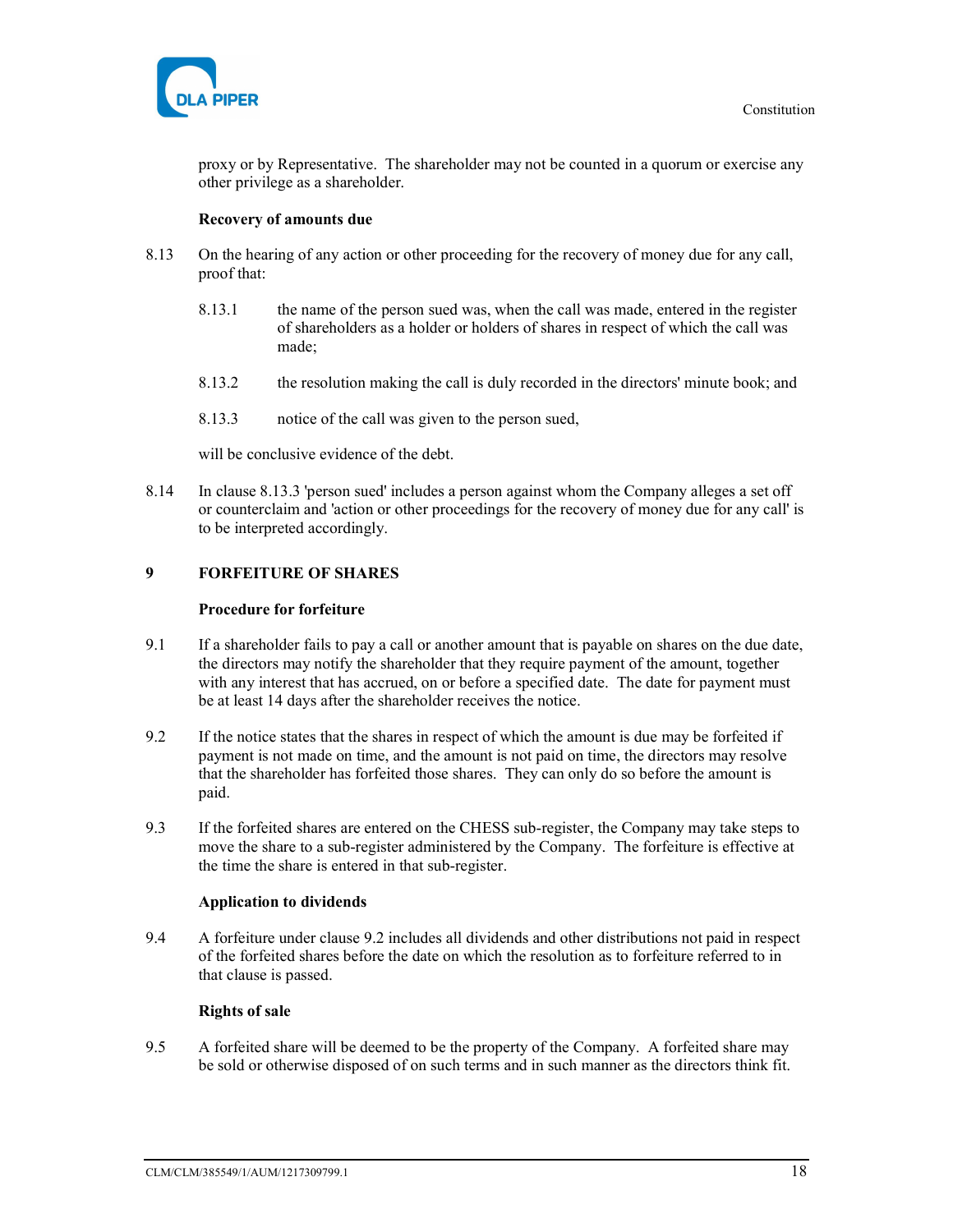

At any time before the sale or disposition, the forfeiture may be cancelled on such terms as the directors think fit.

# Notice of forfeiture

9.6 If any share is forfeited under 9.2 notice of the forfeiture must be given to the holder of the share immediately before the forfeiture and an entry of the forfeiture and its date must be made in the register. Any failure to give notice or enter the forfeiture in the register does not invalidate the forfeiture.

# Surrender instead of forfeiture

9.7 The directors may accept the surrender of any share which they are entitled to forfeit on any terms they think fit and any share so surrendered is taken to be a forfeited share.

#### Cessation as a shareholder

- 9.8 A person whose shares have been forfeited ceases to be a shareholder in respect of the forfeited shares.
- 9.9 Despite forfeiture, a shareholder whose shares are forfeited remains liable to pay to the Company all money that, at the date of forfeiture, was payable by the shareholder to the Company in respect of the shares (including interest not exceeding 20% per annum from the date of forfeiture on the money for the time being unpaid and the reasonable expenses of the sale of the shares until the Company receives payment in full of all money (including interest and expenses) if the directors think fit to enforce payment of the interest).
- 9.10 The former shareholder's liability ceases if and when the Company receives payment in full of all money (including interest) so payable in respect of the forfeited shares.

# Evidence of forfeiture

9.11 A statutory declaration signed by a director or secretary of the Company stating that the person making the declaration is a director or secretary of the Company, and specifying that particular shares in the Company have been forfeited on a particular date, is satisfactory evidence of their forfeiture and prima facie evidence of the facts in the statutory declaration as against all persons claiming to be entitled to the shares.

# Manner of forfeiture

9.12 The Company is entitled to the money from the sale of any forfeited shares. The Company may transfer the shares to the purchaser or person to whom they are disposed of, and, on the execution of the transfer, must register the purchaser as the shareholder. That person has no responsibility to oversee the Company's use of the purchase money, and his or her right to the shares is not affected by any irregularity in the forfeiture or any proceedings relating to the disposal of the shares.

#### Residue on sale

9.13 If any shares are forfeited and sold, any residue after the satisfaction of the unpaid calls, instalments and accrued interest and expenses must be held in trust until paid to the person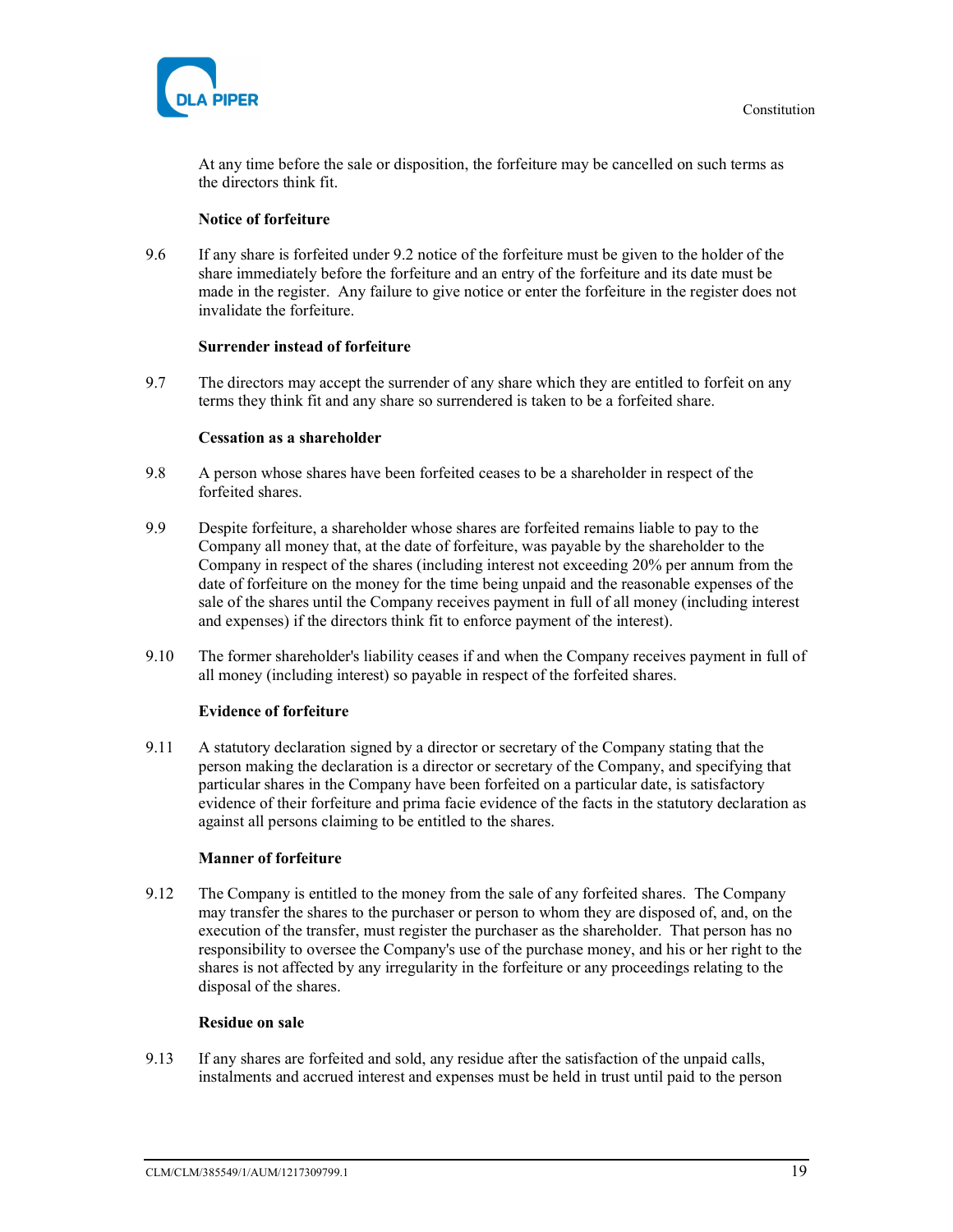whose shares have been forfeited, or the person's executors, administrators, or assigns, or as the person directs and must be paid in accordance with the Listing Rules.

# **Certificates**

9.14 The shareholder must deliver to the Company the certificate or certificates held in respect of any forfeited shares and in any event the certificates representing forfeited shares are void and of no further effect.

# Application to further calls

9.15 The clauses as to forfeiture apply to non-payment of any sum that, by the conditions of issue of a share, becomes payable at a fixed time, as if that sum had been payable by virtue of a call duly made and notified.

# 10 TRANSFER OF SHARES

#### Form of transfer

- 10.1 A shareholder may transfer shares to another person by completing:
	- 10.1.1 a written transfer document, in a common form, signed by or on behalf of the shareholder and the transferee;
	- 10.1.2 a proper ASX Settlement Operating Rules regulated transfer; or
	- 10.1.3 a form approved by the directors, signed by or on behalf of the shareholder and the transferee.

#### Execution of instruments of transfer

- 10.2 Unless the transfer is an ASX Settlement Operating Rules regulated transfer, to have a transfer registered by the Company, the transferor or transferee must give the completed transfer form and the relevant share certificates to the Company. No fee may be charged to register a transfer in registrable form. The directors may require additional evidence of the transferor's entitlement to be registered before registering the transfer. The transferee becomes the holder of the shares when the transfer is registered and the transferee's name is entered in the register of shareholders. The Company will retain the transfer document.
- 10.3 An ASX Settlement Operating Rules regulated transfer must be effected by a proper ASX Settlement Operating Rules regulated transfer and registered in accordance with the ASX Settlement Operating Rules.

#### Refusal to register

- 10.4 The directors may, in their absolute discretion, refuse to register any transfer of shares or request ASX Settlement to apply a holding lock to prevent a transfer of all or any of them:
	- 10.4.1 where a law relating to stamp duty prohibits the Company from registering it;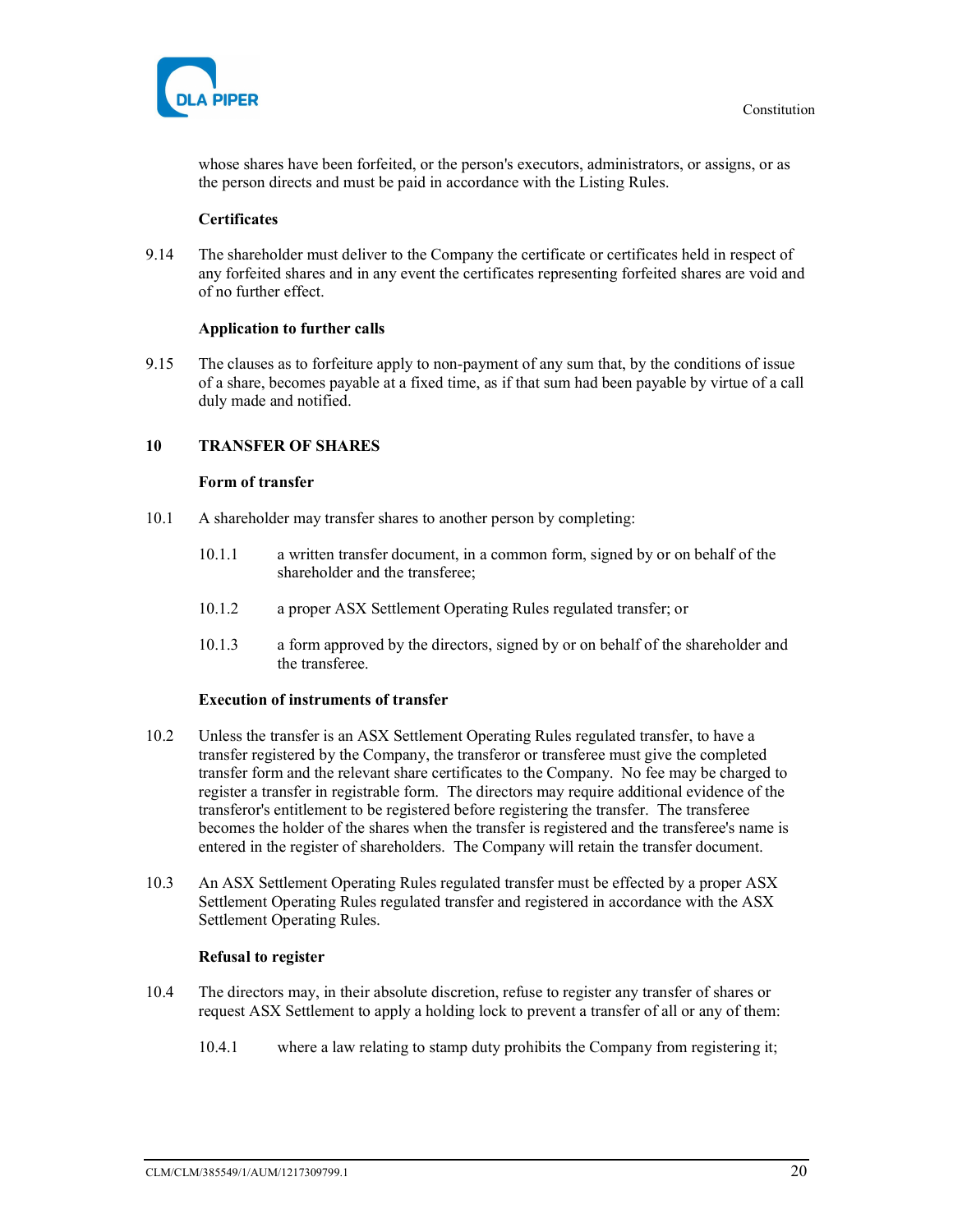

- 10.4.2 where, if the Company is Listed, the Company has a lien on the securities in accordance with the Listing Rules;
- 10.4.3 if the Company is served with a court order that restricts the holder's capacity to transfer the shares; or
- 10.4.4 if the Company is Listed, in any circumstances permitted by the Listing Rules.
- 10.5 Restricted securities under the Listing Rules may not be disposed of during the restriction period which applies to the restricted securities, except as permitted by the Listing Rules or ASX.
- 10.6 The directors must refuse to register a transfer of shares:
	- 10.6.1 if the shares are classified under the Listing Rules or by the ASX as restricted securities and the transfer is or might be in breach of the Listing Rules or any restriction agreement entered into by the Company under the Listing Rules in relation to those shares; or
	- 10.6.2 if the Company is Listed, where the Company or the directors are required to do so by the Listing Rules.

#### No transfer to an infant

10.7 A transfer of any shares may not knowingly be made to an infant or to a person of unsound mind or under other legal disability.

#### Notice of Refusal

10.8 If the directors refuse to register a transfer of any share, they must give notice of the refusal to each transferor and transferee within five business days after the date on which the transfer was lodged with the Company. The precise reasons for the refusal must be set out in the notice.

#### Correction of share register

10.9 If a person is registered as the holder of any share contrary to the provisions of this constitution the directors may remove the person's name as the holder of the shares and other information relating to the person and reinstate the name of the pervious holder of the shares and the information relating to that pervious holder.

#### Certificate to be delivered on transfer

10.10 Upon every transfer of shares, the certificate (if any) held by the transferor must be delivered to the Company and cancelled. A new certificate will be issued without charge to the transferee in respect of the shares transferred, and if any of the shares included in the certificate delivered to the Company are retained by the transferor, a new certificate must be issued to the transferor in respect of those shares without charge. The Company shall retain the instrument of transfer.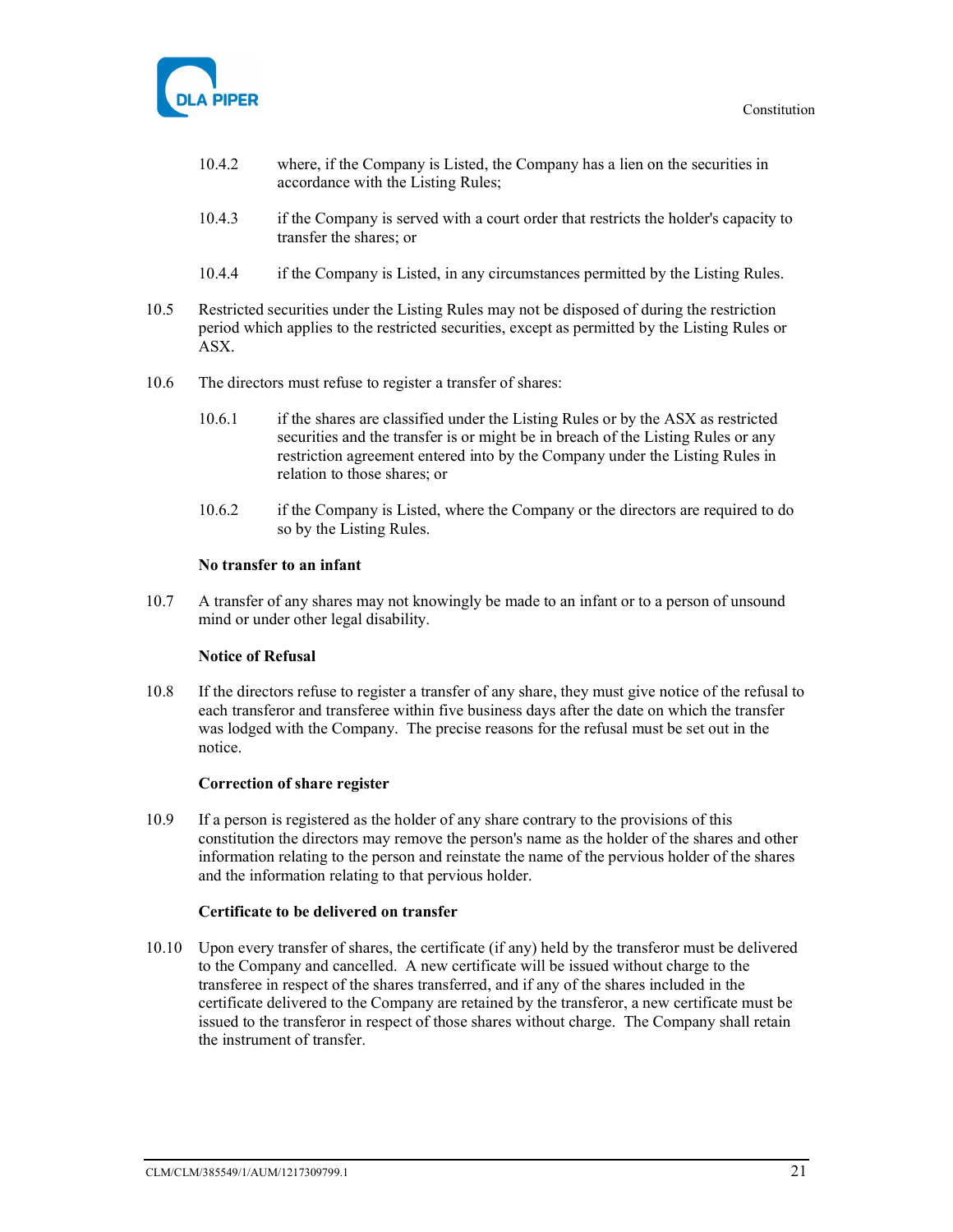

- 10.11 If the Company participates in a share transfer system conducted in accordance with the Listing Rules, then share transfers must be registered in accordance with the Listing Rules and the ASX Settlement Operating Rules.
- 10.12 If the Company is Listed, it may participate in any share transfer system conducted in accordance with the Listing Rules which does not depend upon the issue or production of share certificates in respect of the shares.
- 10.13 For a transfer of an uncertificated holding of shares, the procedure is the same as for a certificated holding of shares, except that the written transfer instrument need not be accompanied by a certificate. If the Company operates an issuer sponsored sub-register, it must issue a statement for each new holding as a result of the transfer in accordance with the Listing Rules.

#### When transfer books and register may be closed

- 10.14 The registration of transfers of shares that are not CHESS approved securities may be suspended and the register of shareholders closed. The directors must give notice by advertisement of the closure in an appointed newspaper. The Company must give the ASX notice of any intended closure in accordance with the Listing Rules. The register of shareholders must not be closed for any time or times exceeding a total of 30 days in any year.
- 10.15 The Company must process proper ASX Settlement Operating Rules regulated transfers affecting sub-registers administered by the Company on all business days.

#### 11 TRANSMISSION OF SHARES

#### Recognised interests

- 11.1 If a shareholder dies, the only persons that the Company will recognise as having any right to the deceased's shares are:
	- 11.1.1 his or her legal personal representative; or
	- 11.1.2 where the shares are held jointly, any joint holder of those shares.
- 11.2 The deceased person's estate will still be subject to any liabilities which attached to the shares, even if the deceased was only a joint holder of shares.
- 11.3 If two or more persons are jointly entitled to the deceased's shares, those persons will be regarded as joint holders of the shares.

#### Transmission

11.4 A person entitled to a share because of the death or bankruptcy of a shareholder may elect either to be registered as the holder of the share or to have some other person nominated to be registered as the transferee of the share. A person relying on this clause must produce any information properly required by the directors. This clause is subject to the Bankruptcy Act 1966 (Cth).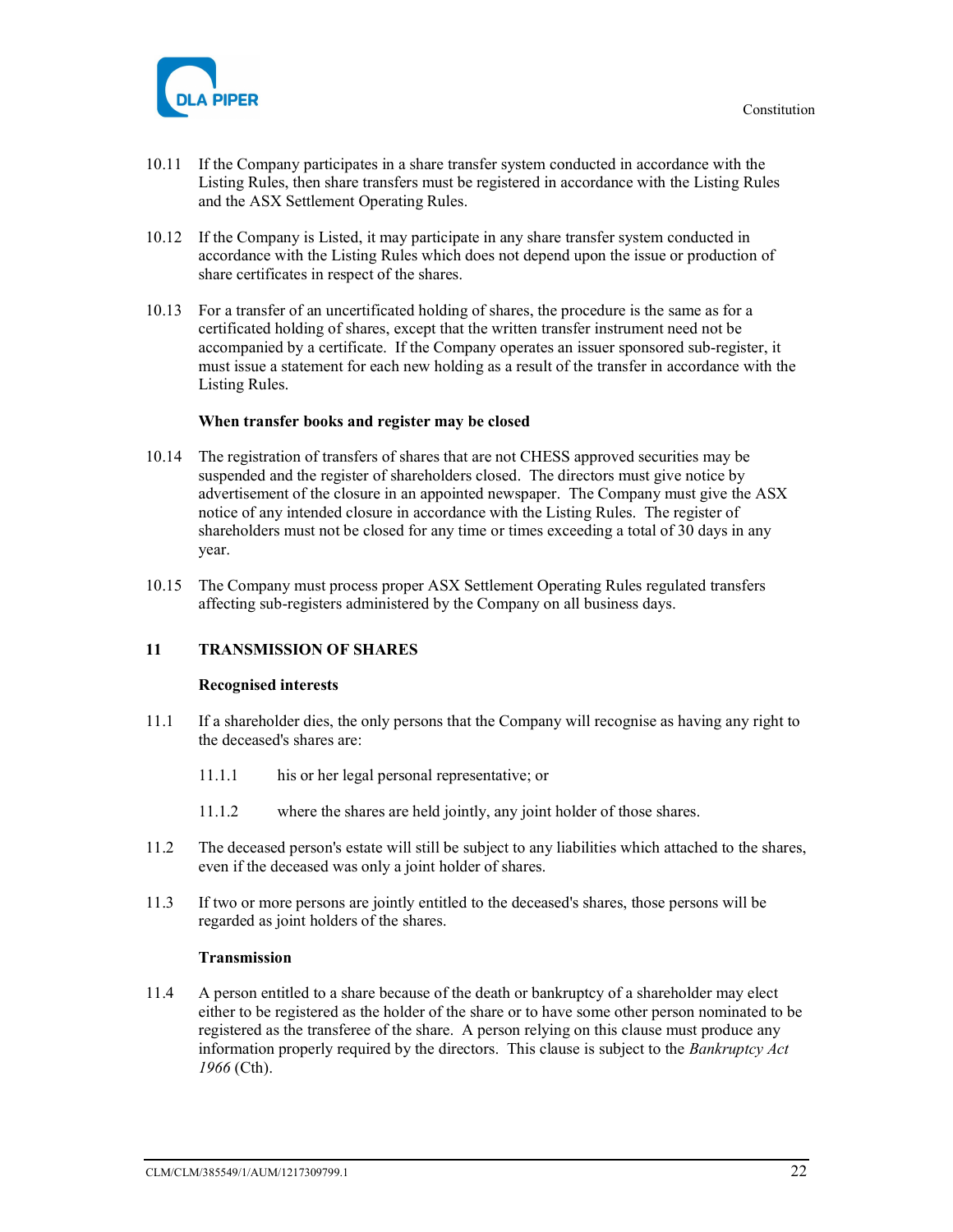

- 11.5 A person entitled to a share because of the mental incapacity of a shareholder may elect either to be registered as the holder of the share or to have some other person nominated to be registered as the transferee of the share. A person relying on this clause must produce any information properly required by the directors.
- 11.6 A person relying on clause 11.4 or clause 11.5 who wishes to be registered as the holder of any shares must elect in writing to the Company to be so registered.
- 11.7 On receiving an election under clause 11.4 or clause 11.5, the Company must, subject to the powers vested in the directors by this constitution, register the personal representative as the holder of the shares.
- 11.8 A person electing under clause 11.4 or clause 11.5 to have another person registered as the holder of any shares must deliver to the Company an executed transfer of the shares to that other person.
- 11.9 The provisions of this constitution relating to the right to transfer and the registration of transfers of shares apply to any notice or transfer as if the death, mental incapacity or bankruptcy of the shareholder had not occurred and the notice or transfer was a transfer signed by that shareholder.

#### Personal representatives and joint holders

- 11.10 If a shareholder dies or becomes bankrupt, his or her personal representative or trustee is entitled to receive any dividends and other benefits that the shareholder would have been entitled to and to exercise the same rights as the shareholder. The directors may require production of any information that is properly required by the directors.
- 11.11 Where two or more persons are jointly entitled to any share due to the death of the registered holder, they are, for the purpose of this constitution, deemed to be joint holders of the share.

#### 12 ALTERATION OF CAPITAL

#### Power

- 12.1 The Company may alter its share capital in any manner permitted by the Corporations Act and the Listing Rules, including:
	- 12.1.1 converting all or any of its shares into a larger or smaller number of shares; and
	- 12.1.2 cancelling shares that, at the date of the passing of the resolution, have not been taken or agreed to be taken by any person or have been forfeited.
- 12.2 Where fractions of shares are or would otherwise be created by an alteration of share capital under clause 12.1 the directors may:
	- 12.2.1 make cash payments;
	- 12.2.2 decide that fractions of shares are to be disregarded or rounded down to the nearest whole share; or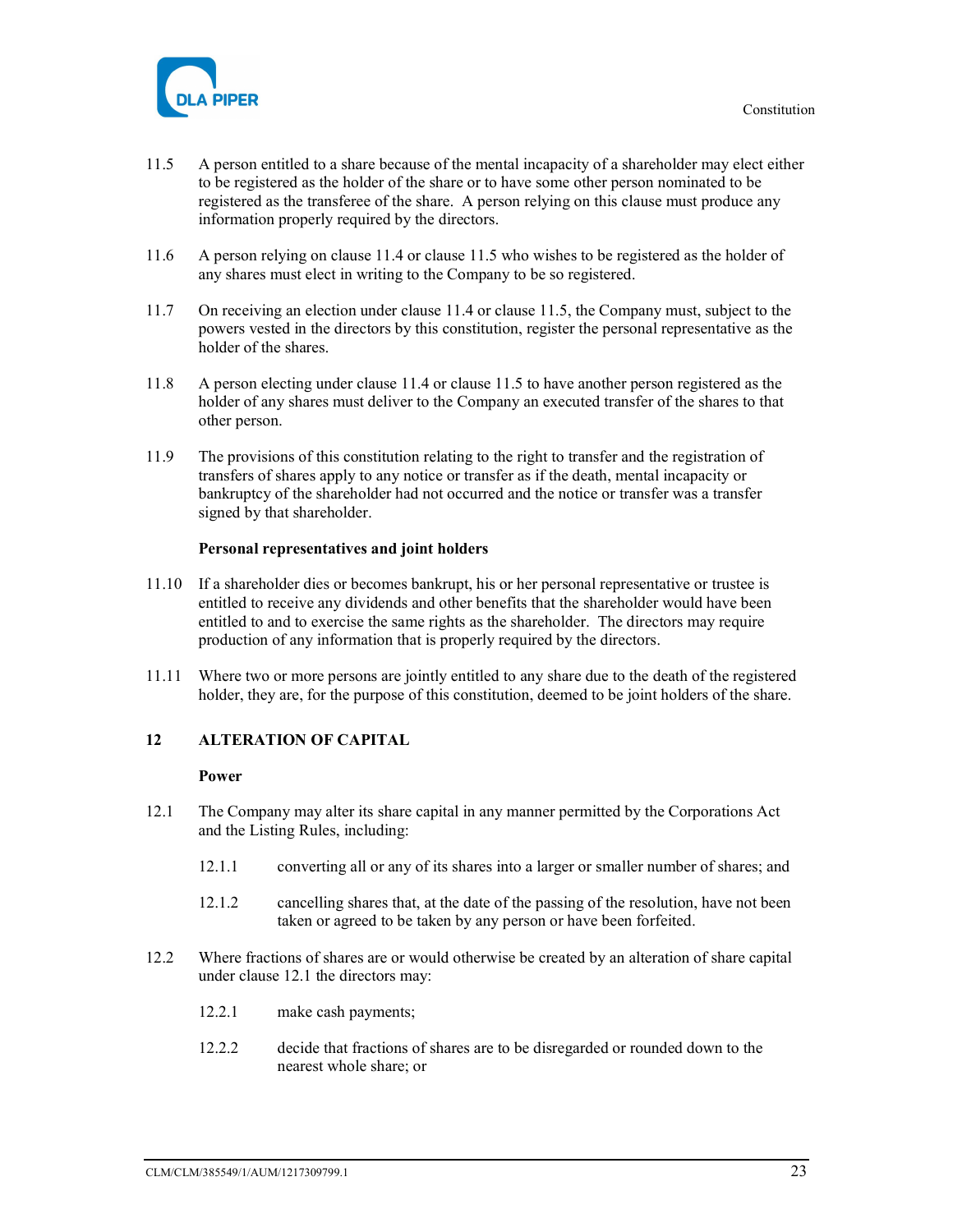

12.2.3 decide that fractions of shares are to be rounded up to the nearest whole share by capitalising any amount available for capitalisation under clause 12.1.

#### Reduction of capital

- 12.3 The Company may reduce its share capital:
	- 12.3.1 by reduction of capital in accordance with Division 1 of Part 2J.1 of the Corporations Act;
	- 12.3.2 by buying back shares in accordance with Division 2 of Part 2J.1 of the Corporations Act;
	- 12.3.3 in the ways permitted by sections 258E and 258F of the Corporations Act; and
	- 12.3.4 in any other way for the time being permitted by the Corporations Act.

# 13 GENERAL MEETINGS

#### Power to convene

13.1 Any director may convene a general meeting whenever he or she thinks fit and must do so if required to do so under the Corporations Act.

#### Use of technology at general meetings

- 13.2 The Company may hold a general meeting at two or more venues using any technology that gives the shareholders as a whole a reasonable opportunity to participate.
- 13.3 If the technology used in accordance with clause 13.2 encounters a technical difficulty, whether before or during the meeting, which results in a shareholder not being able to participate in the meeting, the chairperson may, subject to the Corporations Act and this constitution, allow the meeting to continue or may adjourn the meeting either for such reasonable period as may be required to fix the technology or to such other time and location as the chairperson deems appropriate.

#### Power to cancel or postpone

13.4 The directors of the Company may, whenever they think fit, cancel or postpone a general meeting by giving two clear days' notice of the postponement to all persons entitled to receive notice of the general meeting, to a date and time determined by them or change the place for the meeting.

#### Business at postponed meeting

13.5 The only business that may be transacted at a general meeting the holding of which is postponed is the business specified in the original notice convening the meeting.

#### Proxy, attorney or representative at postponed meeting

13.6 Where by the terms of an instrument appointing a proxy, attorney or a Representative: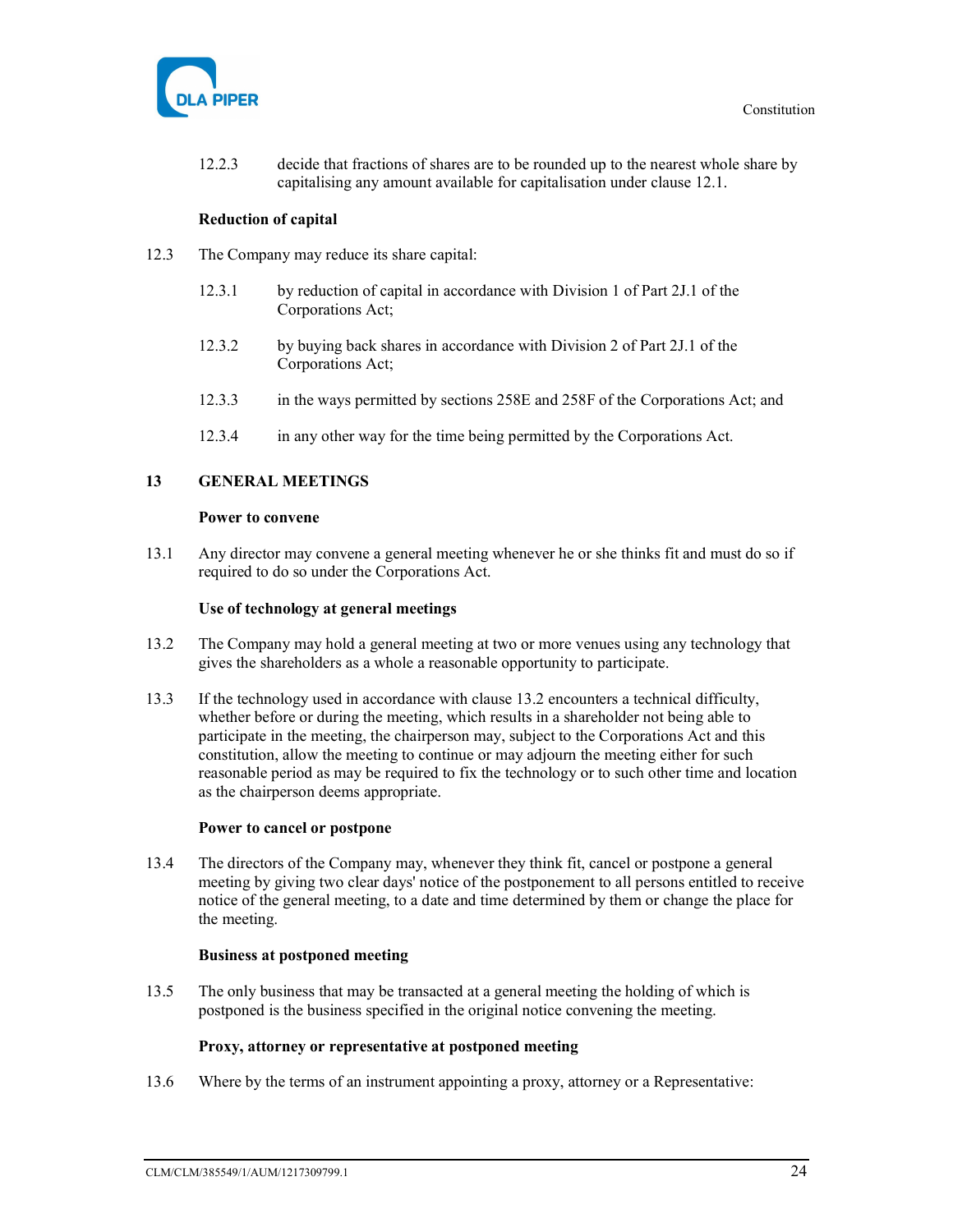

- 13.6.1 the appointed person is authorised to attend and vote at a general meeting or general meetings to be held on or before a specified date; and
- 13.6.2 the date for holding the meeting is postponed to a date later than the date specified in the instrument of proxy, power of attorney or appointment of Representative,

then, by force of this clause, that later date is substituted for and applies to the exclusion of the date specified in the instrument of proxy, power of attorney or appointment of Representative unless the shareholder appointing the proxy, attorney or Representative gives to the Company at its registered office notice in writing to the contrary not less than 48 hours before the time to which the holding of the meeting has been postponed.

#### **Notice**

13.7 A notice of a general meeting must specify the place, the day and the hour of the meeting and must state the general nature of the business to be transacted at the meeting and must be given in accordance with clause 24.2, the Corporations Act and the Listing Rules.

#### Notice period and content

13.8 Except when shorter notice is permitted to be given, 28 days notice of a general meeting must be given to all persons entitled to receive notice from the Company. In computing the period of notice, both the day on which the last notice to all persons entitled to receive notice from the Company is given or taken to be given and the day of the meeting convened by it are to be disregarded. All notices must specify the place, day and hour of the meeting and for any business, the general nature of that business.

#### Circular resolution

13.9 The Company may pass a resolution without a general meeting being held if all the shareholders entitled to vote on the resolution sign a document containing a statement that they are in favour of the resolution set out in the document. If a share is held jointly, each of the joint shareholders must sign.

# **Omissions**

13.10 The accidental omission to give any notice to, or the non-receipt of any notice by, any person entitled to receive the notice shall not invalidate any resolution passed or any proceedings at that meeting or at a postponed meeting or the cancellation or postponement of a meeting.

#### 14 PROCEEDINGS AT GENERAL MEETINGS

# Quorum

14.1 Business may not be transacted at any general meeting unless a quorum of shareholders is present at the time when the meeting proceeds to business. Two shareholders constitute a quorum in all cases. In determining whether a quorum is present, each individual attending as a proxy, attorney or Representative is to be counted, except that where a shareholder has appointed more than one proxy, attorney or Representative, only one is to be counted.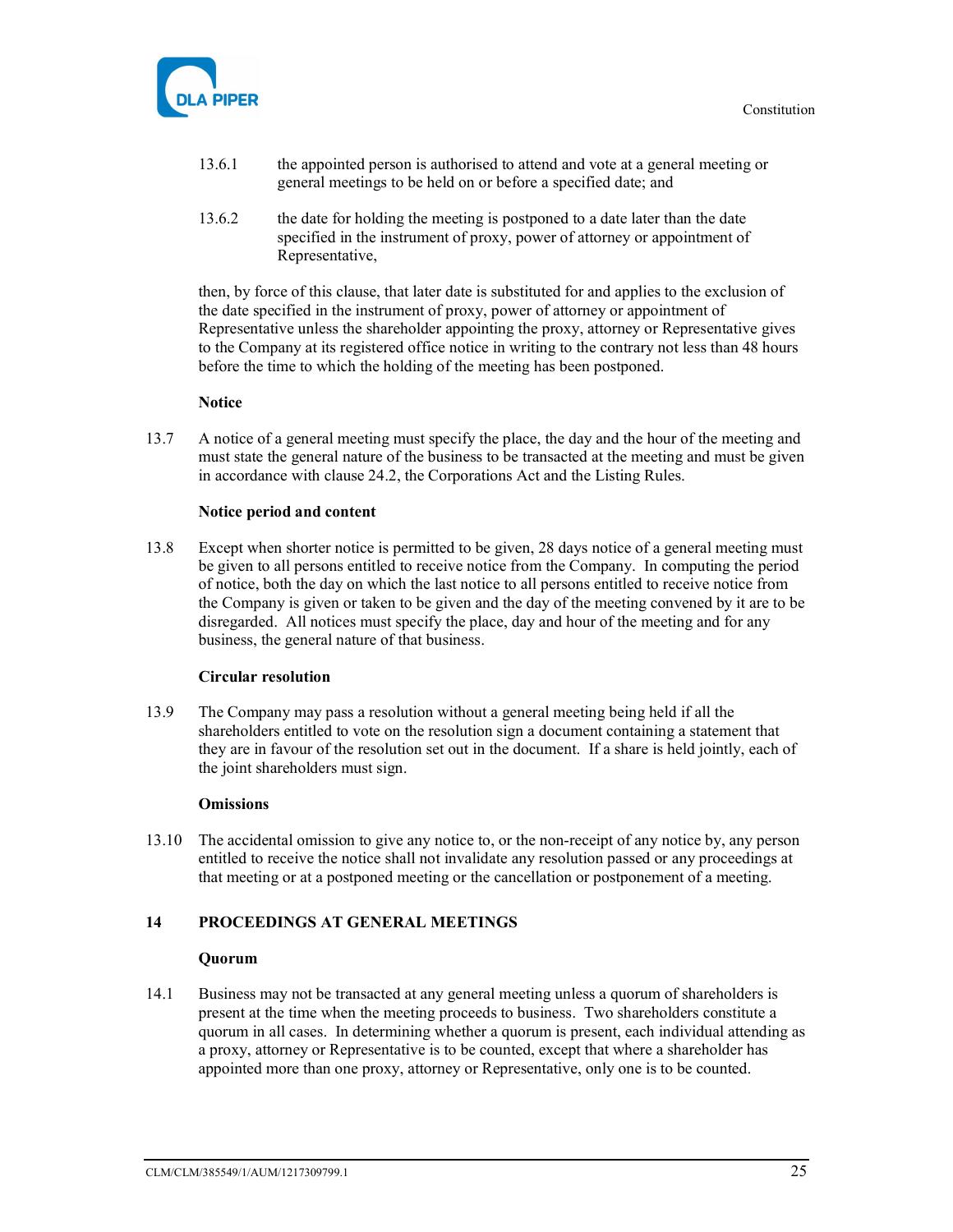

14.2 If a quorum is present at the time the first item of business is transacted, it is taken to be present when the meeting proceeds to consider each subsequent item of business unless the chairperson of the meeting (on the chairperson's own motion or at the request of a shareholder who is present) declares otherwise.

# Effect of no quorum

- 14.3 If a quorum is not present within 30 minutes from the notified starting time for the meeting:
	- 14.3.1 where the meeting was convened on the requisition of shareholders, the meeting is cancelled;
	- 14.3.2 in any other case, the meeting is postponed to the same place on the same day and at the same time the following week, or to any other time and place chosen by the directors. If a quorum is not present within 30 minutes after the starting time of the postponed meeting, it is cancelled.

#### Chairperson of directors

14.4 The chairperson elected as chairperson of directors meetings, or in the chairperson's absence, the deputy chairperson (if any), shall preside as chairperson at every general meeting.

#### Vacancy in chairperson

- 14.5 Where a general meeting is held and:
	- 14.5.1 no person has been elected as a chairperson of directors; or
	- 14.5.2 neither the chairperson nor the deputy chairperson is present within 15 minutes after the time appointed for the holding of the meeting or is unwilling to act,

the following may preside as chairperson of the meeting (in order of precedence):

- 14.5.3 a director chosen by a majority of the directors present;
- 14.5.4 the only director present; or
- 14.5.5 a shareholder elected by one of their number present at the meeting.

#### Conduct of general meetings

- 14.6 The chairperson of a general meeting:
	- 14.6.1 has charge of the general conduct of the meeting and of the procedures to be adopted at the meeting;
	- 14.6.2 may require the adoption of any procedure which is in the chairperson's opinion necessary or desirable for proper and orderly debate or discussion (including limiting the time that a person may speak on a motion or other item of business) and the proper and orderly casting or recording of votes at the general meeting; and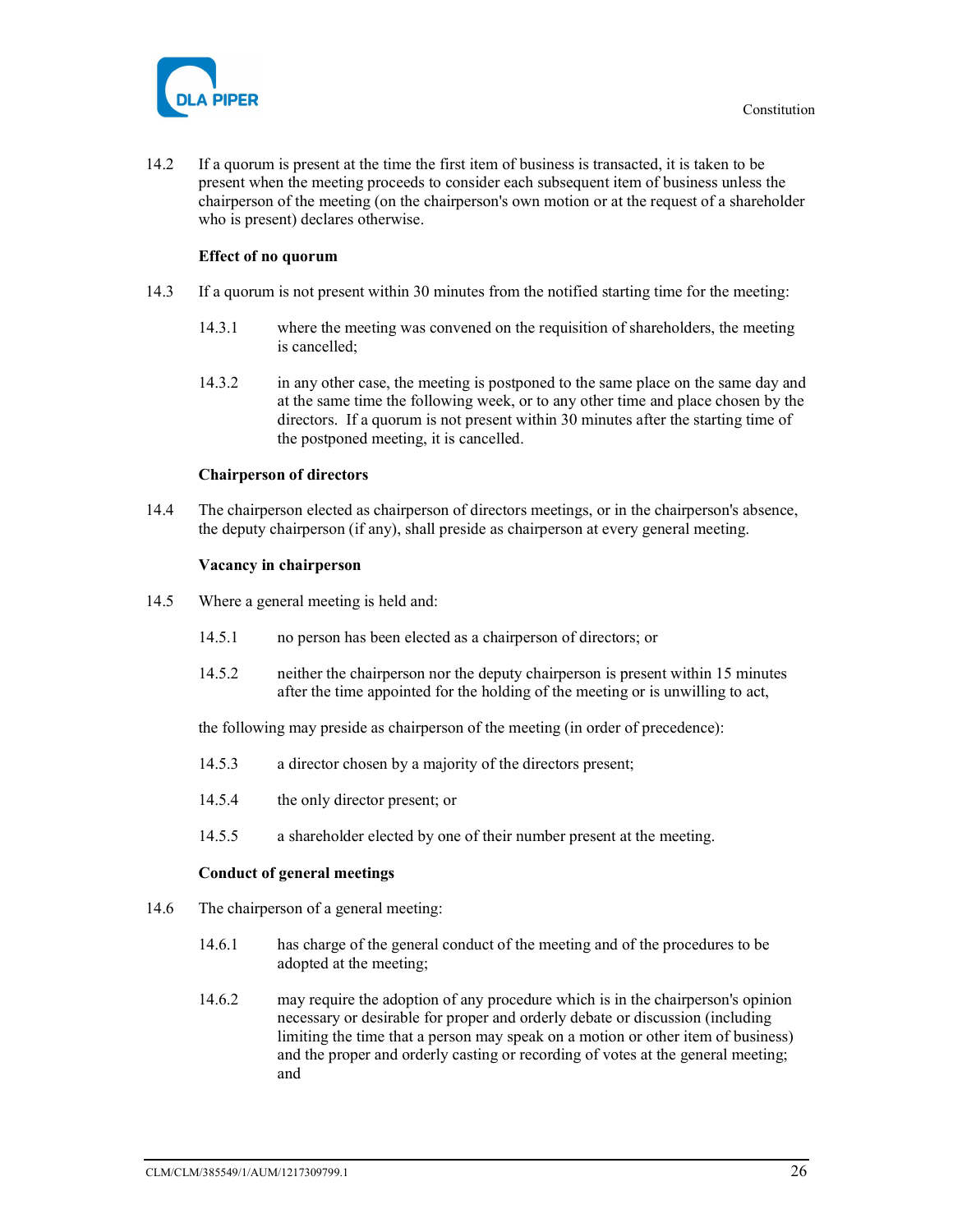

14.6.3 may, having regard where necessary to the Corporations Act, terminate discussion or debate on any matter whenever the chairperson considers it necessary or desirable for the proper conduct of the meeting,

and a decision by the chairperson under this clause 14.6 is final.

#### Adjournment

14.7 The chairperson may at any time adjourn a meeting with the meeting's consent. The chairperson must adjourn a meeting if the meeting votes to adjourn it. The only business that can be transacted at an adjourned meeting is the unfinished business from the original meeting.

# Notice where a meeting is adjourned for 30 days

14.8 When a meeting is adjourned for 30 days or more, notice of the adjourned meeting must be given in the same manner as the original meeting.

#### Form of notice for adjourned meeting

14.9 Except as provided by clause 14.8, it is not necessary to give any notice of an adjournment or of the business to be transacted at an adjourned meeting.

#### Right to discuss the management of the Company

14.10 The chairperson of a meeting of shareholders must allow a reasonable opportunity for shareholders at the meeting to question, discuss or comment on the management of the Company. Directors of the Company must answer shareholders' questions if they are capable of doing so.

#### Voting on show of hands

- 14.11 At any general meeting a resolution put to the vote of the meeting is decided on a show of hands of all shareholders entitled to vote unless a poll is (before or on the declaration of the result of the show of hands) demanded according to this constitution.
- 14.12 Unless a poll is duly demanded, a declaration by the chairperson that a resolution or a show of hands has been carried or carried unanimously, or by a particular majority, or lost, must be made in the minutes of the meeting.
- 14.13 An entry recording the chairperson's declaration of voting in the book containing the minutes of the proceedings of the Company is conclusive evidence of the fact without proof of the number or proportion of the votes recorded in favour of or against the resolution.

#### Poll

- 14.14 A poll may be demanded:
	- 14.14.1 by the chairperson;
	- 14.14.2 by at least five shareholders entitled to vote on the resolution; or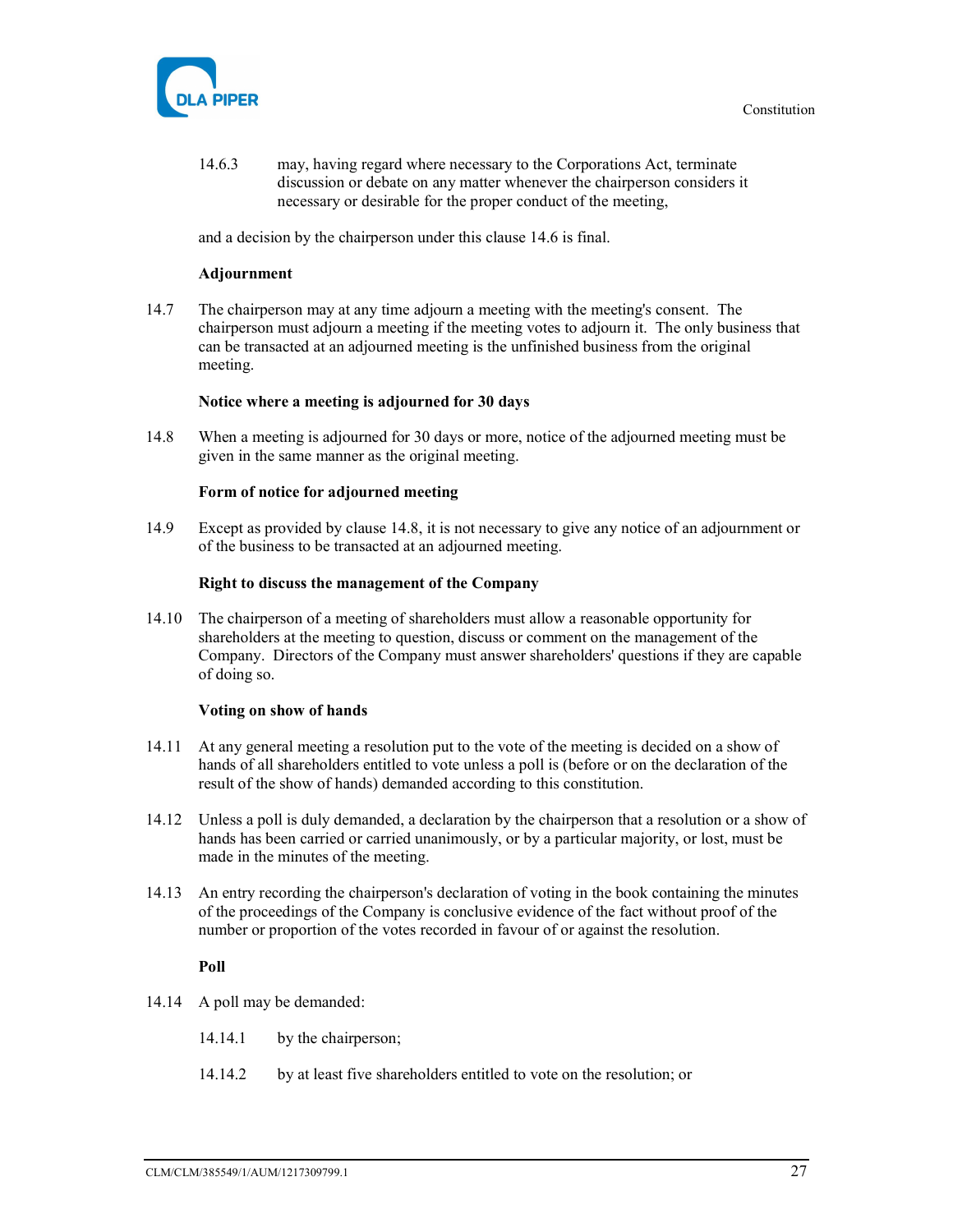

14.14.3 by shareholders with at least 5% of the votes that may be cast on the resolution on a poll,

and on a poll, each shareholder entitled to vote is entitled to one vote for each share held or a fraction of a vote for a share on which payment remains owing. That fraction will be equal to the proportion which the amount paid (not credited) relates to the total amounts paid and payable (excluding amounts credited). Amounts paid in advance of a call are to be ignored.

- 14.15 A poll demanded on the election of a chairperson or on a question of adjournment must be taken immediately.
- 14.16 A poll demanded on any other subject is to be taken in such manner and either at once or after an interval or adjournment or otherwise as the chairperson directs. The result of the poll is the resolution of the meeting at which the poll was demanded.
- 14.17 A demand for a poll may be withdrawn with the chairperson's consent.
- 14.18 A poll may be demanded before a vote is taken or in the case of a vote taken on a show of hands, immediately before or immediately after, the results of the vote are taken.
- 14.19 A demand for a poll does not prevent the continuance of the meeting for the transaction of any business other than the question on which the poll has been demanded.

#### Chairperson's vote

14.20 If the votes are equal, whether on a show of hands or on a poll, the chairperson of the meeting at which the show of hands takes place or at which the poll is demanded is not entitled to a second or casting vote.

#### Proxy holders and representatives voting rights

- 14.21 Subject any rights or restrictions for the time being attached to any class or classes of shares:
	- 14.21.1 at meetings of shareholders or classes of shareholders each shareholder entitled to vote may vote in person or by not more than 2 proxies, an attorney or by a Representative; and
	- 14.21.2 on a show of hands every shareholder present in person or by proxy, attorney or Representative has one vote in respect of the total number of shares carrying the right to vote held by that shareholder (even if a proxy, attorney or Representative represents more than one shareholder); and
	- 14.21.3 on a poll every shareholder present in person or by proxy, attorney or Representative has one vote for each share carrying the right to vote held by that shareholder; and
	- 14.21.4 where a shareholder appoints 2 proxies or attorneys, the appointment may specify the proportion or number of votes that the proxy or attorney may exercise. If both appointments are silent, each person appointed may only exercise half the shareholder's votes. If one appointment is silent the other appointment may only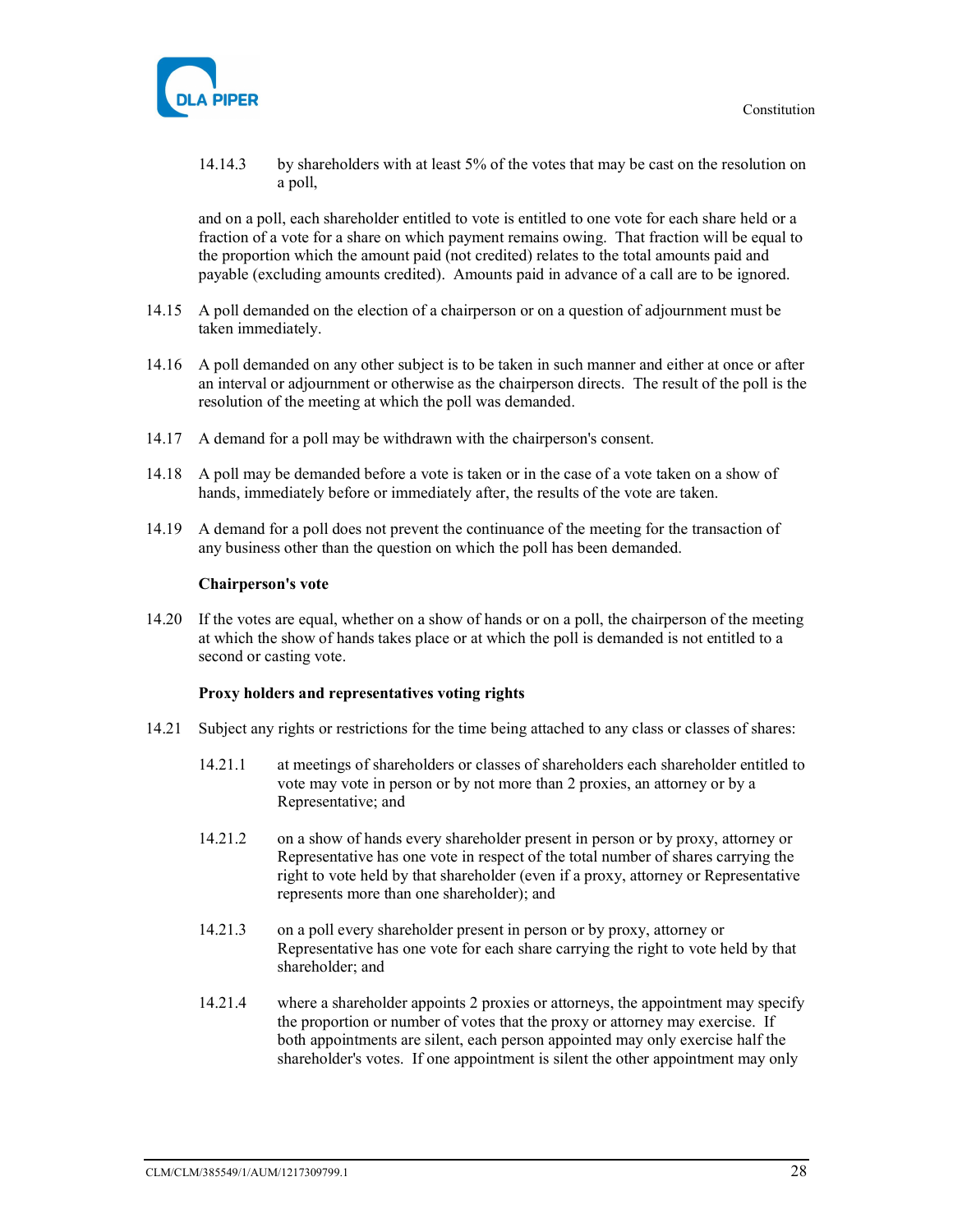

exercise the votes not the subject of the appointment that specifies a proportion or number.

14.22 A proxy, attorney or Representative need not be a shareholder of the Company.

#### Direct voting

14.23 The directors may determine that at any meeting of shareholders or class meeting, a shareholder who is entitled to attend and vote on a resolution at that meeting is entitled to a direct vote in respect of that resolution. A 'direct vote' includes a vote delivered to the company by post, fax or other electronic means approved by the directors. The directors may prescribe regulations, rules and procedures in relation to direct voting, including specifying the form, method and timing of giving a direct vote at a meeting in order for the vote to be valid.

#### Votes of joint holders

14.24 If shares are held jointly, only one of the joint holders may vote. If more than one of the joint holders tenders a vote, the vote of the holder whose name in respect of those shares appears first in the register of shareholders is to be treated as the only vote in relation to those shares.

#### Incapacity

14.25 This clause applies where a shareholder is of unsound mind or is a person whose person or estate is liable to be dealt with under the law relating to mental health. The shareholder's committee or trustee or such other person as properly has the management of the shareholder's estate may exercise any rights of the shareholder in relation to a general meeting as if the committee, trustee or other person were the shareholder.

#### Disentitlement to vote

- 14.26 A shareholder is not entitled to vote at a general meeting in respect of a share held by the shareholder unless all calls and other sums presently payable by the shareholder in respect of the share have been paid.
- 14.27 If the Company is Listed, where a breach of the Listing Rules relating to restricted securities continues or while a breach subsists of a restriction agreement entered into by the Company under the Listing Rules in relation to shares which are restricted securities, the restricted securities do not confer on the holder any dividend, distribution or voting rights. However, those restricted securities shall not be treated or taken to be a separate class of share for any purpose.

#### Objection to voter

- 14.28 An objection may be raised to the qualification of a voter only at the meeting or adjourned meeting at which the vote objected to is cast.
- 14.29 Any objection is to be referred to the chairperson of the meeting, whose decision is final and a vote not disallowed by the chairperson is valid for all purposes.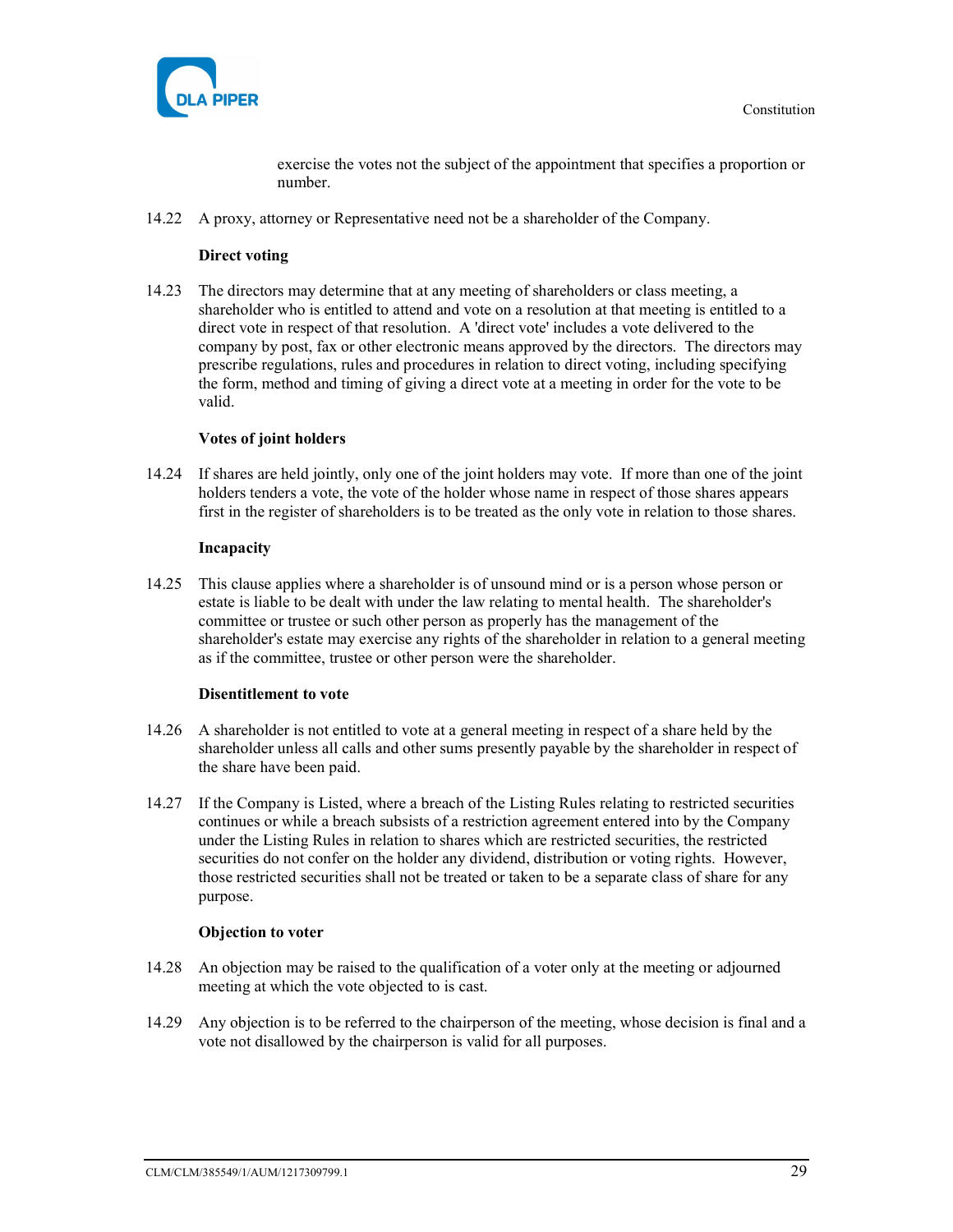

#### Appointment of proxy

- 14.30 An instrument appointing a proxy must be in writing signed by the appointor or an attorney duly authorised in writing or, if the appointor is a body corporate, signed by a duly authorised officer or attorney.
- 14.31 Instruments appointing a proxy may specify the manner in which the proxy is to vote in respect of a particular resolution and in that event the proxy is not entitled to vote on the resolution except as specified in the instrument.
- 14.32 An instrument appointing a proxy is taken to confer authority to demand or join in demanding a poll.
- 14.33 There is no required form of proxy. The board may from time to time approve a form for use at a particular meeting.

#### Lodgement of proxy

- 14.34 A document appointing a proxy (and any power of attorney under which it is signed, or a certified copy of that power) must be received by the Company at least 48 hours before the time of the meeting. If the document is not received on time, the proxy cannot vote at the meeting.
- 14.35 A document appointing a proxy is taken to be received when it is received at any of the following:
	- 14.35.1 the Company's registered office; or
	- 14.35.2 a fax number at the Company's registered office; or
	- 14.35.3 a place, fax number or electronic address specified for the purpose in the notice of meeting.

#### Effect of proxy vote

14.36 A vote given according to an instrument appointing a proxy, power of attorney or Representative is valid if no notice in writing of the death, unsoundness of mind of the appointing shareholder, revocation of the instrument or authority (including an authority under which the appointment was made by a third party) by the appointing shareholder or any transfer of the relevant share has been received by the Company at the registered office before the commencement of the meeting or adjourned meeting at which the said instrument is acted upon.

#### Decisions

14.37 A decision of a general meeting may not be impeached or invalidated on the ground that a person voting at the meeting was not entitled to do so.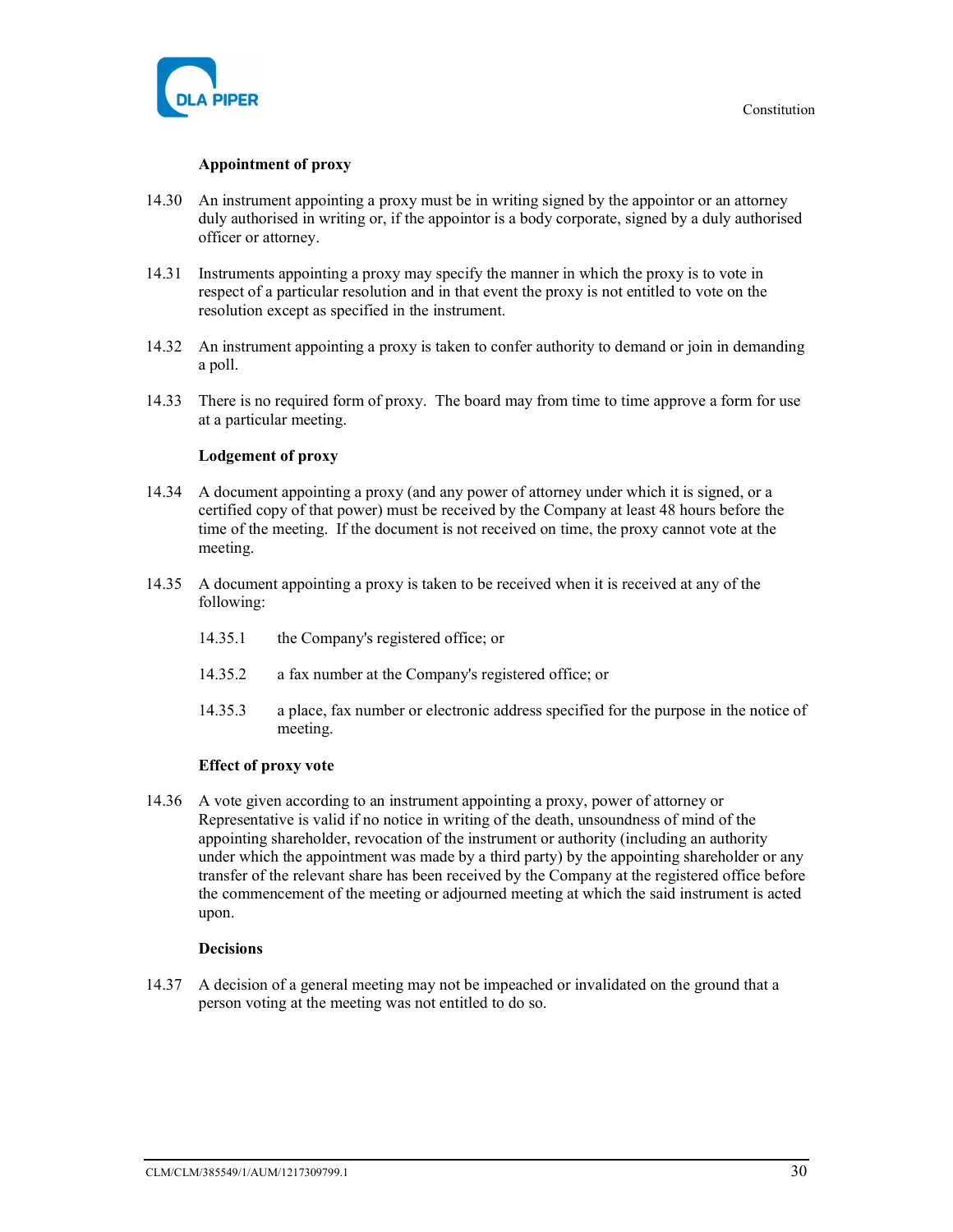

#### Admission to general meetings

- 14.38 The chairperson of a general meeting may refuse admission to a person or require a person to leave and not return to a meeting if the person:
	- 14.38.1 refuses to permit examination of any article in the person's possession; or
	- 14.38.2 is in possession of an electronic recording device, placard or banner or other article, which the chairperson considers to be dangerous, offensive or liable to cause disruption; or
	- 14.38.3 causes any disruption to the meeting.

#### Auditor's right to be heard

- 14.39 The auditor of the Company from time to time is entitled to:
	- 14.39.1 attend any general meeting of the Company;
	- 14.39.2 be heard at any general meeting of the Company on any part of the business of the meeting that concerns the auditor in their capacity as auditor, even if:
		- 14.39.2.1 the auditor retires at the general meeting; or
		- 14.39.2.2 shareholders pass a resolution to remove the auditor from office; and
		- 14.39.2.3 authorise a person in writing to attend and speak at any general meeting as the auditor's representative.

#### 15 APPOINTMENT, REMOVAL AND REMUNERATION OF DIRECTORS

#### Minimum and maximum number of directors

15.1 The minimum number of directors is three and the maximum number of directors is ten.

#### Change to numbers of directors

15.2 The Company may by resolution increase or decrease the minimum and maximum number of directors but the minimum must never be less than three.

# Period of office

15.3 Each of the directors will hold office until the director vacates the office or is removed under this constitution.

#### Retirement by rotation

15.4 Clauses 15.5 to 15.8 apply only if the Company is Listed.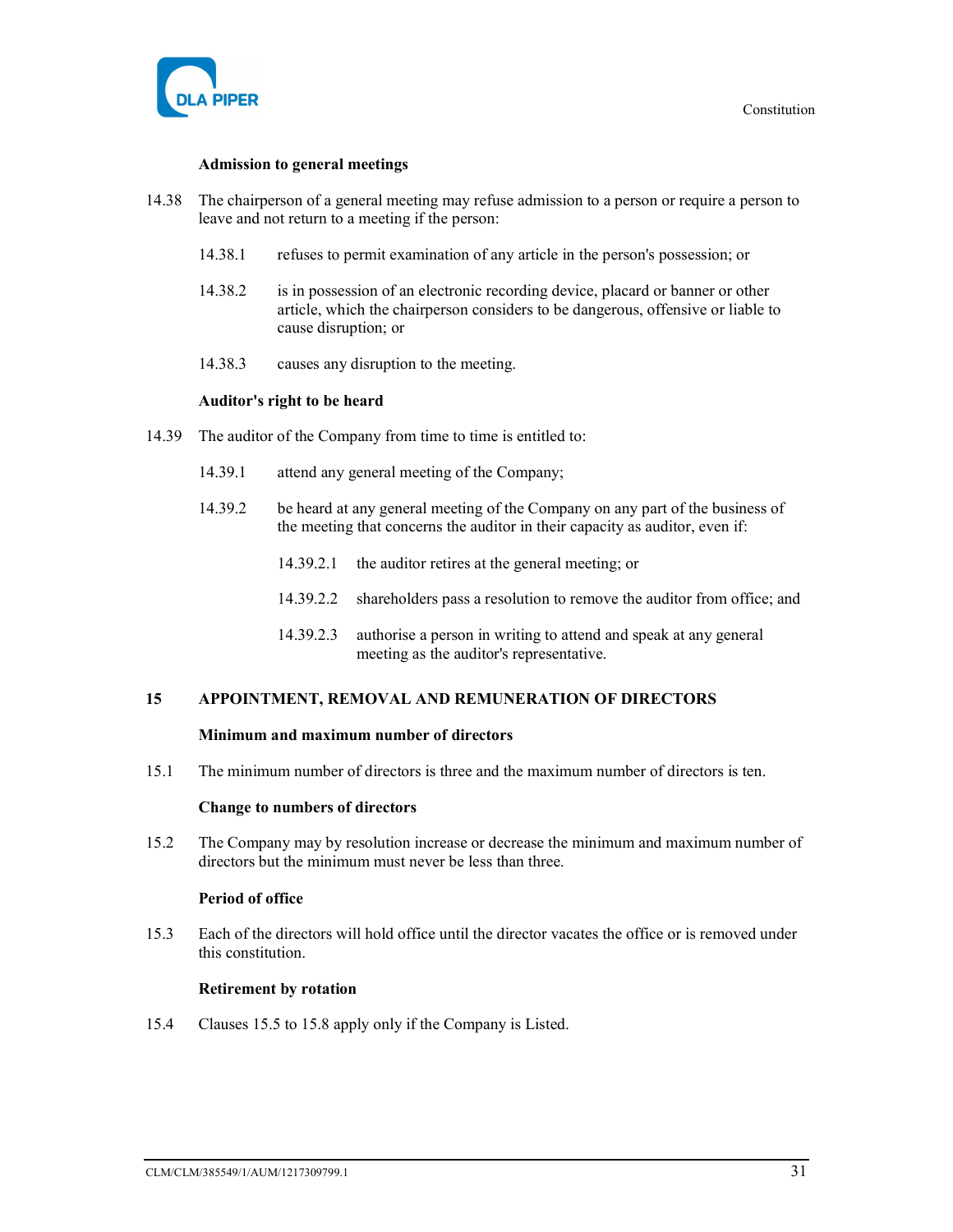

- 15.5 A director (excluding the managing director) must not hold office (without re-election) past the third annual general meeting following the director's appointment or three years, whichever is longer.
- 15.6 At each annual general meeting one-third of the directors (except for the managing director) or, if their number is not three or a multiple of three, then the number nearest but not exceeding one-third, shall retire from office by rotation. The directors to retire in every year shall be those who have been longest in office since their last election but as between persons who became directors on the same day shall (unless they otherwise agree between themselves) be determined by lot. Nothing in this clause shall prevent any other directors from retiring at an annual general meeting and seeking re-election.
- 15.7 The retiring directors shall be eligible for re-election.
- 15.8 The Company at any general meeting at which any directors retire may fill the vacated offices. A person (other than a director who retires by rotation) is not eligible to be appointed as a director at a general meeting unless notice of nomination of the person to be a director is given to the Company 35 Business Days before the general meeting, or 30 business days before the general meeting if shareholders have requested the directors to call the meeting. The nomination must state the person is to be nominated and must include written consent of the person to be a director. If directors may be elected at a meeting and the Company is Listed, the Company must tell the ASX the date of the meeting at least five business days before the closing date for receipt of nominations for directors.

#### Retiring directors to remain in office until successors appointed

- 15.9 If, at any general meeting at which an election of directors ought to occur, the places of the retiring directors are not filled, the retiring directors or any who have not had their places filled shall be deemed to have been re-elected and shall, if willing, continue in office until the next annual general meeting and so on from year to year until their places are filled unless:
	- 15.9.1 it is determined at the meeting to reduce the number of directors;
	- 15.9.2 it is resolved at the meeting not to fill the vacated offices;
	- 15.9.3 in any case, the resolution for re-election of a director is put to the meeting and lost; or
	- 15.9.4 the director has given notice in writing to the Company that he or she is not willing to be re-elected.

#### Casual vacancy

15.10 The directors have power at any time to appoint any person to be a director either to fill a casual vacancy or as an addition to the existing directors. That director will hold office until the end of the next annual general meeting of the Company when the director may be reelected but will not be taken into account in determining the number of directors who must retire by rotation. The directors must not make an appointment so that the total number of directors at any time exceeds the maximum number fixed in accordance with this constitution.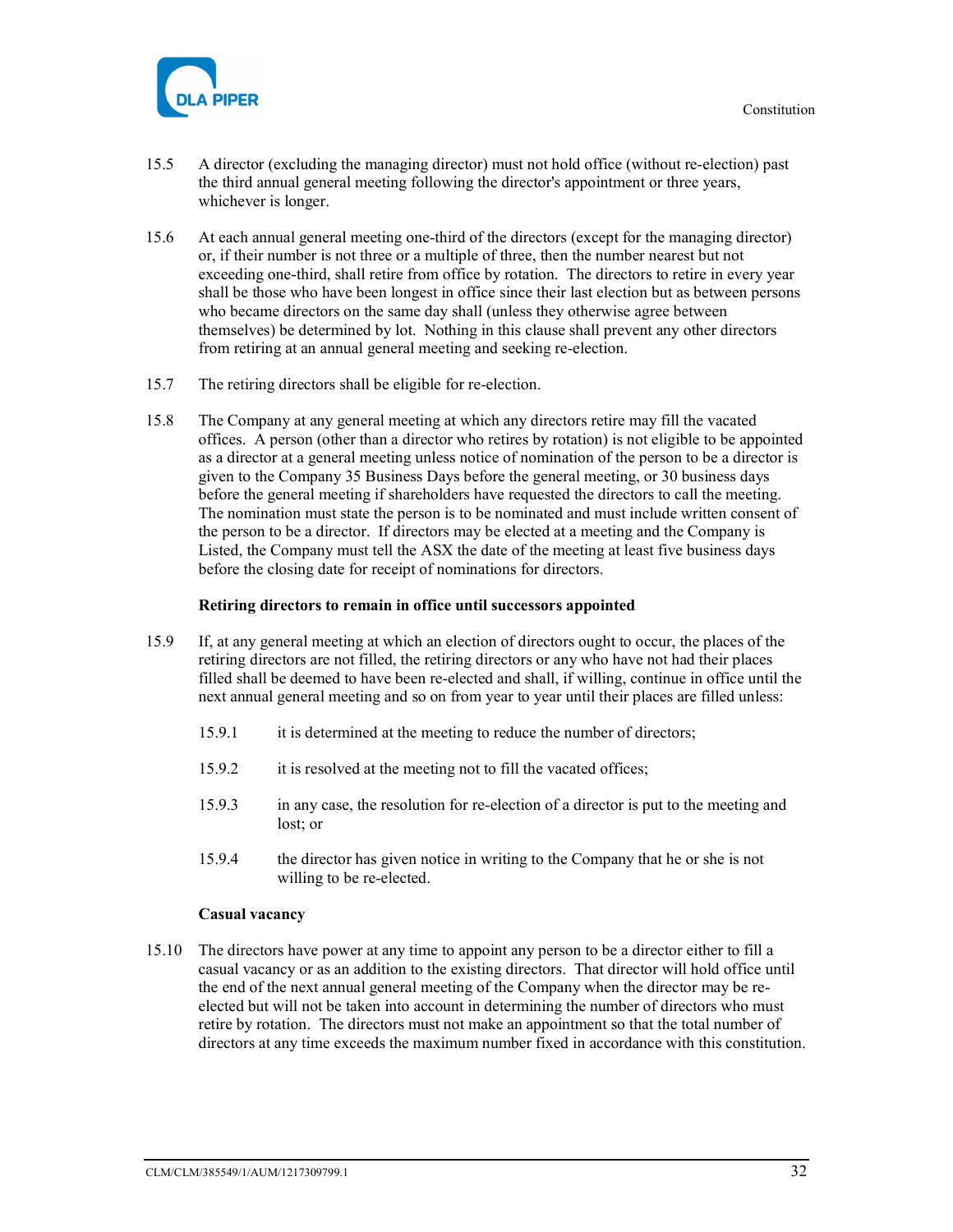

#### Removal by shareholders

15.11 The shareholders may, in accordance with the Corporations Act, by resolution remove any director from office but not so as to have fewer than the minimum number of directors fixed in accordance with this constitution. The shareholders may appoint another director at the same meeting to replace the director removed. The replacement director must retire at the next annual general meeting and will be eligible for re-election but will not be taken into account in deciding the directors who must retire by rotation.

#### Appointment by shareholders

15.12 The shareholders may by resolution appoint any person as a director but not so as to exceed the maximum number of directors fixed in accordance with this constitution.

#### Directors' fees

- 15.13 The directors are entitled to receive directors' fees for their services as directors. Any increase in the aggregate amount of directors' fees (excepting the remuneration of any Executive Director) inclusive of any directors' fees payable by an entity controlled by the Company or a subsidiary of the Company over \$750,000 per annum must be approved by a resolution of the holders of ordinary shares in accordance with the Listing Rules. Unless otherwise directed by the resolution approving the directors' fees, the sum is to be divided among the directors in any proportions as the directors may resolve from time to time, or failing agreement, equally. If a director holds office for less than the whole of the relevant period in respect of which directors' fees are paid, that director is only entitled to receive directors' fees in proportion to the time during the period for which the director has held office.
- 15.14 The remuneration of any Executive Director may be fixed by the directors and may be by way of salary or commission or participation in profits or by all or any of those modes, but may not be by a commission or percentage of operating revenue.

#### Directors' expenses

15.15 The directors shall also be entitled to be repaid all travelling, hotel and other expenses reasonably incurred by them respectively in connection with the performance of their duties as directors, including their expenses of travelling to and from board meetings, committee meetings or general meetings or otherwise incurred whilst engaged in the business of the Company or in the discharge of their duties as directors.

#### Special remuneration

15.16 The directors may grant special remuneration to any director who performs any special or extra services for or at the request of the Company. Any special remuneration may be made payable to a director in addition to or in substitution for the director's directors' fees.

#### No share qualification

15.17 A director need not be a shareholder in the Company.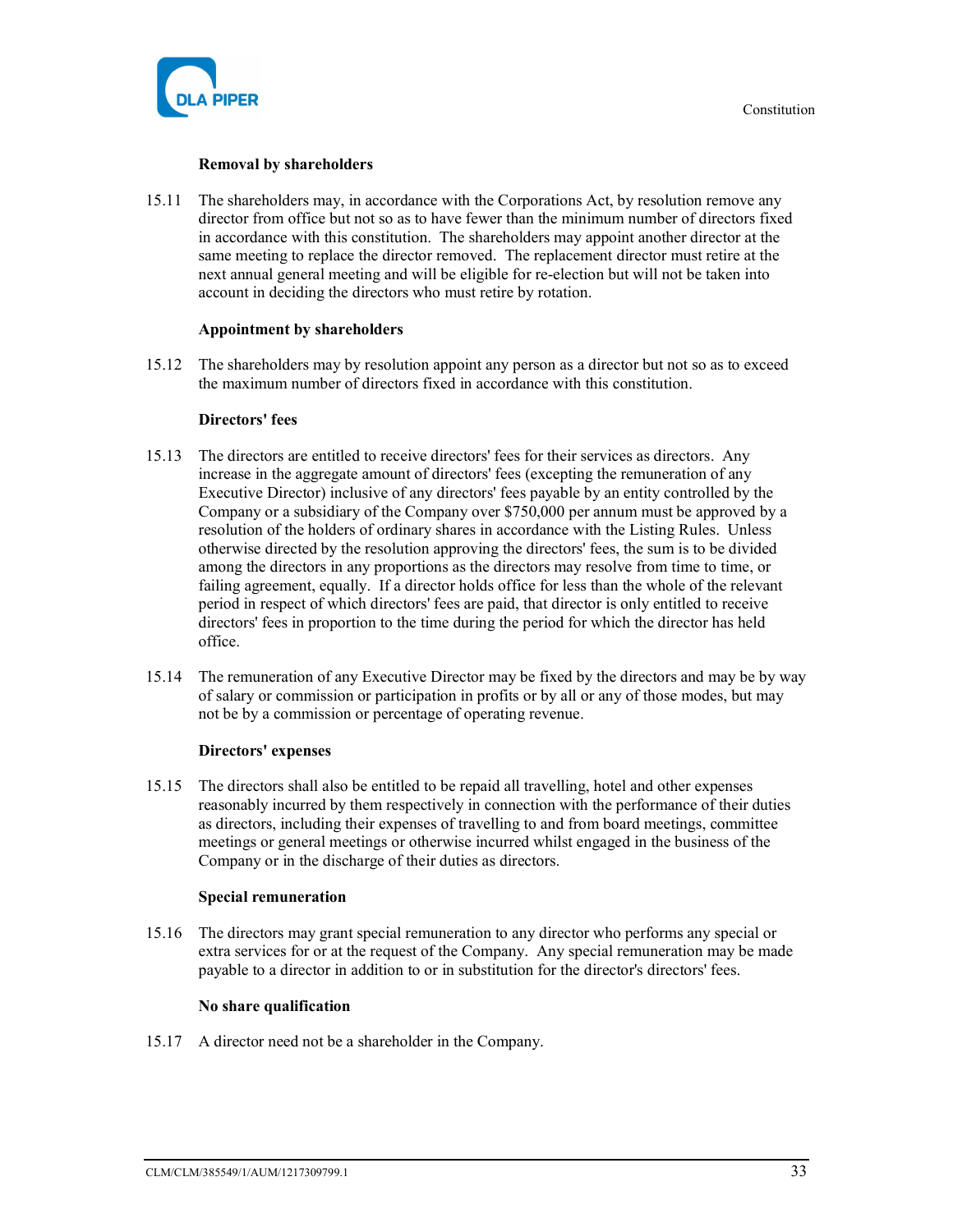

#### Vacation of office

- 15.18 In addition to the circumstances in which the office of a director becomes vacant under the Corporations Act, a director ceases to hold office immediately upon any of the following happening:
	- 15.18.1 the director becomes bankrupt;
	- 15.18.2 the director becomes mentally unfit to hold office, or the director or his or her affairs are made subject to any law relating to mental health or incompetence;
	- 15.18.3 the director resigns by giving the Company written notice or if the notice specifies a time at which the resignation is to be effective, that time, whichever is later;
	- 15.18.4 the director becomes disqualified by law from being a director; or
	- 15.18.5 without the consent of the other directors, the director is absent from meetings of directors for a continuous period of six months.

#### 16 POWERS AND DUTIES OF DIRECTORS

#### General power of management

16.1 The business of the Company is managed by the directors who may pay all expenses incurred in promoting and forming the Company, and may exercise all such powers of the Company as are not required to be exercised by the Company in general meeting.

#### Borrowing powers

16.2 Without limiting clause 16.1, the directors may exercise all the powers of the Company to borrow money, to charge any property or business of the Company or all or any of its uncalled capital and to issue debentures or give any other security for a debt, liability or obligation of the Company or of any other person.

#### Negotiable instruments

16.3 At least two directors may sign, draw, accept, endorse or otherwise execute a negotiable instrument unless the directors resolve otherwise.

# 17 PROCEEDINGS OF DIRECTORS

#### **Ouorum**

17.1 The directors may meet together for the dispatch of business and adjourn and otherwise regulate their meetings as they think fit. Unless otherwise determined, two directors is a quorum. An alternate director shall be counted for quorum purposes as a separate director unless the alternate is another director. The alternate may only be counted once if the person is an alternate for more than one director.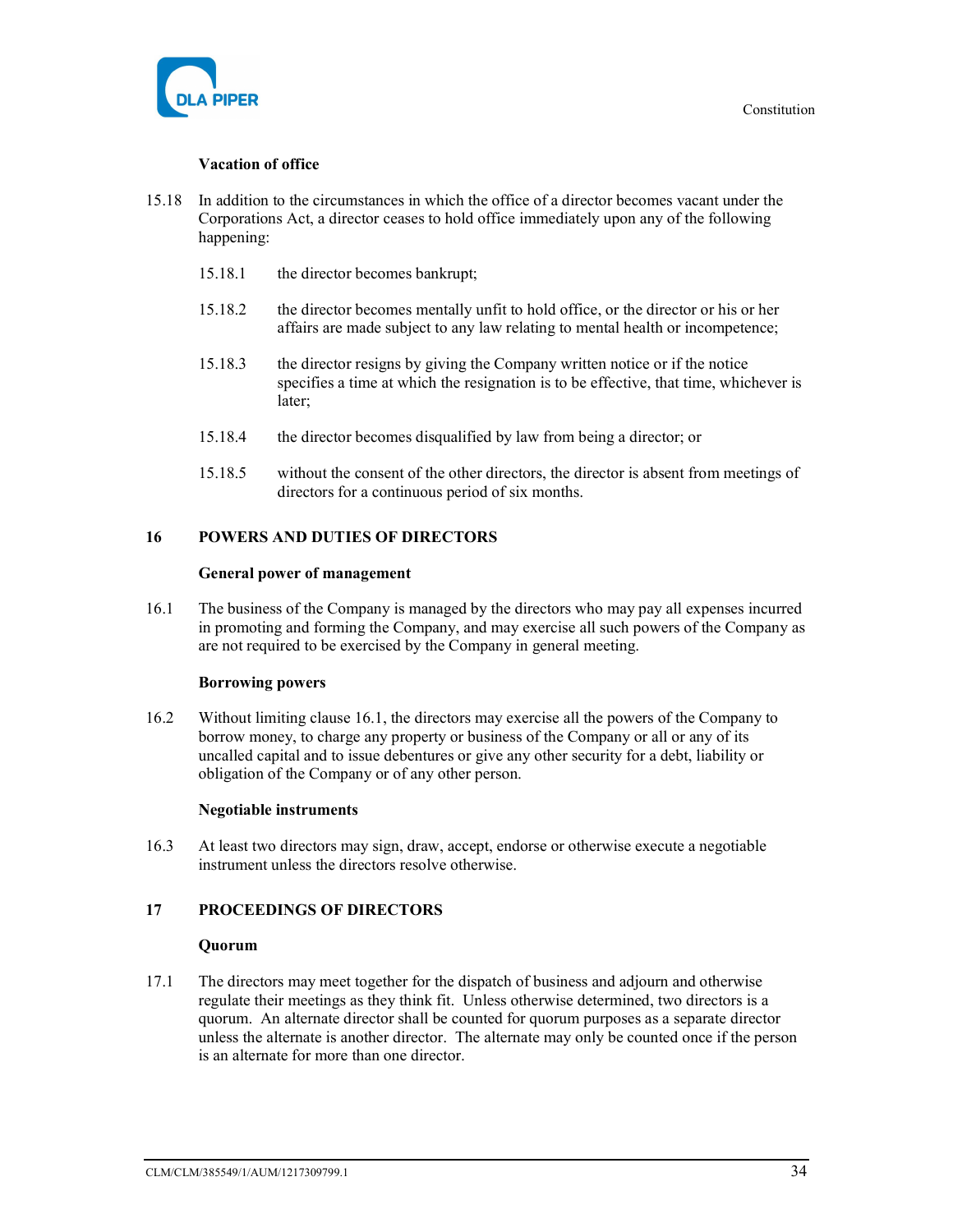

# Convening of meetings

17.2 A director may at any time, and a secretary must on the requisition of a director, convene a meeting of the directors. Notice of meetings must be given to each director. Notice may be given by telephone, facsimile, electronically or by any other method agreed by the directors.

# Written resolutions

- 17.3 If a document containing a statement that the signatories to it are in favour of an identified resolution is signed by a majority of the directors (or the members of a committee) entitled to vote on the resolution, a resolution in those terms shall be deemed to have been passed at a meeting of the board (or of the committee) held at the time at which the document was last signed, provided that the persons signing the statement would constitute a quorum at such a meeting.
- 17.4 For the purposes of clause 17.3:
	- 17.4.1 two or more separate documents containing statements in identical terms each of which is signed by one or more directors shall together be deemed to constitute one document;
	- 17.4.2 a reference to the directors or committee members does not include a reference to an alternate director, in the capacity as such, whose appointer has signed the document, but an alternate director may sign the document in the place of his appointer; and
	- 17.4.3 a facsimile or e-mail received by the Company and expressed to have been sent for and on behalf of a director or alternate director shall be deemed to be signed by that director or alternate director at the time of its receipt by the Company.

#### Telephone and other meetings

- 17.5 While the directors may regulate their meetings as they think fit, a meeting of directors or committee of directors may be held where one or more of the directors is not physically present at the meeting, where:
	- 17.5.1 all persons participating in the meeting can communicate with each other instantaneously whether by telephone or other form of communication;
	- 17.5.2 notice of the meeting is given to all directors entitled to notice according to the usual procedures determined by the directors for the giving of notice and such notice does not specify that directors are required to be present in person;
	- 17.5.3 if a failure in communications prevents clause 17.5.1 from being satisfied as a result of which one or more directors cease to participate, the chairperson may adjourn the meeting until the difficulty is remedied or may, where a quorum of directors remains present, continue with the meeting. If, as a result of the technical difficulty, a quorum of directors is not present, then the meeting is suspended until clause 17.5.1 is satisfied again. If clause 17.5.1 is not satisfied within 15 minutes from the time the meeting was interrupted, the meeting is deemed to have terminated;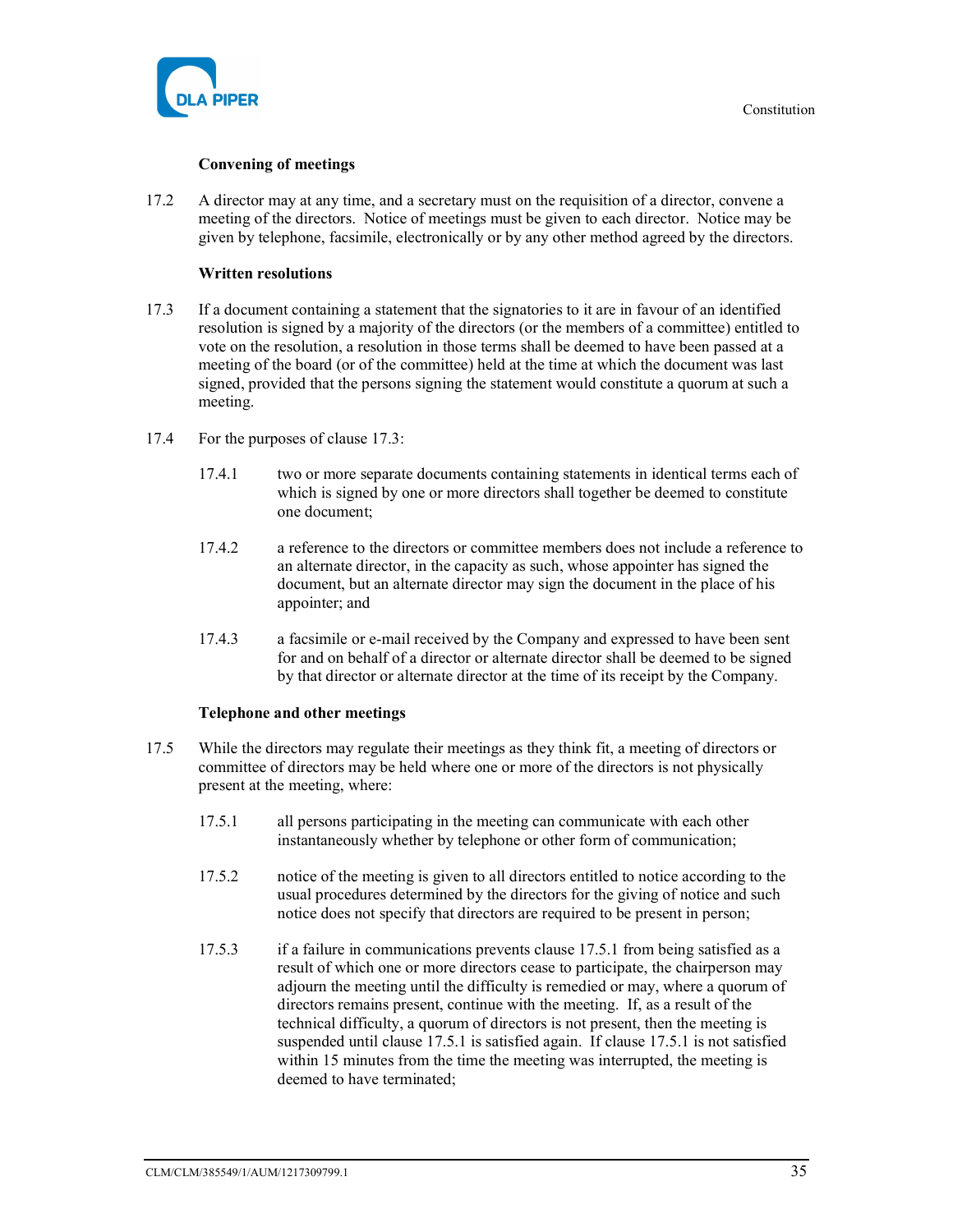

- 17.5.4 a director participating in a meeting by technology is to be taken to be present in person at the meeting and to have consented to the holding of the meeting by the use of the relevant technology; and
- 17.5.5 any meeting held where any director is not physically present is treated as held at the place specified in the notice of meeting as long as at least a director is present there for the duration of the meeting. If no director is so present, the meeting is treated as held at the place where the chairperson of the meeting is located,

and all the provisions in this constitution relating to meetings of the directors apply, so far as they can and with such changes as are necessary, to meetings of the directors by technology.

#### Decisions of the directors

17.6 Questions arising at any meeting of directors shall be decided by a majority of votes cast by directors present at the meeting and entitled to vote. A determination of a majority of directors is for all purposes taken to be a determination of the directors. If the votes are equal, the chairperson of the meeting will not have a second or casting vote.

#### Appointment of alternate director

17.7 A director may, with the approval of a majority of the other directors and by written notice, appoint an individual to be an alternate director for him or her for any period, and another person to be the director's alternate director in the absence of the first alternate director, providing each person has previously consented in writing to act. An alternate director may exercise any of the powers of the director appointing him or her (except the power to appoint an alternate director), does not have to have a share qualification and is subject to all of his or her appointor's obligations. The alternate is entitled to be notified of directors meetings and to attend and vote at them as a director, but only if the appointing director is not present or not voting. An alternate director may also be a director and may act as alternate to more than one director. An alternate director is not to be taken into account separately from the appointor in determining the number of directors.

#### Ending of appointment of alternate director

- 17.8 An alternate director ceases to hold office immediately upon any of the following happening:
	- 17.8.1 the director who appointed the alternate director ceases to be a director;
	- 17.8.2 the director who appointed the alternate director ends the appointment by giving the alternate director a written notice signed by the director;
	- 17.8.3 the period of the appointment ends; or
	- 17.8.4 anything happens that would result in the alternate director ceasing to be a director if he or she were a director.

#### Authority to act where vacancy

17.9 If there is a vacancy in the office of a director, the remaining directors may act. If the number of remaining directors is less than the number required to constitute a quorum at a meeting of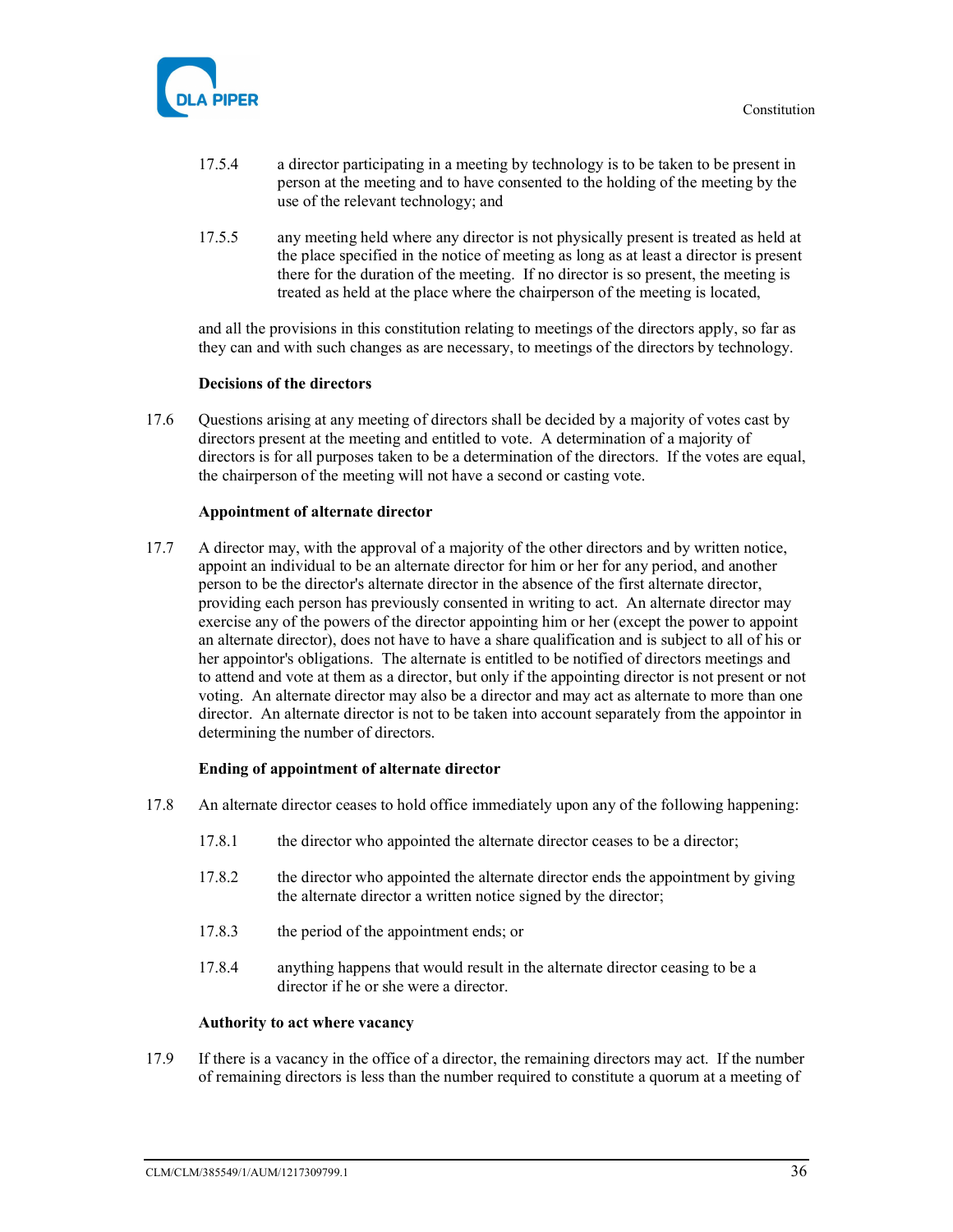

directors, the directors may, except in the case of an emergency, act only for the purpose of increasing the number of directors to a number sufficient to constitute a quorum or to convene a general meeting of the Company.

# Chairperson

17.10 The directors must elect one of their number as chairperson of their meetings and determine the period of office of the chairperson.

#### Substitute chairperson

- 17.11 Where a meeting of the directors is held and:
	- 17.11.1 a chairperson has not been elected as provided; or
	- 17.11.2 the chairperson is not present within 10 minutes after the time appointed for the holding of the meeting or is unwilling to act,

the directors present may elect one of their number to be chairperson of the meeting.

#### Committee of directors

- 17.12 The directors may delegate any of their powers, other than powers required by law to be dealt with by the directors acting as a board, to a committee or committees of directors consisting of at least two directors.
- 17.13 A committee must exercise the powers delegated to it according to any directions of the directors and any power so exercised is deemed to have been exercised by the directors.
- 17.14 The members of such a committee may elect one of their number as chairperson of their meetings.
- 17.15 Where a meeting of a committee is held and:
	- 17.15.1 a chairperson has not been elected as provided by clause 17.14; or
	- 17.15.2 the chairperson is not present within 10 minutes after the time appointed for the holding of the meeting or is unwilling to act;

the members present must elect one of their number to be chairperson of the meeting.

#### Regulation of committee of directors

17.16 A committee of the directors may meet and adjourn as it thinks fit.

#### Determination by majority vote

17.17 A question arising at a meeting of a committee must be determined by a majority of votes of the members present and voting.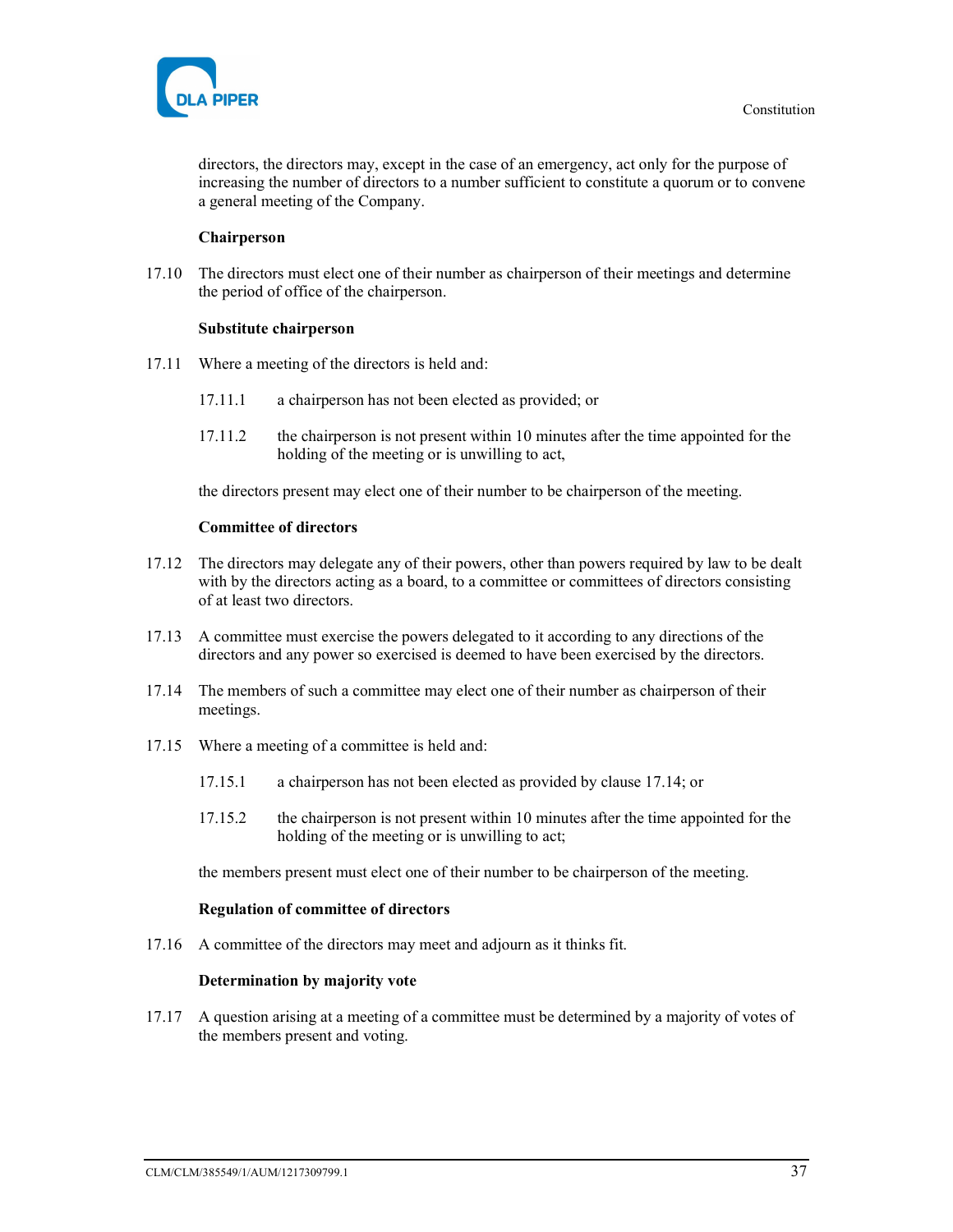

# No casting vote

17.18 If the votes are equal, the chairperson of a committee shall not have a second or casting vote.

# Defects in appointments

17.19 All acts done by any meeting of the directors or of a committee of directors or by any person acting as a director are deemed to be valid as if all persons had been duly appointed and were qualified to be a director or a member of the committee.

# Disqualification

17.20 Clause 17.19 operates even if it is afterwards discovered there was some defect in the appointment of a person to be a director or a member of the committee, or to act as a director, or that person so appointed was disqualified.

# Director's personal interests

- 17.21 A director may be employed by, or contract with, the Company and may be employed by any other company in which the Company owns shares or has an interest. A director may be an officer of that other company. However, a director cannot be employed as the Company's or that other company's auditor. A director is not required to account to the Company for any profit or benefit arising from his or her employment by, or contracting with, the Company or any other such company merely because of the director holding office as a director of the Company or because of the fiduciary obligations arising out of that office.
- 17.22 The directors may exercise the voting rights conferred by shares in any body corporate held or owned by the Company in such manner as the directors think fit (including voting in favour of any resolution appointing a director as a director or other officer of that body corporate or voting for the payment of remuneration to the directors or other officers of that body corporate) and a director may, if permitted by law, vote in favour of the exercise of those voting rights even though he or she is or may be about to be appointed, a director or other officer of that other body corporate and, as such, interested in the exercise of those voting rights.
- 17.23 No contract made by a director with the Company, and no contract or arrangement entered into by or on behalf of the Company in which any director may be in any way interested, is avoided or rendered voidable merely because of the director holding office as a director of the Company or because of the fiduciary obligations arising out of that office.

#### Declaration of interests

17.24 A director who has a material personal interest in a matter that relates to the affairs of the Company must give the other directors notice of the interest if required to do so under the Corporations Act.

#### Participation where directors interested

17.25 A director may be present and may vote on a matter before the board if and to the extent they are permitted to do so under the Corporations Act. If there are not enough directors to form a quorum as a result of a director having an interest which disqualifies them from voting then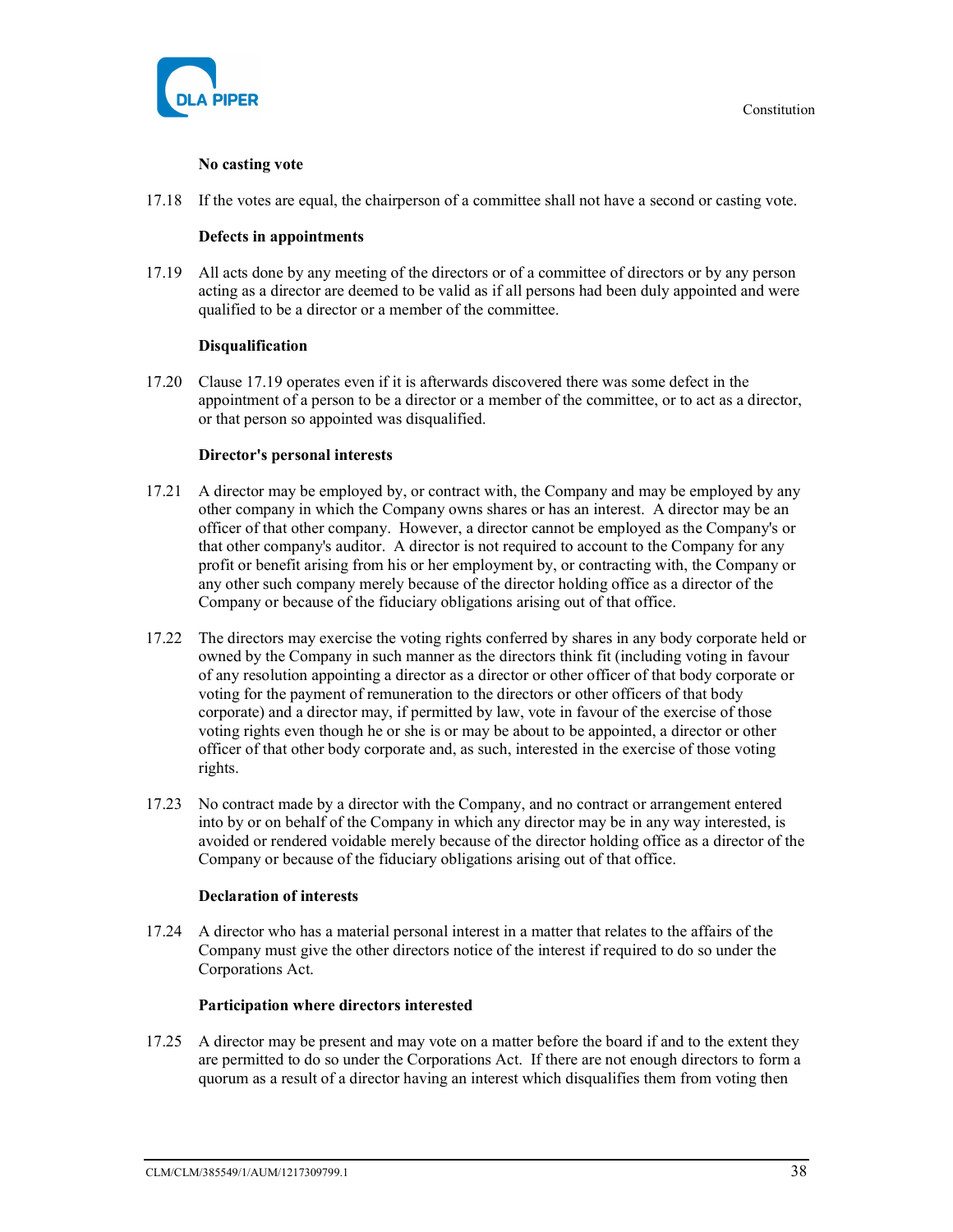

one or more of the directors (including those who have the disqualifying interest in the matter) may call a general meeting of the Company and the general meeting may pass a resolution to deal with the matter.

#### Failure to disclose

17.26 A director's failure to make disclosure under this clause does not render void or voidable a contract or arrangement in which the director has a direct or indirect interest.

#### Directors of related corporations

17.27 A director is deemed to be not interested in any contract or arrangement where the only personal interest of the director arises because the director is also a director of a corporation which is taken to be a related body corporate of the Company.

#### Director's guarantee

17.28 A director is not taken to be interested in any contract or proposed contract relating to any loan to the Company by reason only that the director has guaranteed or proposed to guarantee jointly or severally the repayment of the loan.

#### Partnership/other interests

17.29 If, because a director is a member of a partnership, or a director or shareholder of another company, or is in a position to control another entity, he or she will be personally interested in any of the Company's contracts or arrangements with that partnership, company or entity, he or she may give the other directors a written notice declaring his or her relationship to that partnership, company or entity and his or her consequent interest in all contracts or arrangements with it. The notice is a sufficient declaration of interest in relation to any future contracts or arrangements with that partnership, company or entity.

#### Directors aware of interest

- 17.30 If all other directors are aware that a director is a member of a partnership, or a director or shareholder of another company, or is in a position to control another entity, that fact has the same effect as if the director had given the other directors written notice under clause 17.29 at the time all of them as a group first became aware of it.
- 17.31 For the purposes of clause 17.30, entity includes a trust or other entity whether it is a legal person or not. The following are examples of a director being in a position to control an entity:
	- 17.31.1 the director is the appointor of a trust and has power to remove the trustee;
	- 17.31.2 the director is the sole trustee of a trust; or
	- 17.31.3 the trustee or trustees of a trust are accustomed to act in accordance with the wishes of the director.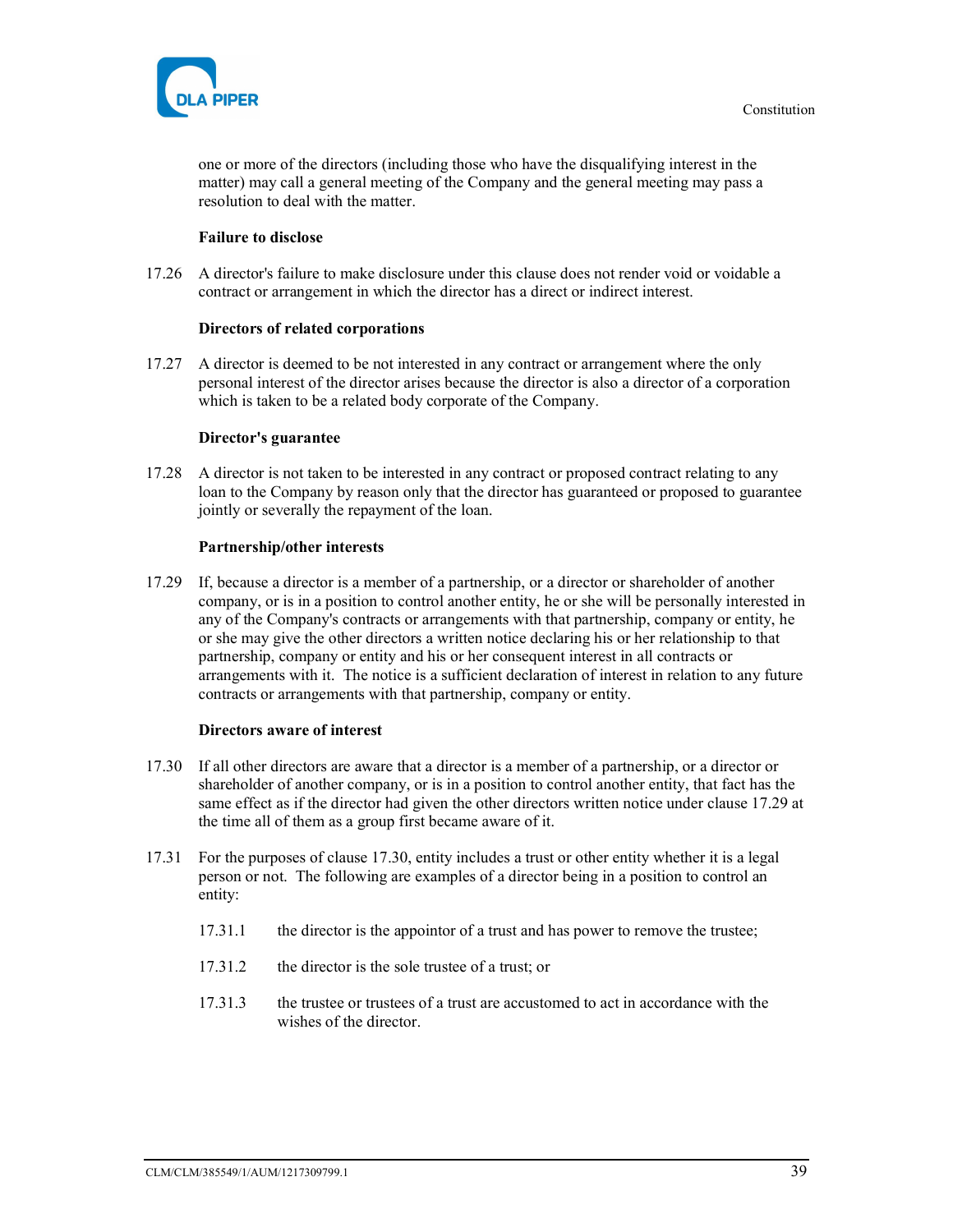

# 18 EXECUTIVE DIRECTORS

#### Appointment

- 18.1 The directors may appoint a director to be managing director on the terms and for the length of time that they consider appropriate. The directors may give the managing director any of the powers they can exercise. They may also impose any limitations on the exercise of those powers, and may withdraw or alter the powers they have conferred.
- 18.2 The directors may also appoint a director to any other full-time or substantially full-time executive position in the Company on such terms as they think fit.

#### Cessation of appointment

- 18.3 An Executive Director's appointment as a director ends immediately if any of the following happen:
	- 18.3.1 the period of the appointment ends in accordance with the Executive Director's contract of employment; or
	- 18.3.2 the Executive Director ceases to be employed by the Company or a related body corporate of the Company unless the Executive Director's contract of employment says otherwise or the directors determine otherwise.

#### Remuneration

18.4 An Executive Director, subject to any agreement entered into in a particular case, may receive such remuneration as the directors determine.

#### Powers of managing director

18.5 Any powers of the directors conferred on the managing director may be concurrent with or to the exclusion of the powers of the directors.

# 19 SECRETARY

19.1 A secretary of the Company holds office on the conditions as to authorities, duties, powers and remuneration, as the directors determine.

# 20 MINUTES

#### Minutes of meetings

- 20.1 The directors must cause minutes to be made of:
	- 20.1.1 all appointments of officers made by the directors;
	- 20.1.2 the names of the directors present at each meeting of the directors and of committees formed by the board; and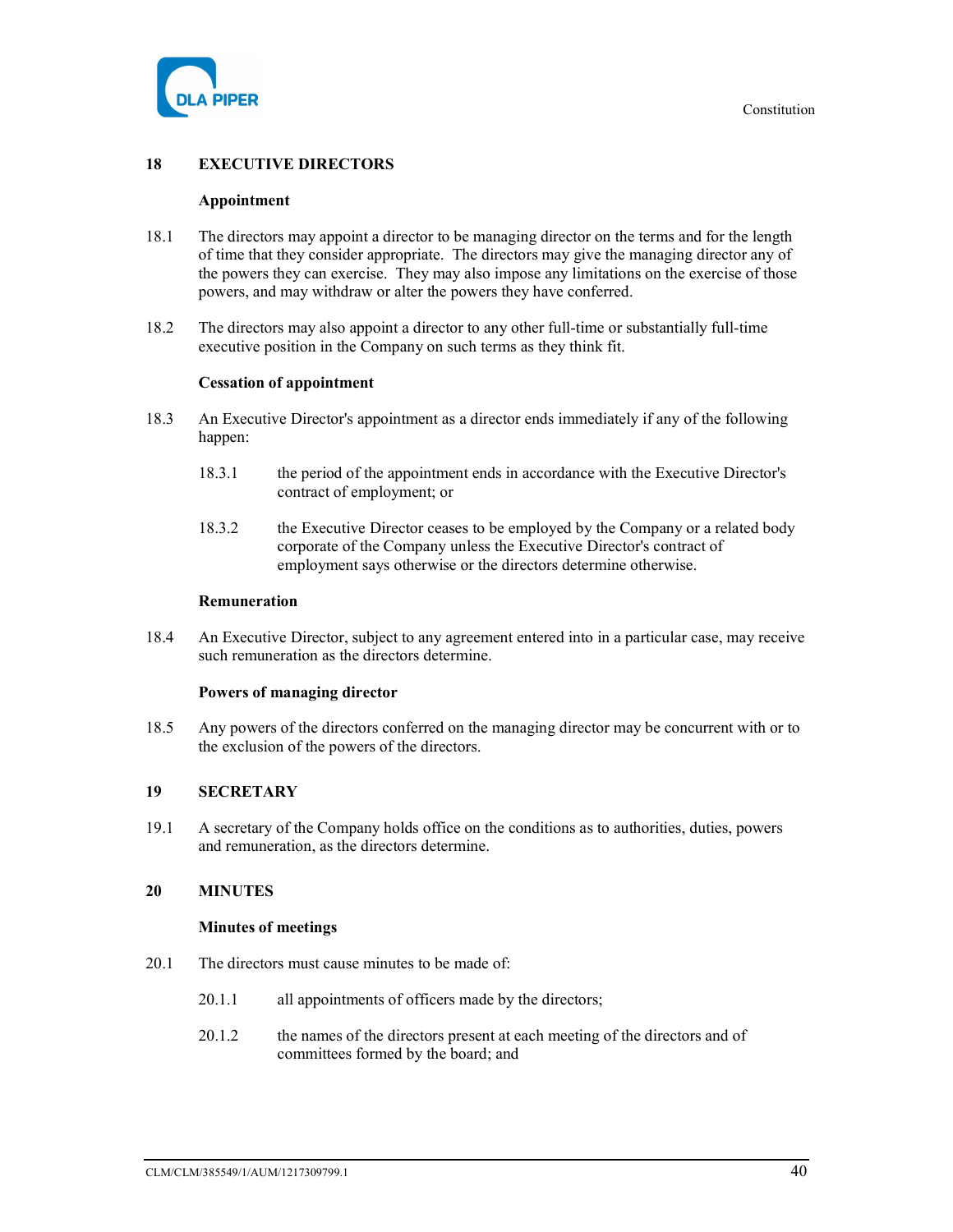

- 20.1.3 all resolutions and proceedings at all meetings of the Company, the directors and any committees.
- 20.2 The directors must cause all minutes, except resolutions in writing, to be signed by the chairperson of the meeting at which the proceedings took place or by the chairperson of the next succeeding meeting.
- 20.3 Any minutes shall be conclusive evidence of proceedings if they purport to be signed by the chairperson of the meeting at which the proceedings were held or by the chairperson of the next succeeding meeting. Minutes shall be kept by the Company secretary at the registered office of the Company.
- 20.4 The directors must comply with the provisions of the Corporations Act in regard to keeping a register of shareholders and to the production and furnishing of copies of or extracts from such register.

# 21 RECORDS

#### Records

21.1 The directors must determine whether and on what conditions the accounting records and other documents of the Company or any of them are open to the inspection of shareholders other than directors. A shareholder other than a director does not have the right to inspect any document of the Company except as provided by the Corporations Act or authorised by the directors or by the Company in general meeting.

#### Keeping records

21.2 The directors must ensure that proper accounting and other records are kept, and all accounts and other documents are distributed in accordance with the requirements of the Corporations Act and the Listing Rules.

#### 22 AUDITOR

22.1 The Company must appoint and may only remove an auditor in accordance with the Corporations Act.

# 23 DIVIDENDS AND RESERVES

#### Determination to pay a dividend

23.1 The directors alone may determine to pay a dividend and may decide the terms on which the dividend is to be paid.

#### Source of dividends

23.2 No dividend may be paid except as allowed by the Corporations Act. No interest is payable in respect of dividends.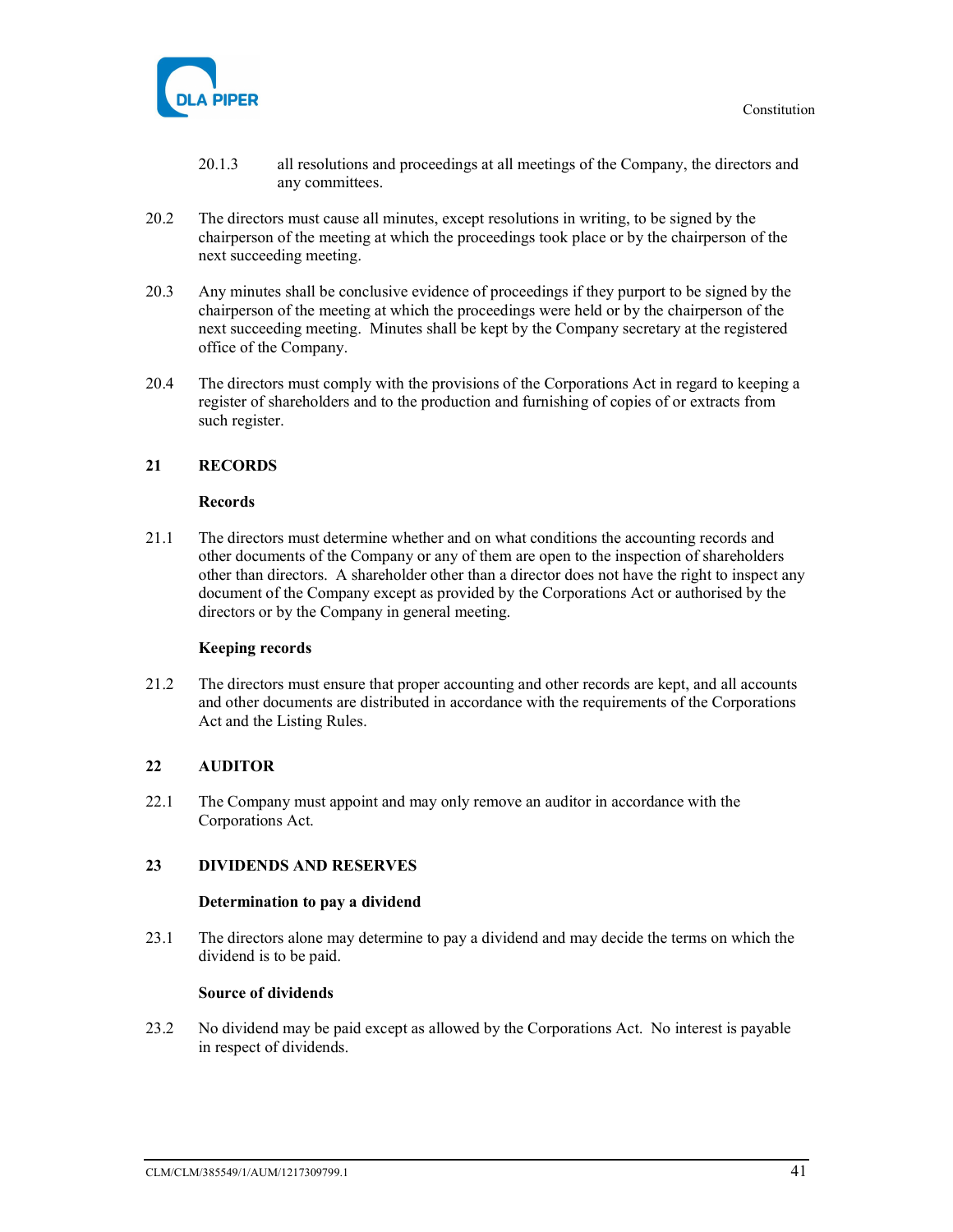

# Reserved profits

- 23.3 Before determining that a dividend be paid, the directors may set aside out of the Company's profit any amount that they consider appropriate. This amount may be used in any way that profits can be used, and can be invested or used in the Company's business in the interim. However, it must not be used to buy the Company's shares.
- 23.4 The directors may appropriate to the profits of the Company any amount previously set aside as a reserve or provision.

#### Entitlement to dividends

- 23.5 Subject to any special rights or restrictions attached to a share:
	- 23.5.1 the holder of a fully paid share is entitled to the full dividend on the share (whether the issue price was paid or credited or both);
	- 23.5.2 the holder of a partly paid share is not entitled to a greater proportion of a dividend than the proportion which the amount paid (not credited) is of the total amounts paid and payable (excluding amounts credited) on the share; and
	- 23.5.3 if the Company is Listed, the holder of any restricted securities under the Listing Rules who is in breach of the Listing Rules or any restriction agreement in respect of the restricted securities is not entitled to receive dividends.

#### Ranking of dividends

23.6 Where any share is issued on conditions providing that it ranks for dividend as from a particular date, that share ranks for dividend accordingly.

#### Amounts advanced on shares

23.7 An amount paid or credited as paid on a share in advance of a call is not taken to be paid or credited as paid on the share under this clause.

#### Deduction from dividends of money owing

23.8 The directors may deduct from any dividend payable to a shareholder all sums of money (if any) presently payable by the shareholder to the Company on account of calls or otherwise in relation to shares in the Company and apply the amount so deducted in or towards satisfaction of the amount owing.

#### Payment of dividends by distribution of property

- 23.9 The directors may direct payment of the dividend from any available source permitted by law, including directing payment of the dividend wholly or partly by the distribution of specific assets, including paid up shares in, or debentures of, the Company or any other corporation.
- 23.10 Where the Company pays a dividend, reduces its share capital or makes any other distribution (whether of income or capital) by way of a transfer of shares in another corporation or entity (whether as a dividend or otherwise and whether or not for value):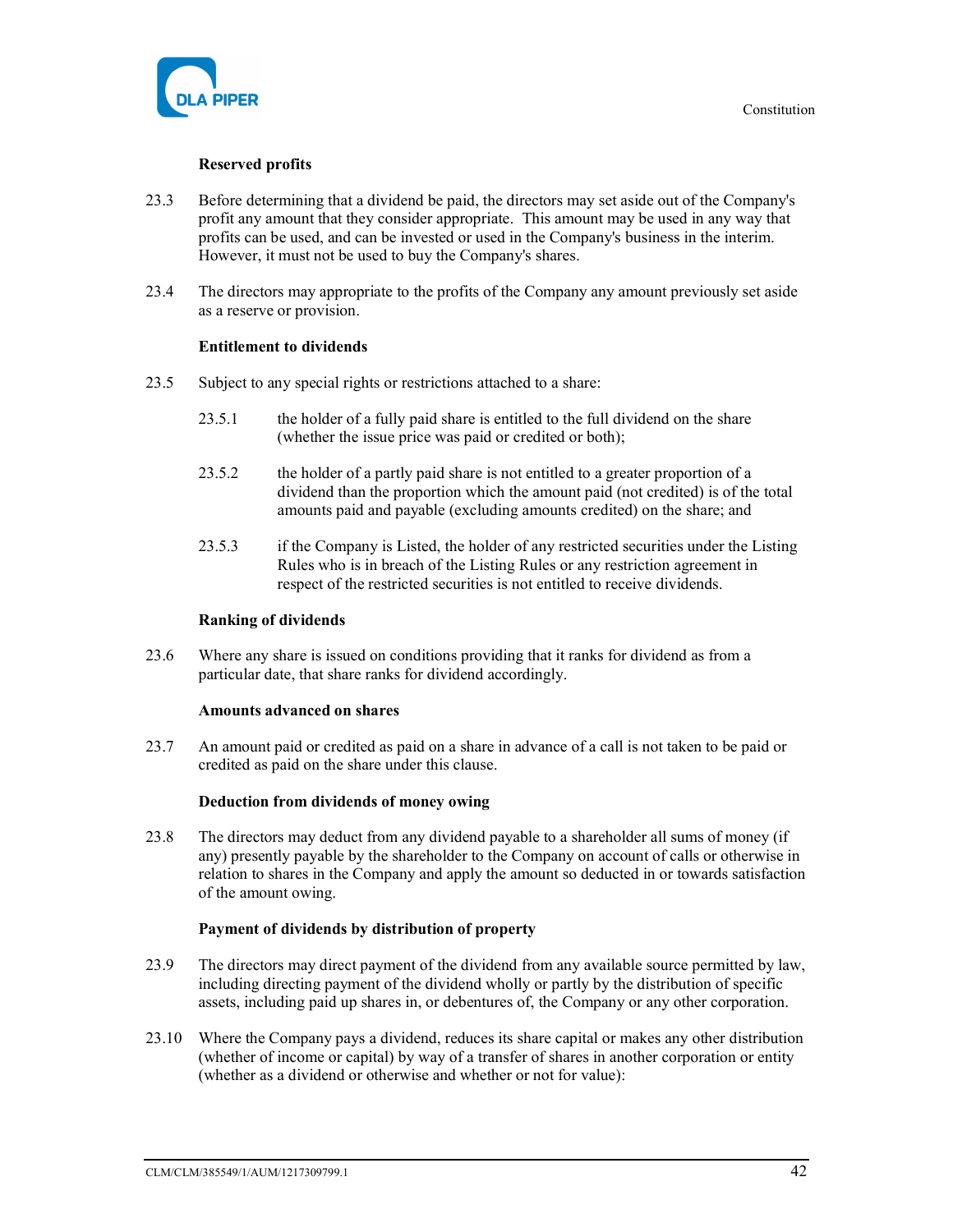

- 23.10.1 each shareholder entitled to receive the shares consents to becoming a shareholder of the company or entity whose shares or shares are distributed and agrees to be bound by the constitution of that company or entity; and
- 23.10.2 the Company is authorised to act for and on behalf of every shareholder who is the intended recipient of any distribution in kind of the Company's assets from time to time. The Company's authority to act in this way is limited to doing only those acts or things reasonably required to give effect to that distribution, including to transfer or vest title in the assets to the intended recipient shareholders and for no other purpose. For the avoidance of doubt, the Company may sign any consent, transfer or approval or enter into any agreement including an agreement to become a shareholder of any company on behalf of any shareholder. The Company is not, and will not become, liable to any shareholder for anything the Company lawfully does or fails to do under this authority including, without limitation, the payment of any stamp duty or other taxes arising as a result of effecting, or attempting to effect, any such transfer or vesting.

#### Directors to settle differences

- 23.11 Where a difficulty arises in regard to a distribution under clause 23.9 or to capitalise any amount under clause 23.16 the directors may settle the matter as they consider expedient including:
	- 23.11.1 fixing the value for distribution of the specific assets or any part of those assets;
	- 23.11.2 determine that cash payments are to be made or shares or other shares issued to any shareholders on the basis of the value so fixed in order to adjust the rights of all parties;
	- 23.11.3 vesting any such specific assets in trustees as the directors consider expedient
	- 23.11.4 where shares or other shares in the Company are or would otherwise be issuable in fractions, making cash payments, decide that fractions of shares are to be disregarded or rounded up or down to the nearest whole share; and
	- 23.11.5 authorising any person to make, on behalf of all the shareholders entitled to any further shares or other shares as a result of the distribution or capitalisation, an agreement with the Company or another body corporate providing, as appropriate, for the issue to them of those further shares or other shares credited as fully paid up or for the payment by the Company on their behalf of the amounts or any part of the amounts remaining unpaid on their existing shares or other shares by applying their respective proportions of the amount resolved to be capitalised.

#### Payment of dividends by cash

- 23.12 A dividend (or other amount) payable to a shareholder may be paid by direct payment to the shareholder's bank account, or by a cheque or warrant posted to any of the following:
	- 23.12.1 the shareholder's registered address;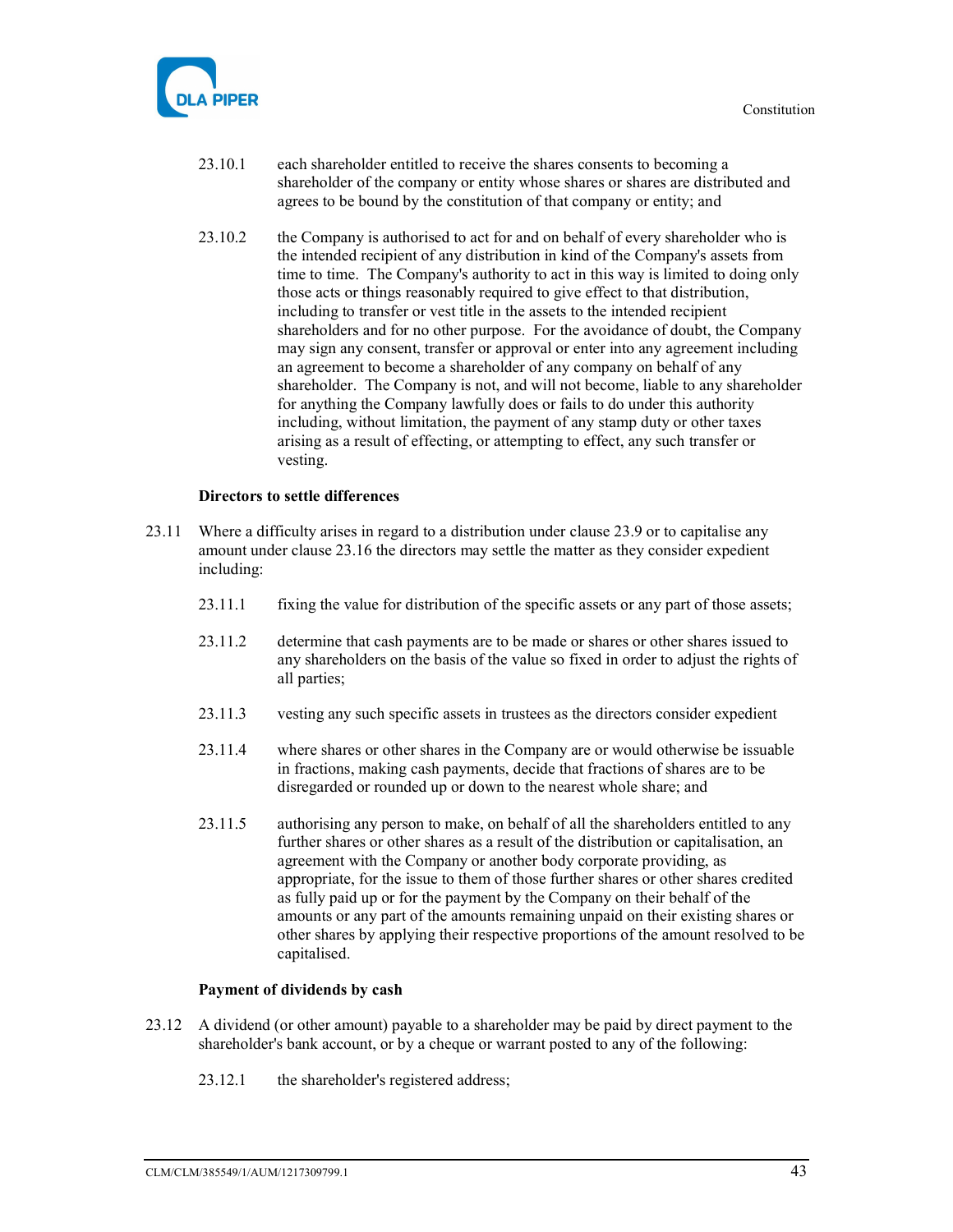

- 23.12.2 the registered address of the joint holder of shares who is named first on the register of shareholders; or
- 23.12.3 an address and person nominated by the holder or joint holders of the shares.
- 23.13 A cheque payable under clause 23.12 may be made payable to bearer or to the order of the shareholder to whom it is sent or another person that the shareholder directs and is sent at the shareholder's risk.

#### Withholding payment

23.14 The directors may determine that a dividend (or other amount) is to be paid by only by direct payment to shareholder's bank accounts and may withhold payment to any shareholder who has not given the Company the necessary bank account information to enable direct payment until that information has been given to the Company and the Company will not pay interest on the amount or be liable for any loss suffered by the shareholder where a payment is withheld under this clause.

#### **Transfers**

23.15 A transfer of shares shall not pass the right to any dividend to be paid or bonus to be given on the share before registration of the transfer. Where a person is entitled to a share in the circumstances contemplated by clause 11.4 or clause 11.5 of this constitution, the directors may, but need not, retain any dividends payable in respect of that share until that person becomes registered as the holder of the share or transfers it.

#### Authority to capitalise profits

- 23.16 The directors may resolve to capitalise any part of the Company's profit. If they do that, they must not pay the amount in cash, but must use it to benefit those shareholders who are entitled to dividends in the proportions that would apply if the entire amount of the profits to be capitalised were a dividend. The benefit must be given in one (or partly on one and partly in the other) of the following ways:
	- 23.16.1 paying up the amounts unpaid on the shareholder's shares; or
	- 23.16.2 issuing shares or debentures of the Company to the shareholder.
- 23.17 The amount capitalised must be applied for the benefit of shareholders in the proportions in which the shareholders would have been entitled to dividends if the amount capitalised had been distributed as a dividend. If fractions of shares or debentures are initially allocated, the directors may, in their discretion:
	- 23.17.1 issue fractional certificates in the case of unquoted shares;
	- 23.17.2 pay the shareholder the cash equivalent of the fraction; or
	- 23.17.3 round up or down the final allocation.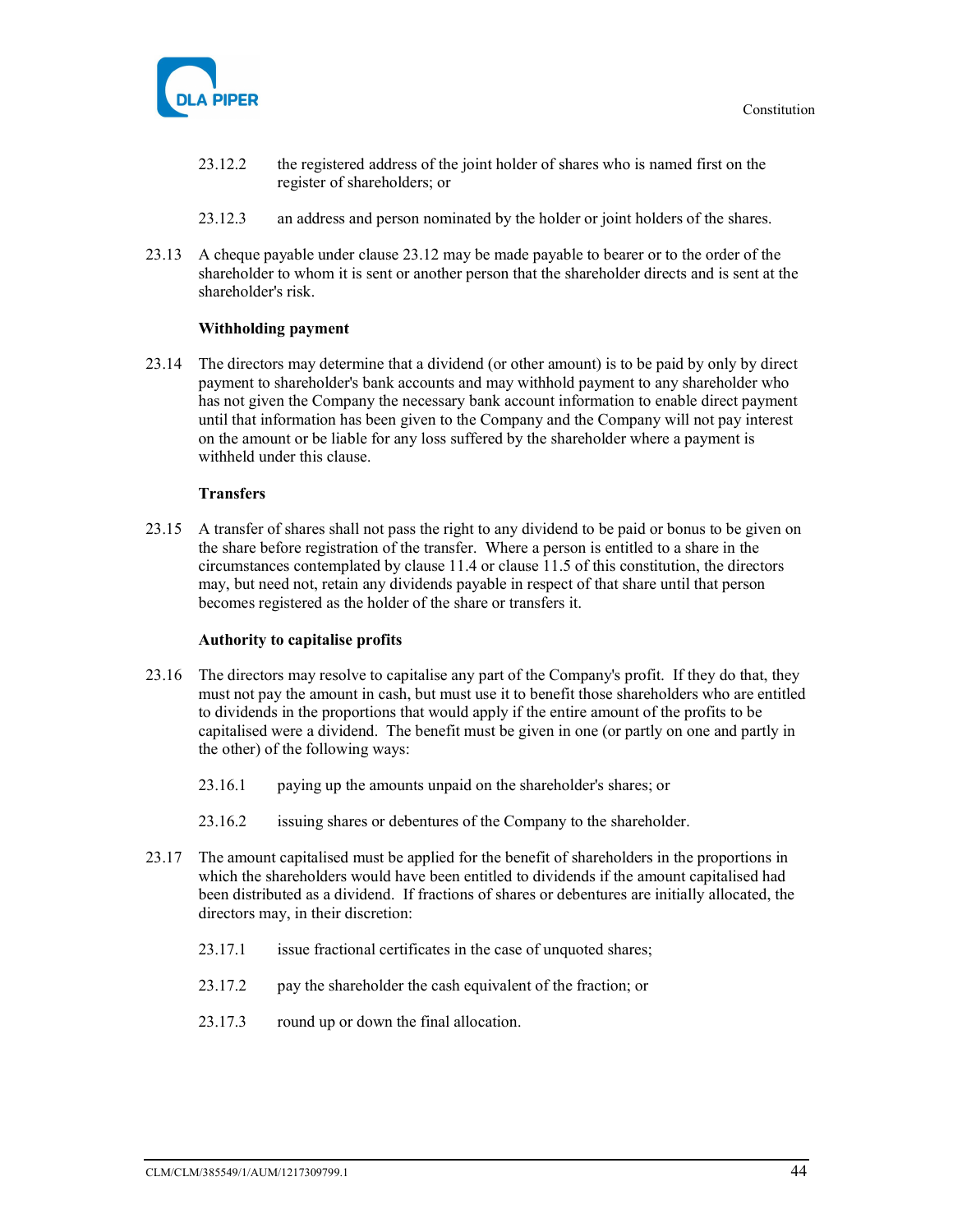

# 24 NOTICES

#### Extended meaning

24.1 In this clause 24 'notice' includes documents and other communication.

#### Method

24.2 A notice may be given by the Company to any shareholder either by serving it on the shareholder personally or by sending it by post to the shareholder at his, her or its address as shown in the register of shareholders or the postal, facsimile number or electronic address supplied by the shareholder to the Company for the receipt of notices from the Company.

# Deemed receipt

- 24.3 Where a notice is sent by post, service of the notice is deemed to be given on the third day after the date of its posting. Notices sent by facsimile or other electronic means are taken to be given on the business day after it is sent.
- 24.4 A notice of meeting given to a member under section 249J(3)(cb) of the Corporations Act (electronic access) is taken to be given on the day after the day on which the shareholder is notified that the notice is available.

#### Evidence of service

24.5 A certificate in writing signed by a director or a secretary of the Company stating that a notice was sent to a shareholder by post, fax or electronic transmission on a particular date is conclusive evidence that the notice, document or other communication was sent on that date.

#### Notice to joint holders

24.6 A notice may be given by the Company to the joint holders of a share by giving the notice to the joint holder first named in the register of shareholders in respect of the share.

#### Notice in case of death or bankruptcy

24.7 A notice may be given by the Company to a person entitled to a share in consequence of the death or bankruptcy of a shareholder by serving it on the person personally or by sending it to the person by post. A notice sent by post must be addressed by name, or by the title of representative of the deceased or assignee of the bankrupt, or by any like description, at the address (if any) supplied for the purpose by the person or, if such an address has not been supplied, at the address to which the notice might have been sent if the death or bankruptcy had not occurred.

#### Persons entitled to notice

- 24.8 Notice of every general meeting must be given in the manner authorised by this constitution to:
	- 24.8.1 every shareholder;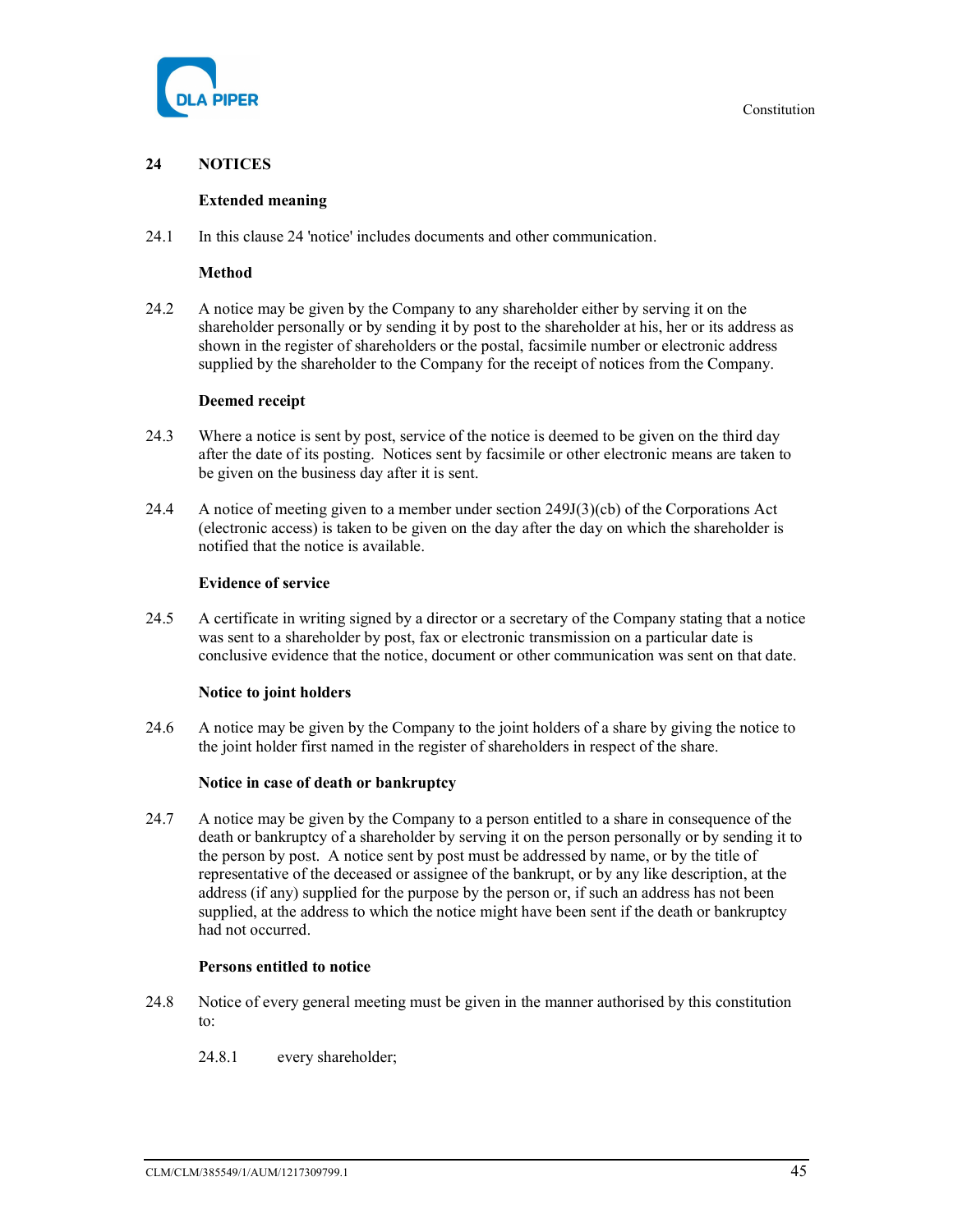

- 24.8.2 every person entitled to a share due to the death or bankruptcy of a shareholder who, but for the shareholder's death or bankruptcy, would be entitled to receive notice of the meeting;
- 24.8.3 the directors; and
- 24.8.4 the auditor of the Company.
- 24.9 No other person is entitled to receive a notice of general meeting.

#### Persons entitled to shares

24.10 A person who by operation of law, transfer or other means becomes entitled to any share is bound by every notice given in accordance with this clause 24 to the person from whom that person derives title prior to registration of that person in the register.

# 25 WINDING UP

#### Division of property among shareholders

- 25.1 If the Company is wound up, the liquidator may, with the sanction of a special resolution, divide among the shareholders in kind the whole or any part of the property of the Company. For this purpose the liquidator may set such value as the liquidator considers fair on any property to be so divided and may determine how the division is to be carried out as between the shareholders or different classes of shareholders. A division under clause 25.1 need not accord with the legal rights of the shareholders and, in particular, any class may be given preferential or special rights or may be excluded altogether or in part.
- 25.2 Where a division under clause 25.1 does not accord with the legal rights of the shareholders, a shareholder is entitled to dissent and to exercise the same rights as if the special resolution sanctioning that division were a special resolution passed under section 507 of the Corporations Act.
- 25.3 If any of the property to be divided under clause 25.1 includes shares with a liability to calls, any person entitled under the division to any of the shares may, within 10 days after the passing of the special resolution referred to in that clause, by written notice direct the liquidator to sell the person's proportion of the shares and to account for the net proceeds. The liquidator must, if practicable, act accordingly.
- 25.4 Nothing in clauses 25.1 to 25.5 takes away from or affects any right to exercise any statutory or other power which would have existed if these clauses were omitted.
- 25.5 Clause 23.11 applies, so far as it can and with any necessary changes, to a division by a liquidator under clause 25.1 as if references in clause 23.11 to the directors and to a distribution or capitalisation were respectively references to the liquidator and to the division under clause 25.1.

#### Vesting property on trustees

25.6 The liquidator may, with the sanction of a special resolution, vest the whole or any part of any property in trustees on such trusts for the benefit of contributories as the liquidator thinks fit,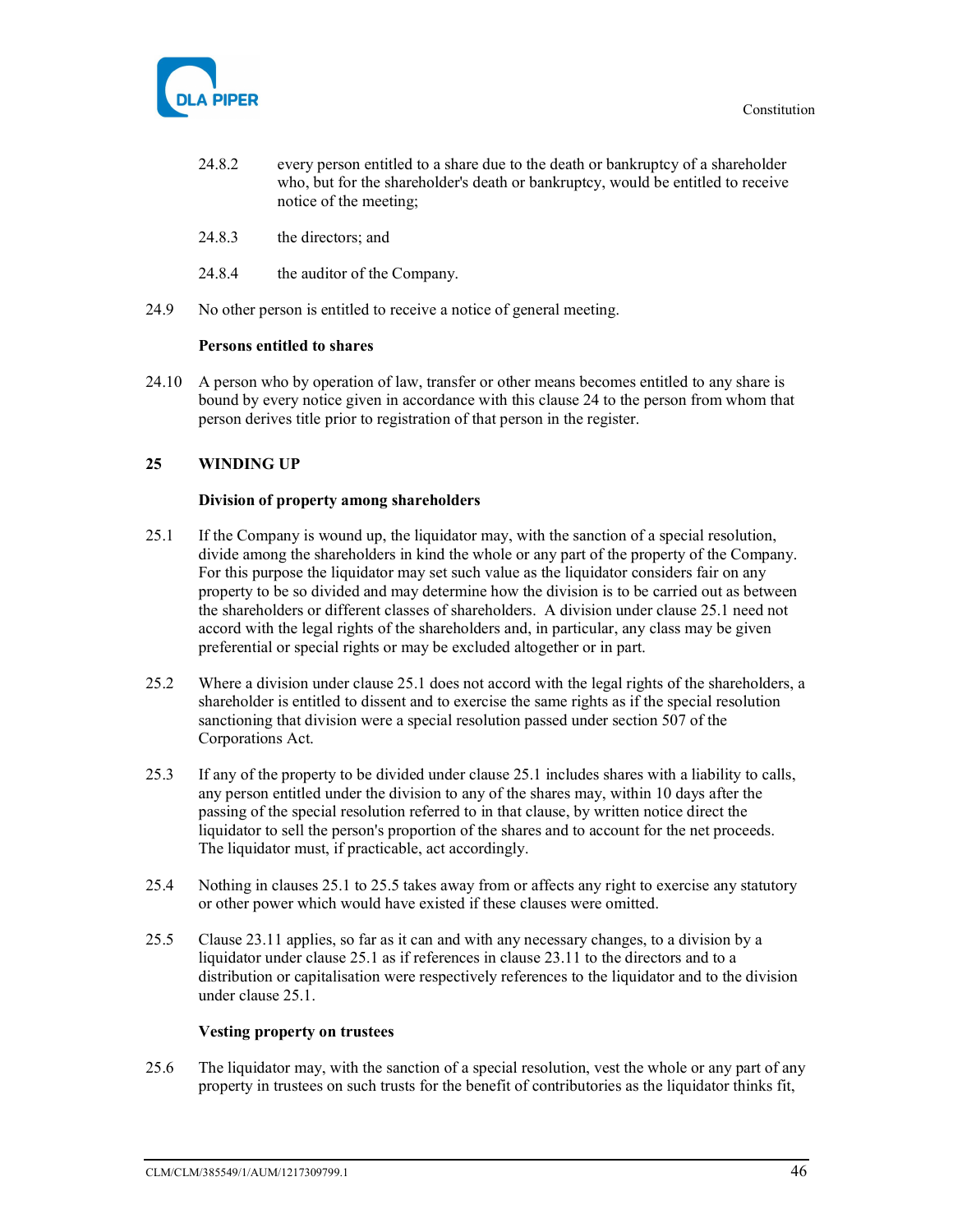

but so that no shareholder is compelled to accept any shares or other shares in respect of which there is any liability.

# 26 UNMARKETABLE PARCELS

26.1 If the Company is Listed, the Company may only invoke the procedures in this clause once in any 12 month period.

#### **Notice**

- 26.2 If the number of shares registered in the name of a shareholder is less than a marketable parcel, the directors may send a notice to the shareholder that:
	- 26.2.1 the Company intends to sell the unmarketable parcel;
	- 26.2.2 the shares referred to in the notice are liable to be sold in accordance with this clause if the shareholder does not advise the Company before a specified date (Relevant Date) that the shareholder wishes to keep those shares; and
	- 26.2.3 if the shareholder holds shares in a CHESS Holding, contain a statement to the effect that if those shares remain in a CHESS Holding after the Relevant Date, the Company may, without further notice, move those shares from the CHESS Holding to an Issuer Sponsored Holding or a certificated holding for the purposes of divestment by the Company in accordance with this clause 26 and the Listing Rules.
- 26.3 The shareholder must be given at least six weeks from the date that the notice is sent in which to tell the Company that the shareholder wishes to retain the holding. If the shareholder notifies the Company to that effect, the Company may not sell the holding.

#### **Divestiture**

- 26.4 If the shareholder does not advise the Company by the date specified in the notice that the provisions of clause 26.3 are not to apply to the shares referred to in the notice, the Company may:
	- 26.4.1 if the shareholder holds those shares in a CHESS Holding, move those shares from the CHESS Holding to an Issuer Sponsored Holding or a certificated holding; and
	- 26.4.2 in any case, sell those shares in accordance with this clause 26.
- 26.5 Any shares sold under clause 26.4 may be sold on-market on the terms, in the manner and at the time determined by the directors and for the purposes of the sale. The shareholder:
	- 26.5.1 appoints the Company as the shareholder's agent for sale;
	- 26.5.2 authorises the Company to effect a transfer of the shares on the shareholder's behalf; and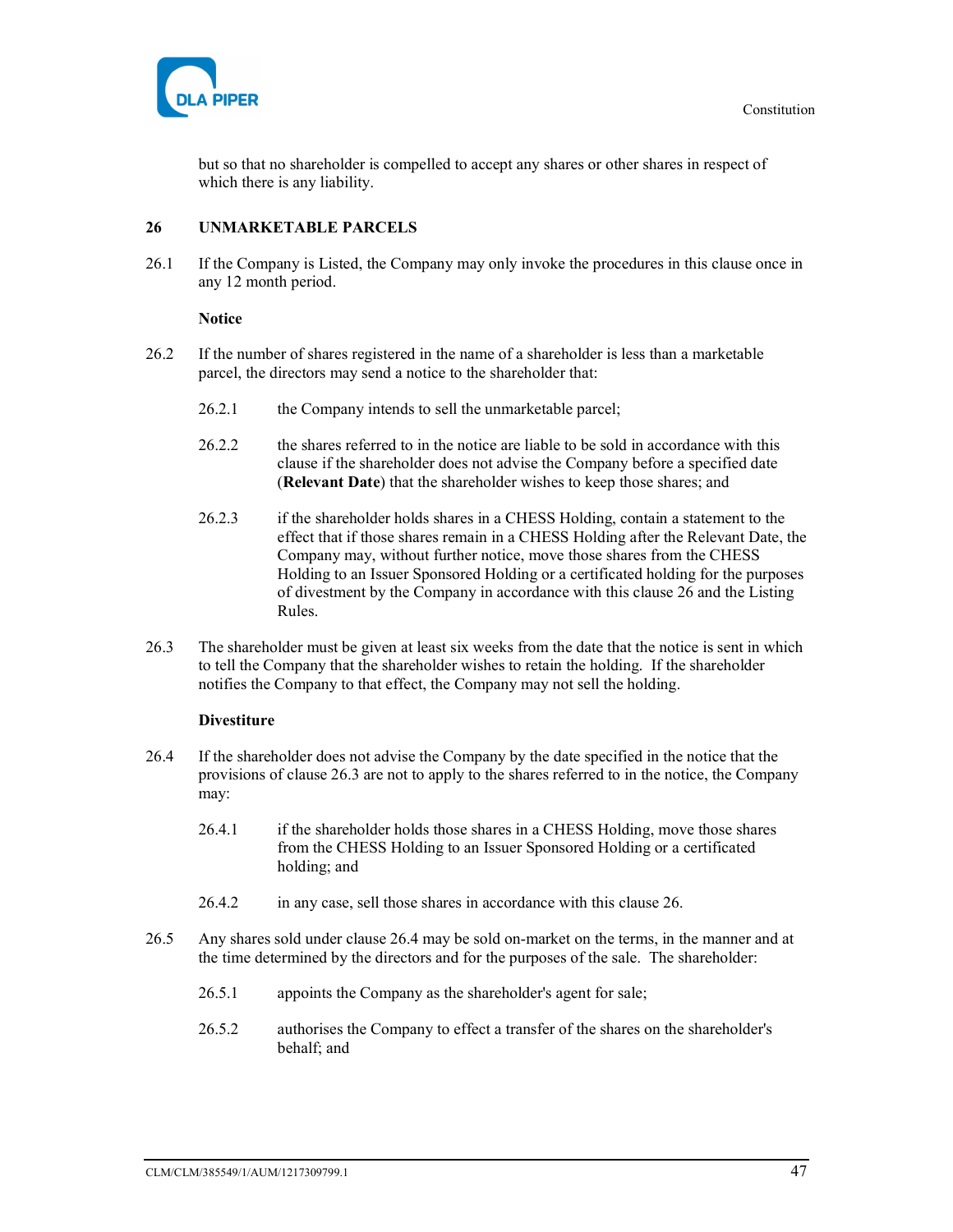

- 26.5.3 appoints the Company and its directors to execute any document or take any other steps as the directors may consider appropriate to transfer the shares.
- 26.6 The transferee will not be bound to see to the regularity of proceedings or to the application of the purchase money and after the transferee's name has been entered in the register of shareholders in respect of the shares, the validity of the sale will not be impeached by any person.

#### Proceeds of sale

26.7 The proceeds of any sale of an unmarketable parcel less any unpaid calls and interest will be paid to the shareholder or as that shareholder may direct but only after the shareholder's certificate (if any) has been returned to the Company or the Company is satisfied the certificate (if any) is lost or destroyed.

#### Other provisions

- 26.8 The Company will cancel the share certificates of all shareholders whose unmarketable parcel of shares are sold.
- 26.9 The Company or the purchaser will bear all costs, including brokerage and stamp duty associated with any unmarketable parcel of shares.
- 26.10 The power of the Company to sell an unmarketable parcel of shares lapses following the announcement of a takeover. However, the procedure may be started again after the close of offers made under the takeover.

#### 27 PROPORTIONAL TAKEOVER BID

- 27.1 Registration of a transfer giving effect to a contract resulting from the acceptance of an offer made under a proportional takeover bid is prohibited unless and until an Approving Resolution approving the proportional takeover bid is passed.
- 27.2 A person (other than the bidder or an associate of the bidder) who, as at the end of the day on which the first offer under the proportional takeover bid was made, held bid class Shares is entitled to:
	- 27.2.1 vote on an Approving Resolution; and
	- 27.2.2 has one vote for each bid class Share held.
- 27.3 Where offers have been made under a proportional takeover bid, the directors must ensure that an Approving Resolution is voted on at a meeting of the persons described in clause 27.2 before the Approving Resolution Deadline.
- 27.4 An Approving Resolution is passed if more than 50% of the votes cast on the resolution are cast in favour of the resolution and otherwise is taken to have been rejected.
- 27.5 The provisions of this constitution that apply to a general meeting of the Company apply, with such modifications as the circumstances require, to a meeting that is called under this clause as if the meeting was a general meeting of the Company.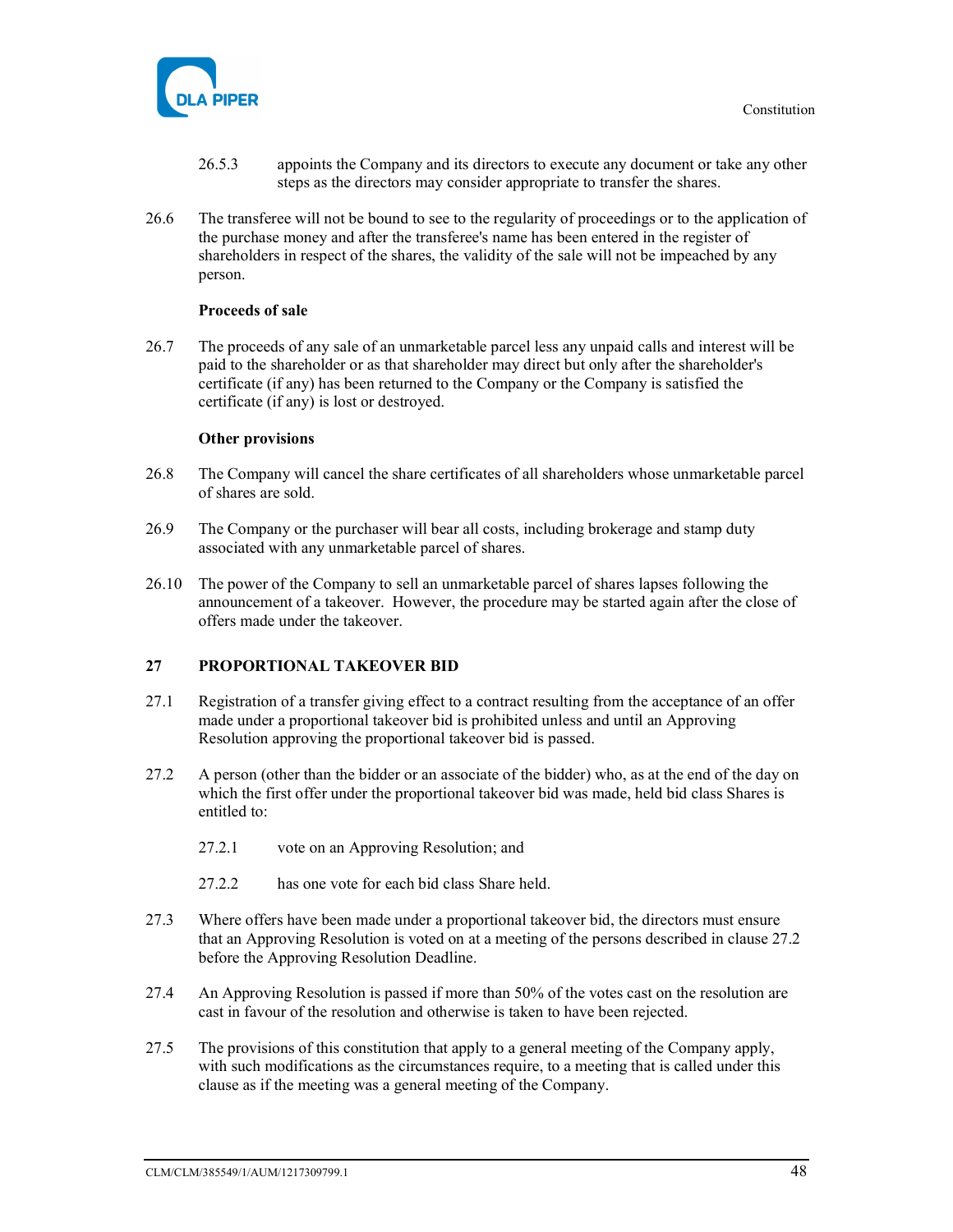

- 27.6 If an Approving Resolution to approve the proportional takeover bid is voted on in accordance with this clause before the Approving Resolution Deadline, the Company must, on or before the Approving Resolution Deadline, give the bidder and ASX a written notice stating that an Approving Resolution to approve the proportional takeover bid has been voted on and whether it was passed or rejected.
- 27.7 If no resolution has been voted on in accordance with this clause as at the end of the day before the Approving Resolution Deadline, a resolution to approve the proportional takeover bid is taken, for the purposes of this clause, to have been passed in accordance with this clause.
- 27.8 Under the Corporations Act, this clause 27 will automatically cease to have effect on the third anniversary of the date of its adoption or as of its most recent renewal.
- 27.9 In this clause:

Approving Resolution means a resolution passed in accordance with this clause 27; and

Approving Resolution Deadline in relation to a proportional takeover bid means the day that is the 14th day before the last day of the bid period.

# 28 INDEMNITY

- 28.1 To the extent permitted by law and subject to the restrictions in the Corporations Act, the Company indemnifies and must continually indemnify every person who is or has been an officer of the Company or a subsidiary of the Company (where the Company requested the officer to accept that appointment) against liability (including liability for costs and expenses) incurred by that person as an officer of the Company or subsidiary as the case may be. However, this does not apply in respect of any of the following:
	- 28.1.1 a liability to the Company or a related body corporate;
	- 28.1.2 a liability to some other person that arises out of conduct involving a lack of good faith;
	- 28.1.3 a liability for costs and expenses incurred by the officer in defending civil or criminal proceedings in which judgment is given against the officer or in which the officer is not acquitted; or
	- 28.1.4 a liability for costs and expenses incurred by the officer in connection with an unsuccessful application for relief under the Corporations Act, in connection with the proceedings referred to in the preceding paragraph.
- 28.2 Without limiting clause 28.1, to the extent permitted by law and subject to the restrictions in the Corporations Act, the Company must indemnify and continually indemnify every person who is or has been an officer of the Company or a subsidiary of the Company (where the Company requested the officer to accept that appointment) against reasonable legal costs incurred in defending an action for a liability incurred or allegedly incurred by that person as an officer of the Company or subsidiary as the case may be.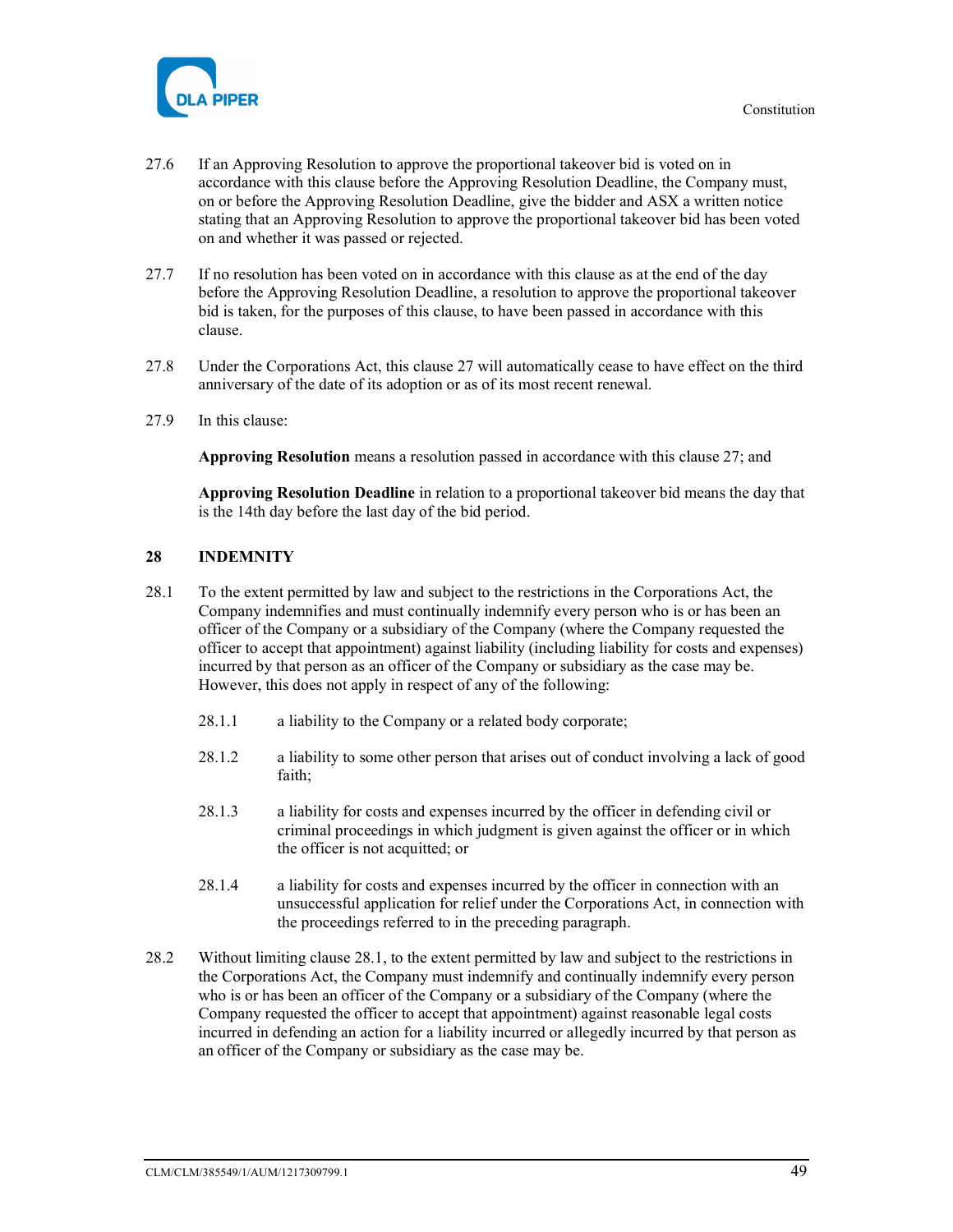



- 28.3 The amount of any indemnity payable under clauses 28.1 and 28.2 will include an additional amount (GST Amount) equal to any GST payable by the officer being indemnified (Indemnified Officer) in connection with the indemnity (less the amount of any input tax credit claimable by the Indemnified Officer in connection with the indemnity). Payment of any indemnity which includes a GST Amount is conditional upon the Indemnified Officer providing the Company with a GST tax invoice for the GST Amount.
- 28.4 The directors may agree to advance to an officer an amount which it might otherwise be liable to pay to the officer under clause 28.1 on such terms as the directors think fit but which are consistent with this clause, pending the outcome of any findings of a relevant court or tribunal which would have a bearing on whether the Company is in fact liable to indemnify the officer under clause 28.1. If after the Company makes the advance, the directors form the view that the Company is not liable to indemnify the officer, the Company may recover any advance from the officer as a debt due by the officer to the Company.

#### Former officers

28.5 Each of the indemnities in this clause are continuing indemnities which apply in respect of all acts done by a person while an officer of the Company or one of its subsidiaries even though the person is not an officer at the time the claim is made.

#### Insurance premiums

28.6 The Company may pay the premium on a policy of insurance in respect of a person who is or has been an officer or auditor of the Company or a subsidiary of the Company (where the Company requested the officer to accept that appointment) to the full extent permitted by the Corporations Act.

#### 29 COMPLIANCE WITH LISTING RULES

- 29.1 While the Company is Listed, the following regulations apply:
	- 29.1.1 notwithstanding anything contained in this constitution, if the Listing Rules prohibit an act being done, the act shall not be done;
	- 29.1.2 nothing contained in this constitution prevents an act being done that the Listing Rules require to be done;
	- 29.1.3 if the Listing Rules require an act to be done or not to be done, authority is given for that act to be done or not to be done (as the case may be);
	- 29.1.4 if the Listing Rules require this constitution to contain a provision and it does not contain such a provision, this constitution is deemed to contain that provision;
	- 29.1.5 if the Listing Rules require this constitution not to contain a provision and it contains such a provision, this constitution is deemed not to contain that provision; and
	- 29.1.6 if any provision of this constitution is or becomes inconsistent with the Listing Rules, this constitution is deemed not to contain that provision to the extent of the inconsistency.